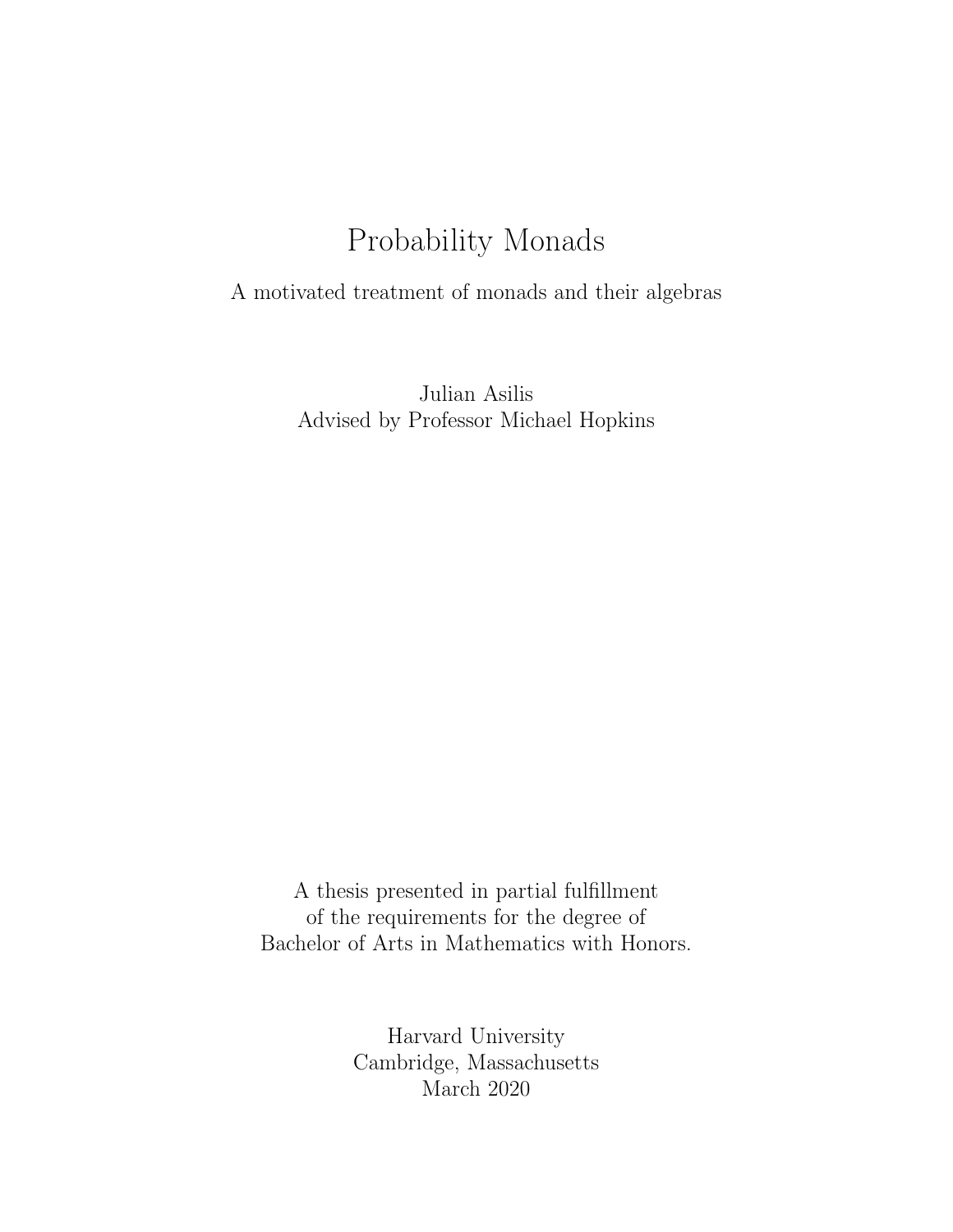# <span id="page-1-0"></span>Acknowledgements

First, I would like to thank Professor Michael Hopkins for serving as a patient and generous advisor, and for suggesting the topic of this thesis. I am truly fortunate to have received such guidance.

In roughly chronological order, I would also like to thank: Eric Peterson for introducing me to the world of pure math (and inspiring me to become math major); James Tao and Vaughan McDonald for their assistance in my most challenging semester at Harvard and the time since, and; Paolo Perrone for generously offering his time to explain probability monads.

I would also like to thank Lobster Fiesta and Lowell's FC for their friendship and support over (nearly) 4 years – it is difficult to imagine being surrounded by a better group of people. Caleb Miller deserves special mention for proofreading this work and for 8 semesters of often asymmetric problem set collaboration.

Lastly, I thank my family for their enduring support, particularly as I unexpectedly complete this at home rather than on campus. Somehow, being stripped of senior spring is a great loss and arriving home early a comfort.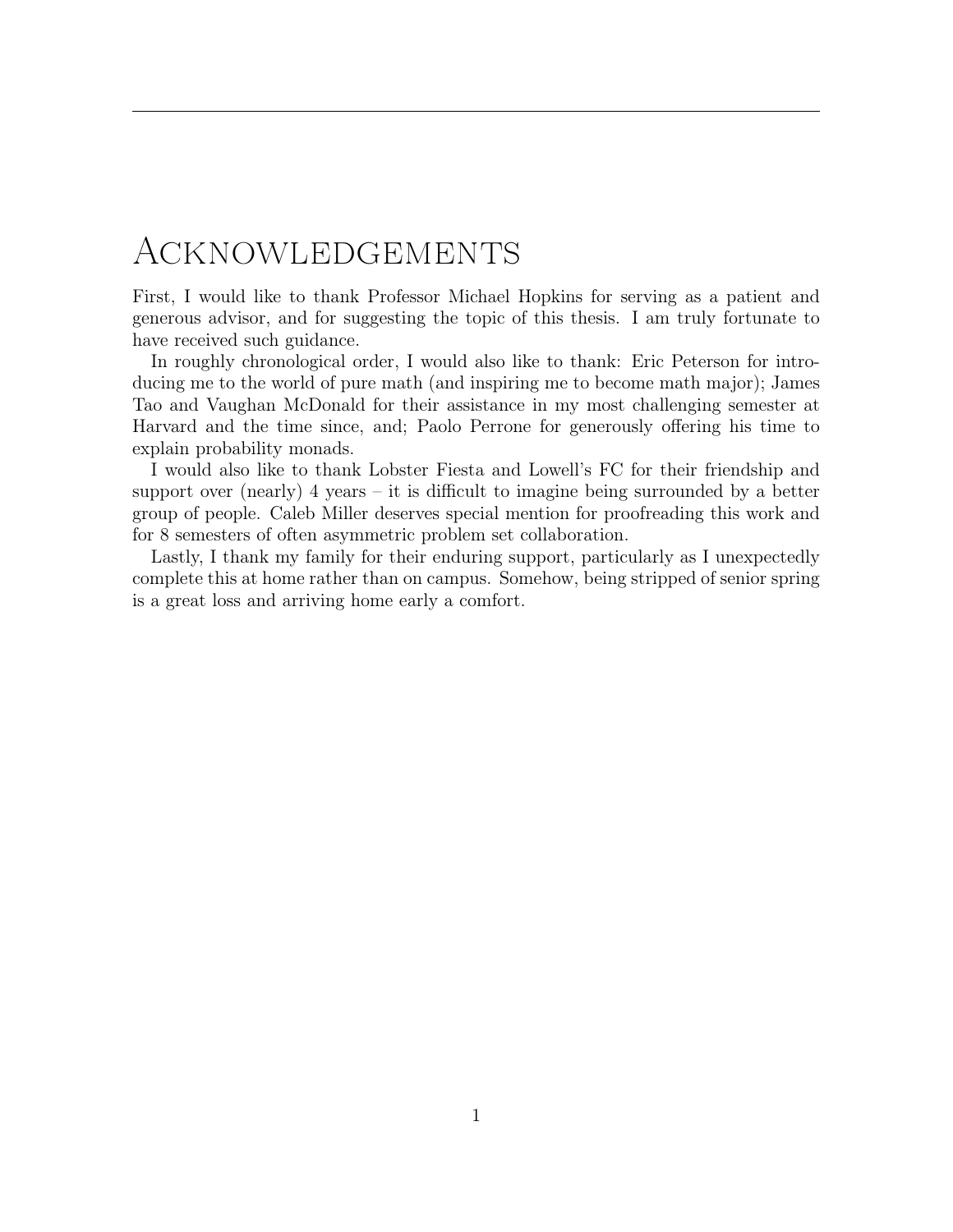### $\mbox{CONTENTS}$

|                                                                                                 | $\mathbf{1}$   |
|-------------------------------------------------------------------------------------------------|----------------|
|                                                                                                 | 3              |
|                                                                                                 | 3              |
|                                                                                                 | 5              |
| 1.                                                                                              | 7              |
| 1.1.                                                                                            | $\overline{7}$ |
| As monoid objects in tensor categories<br>1.2.                                                  | 9              |
| 1.3.                                                                                            | 18             |
| 2.                                                                                              | 21             |
| (Free) Algebras $\ldots \ldots \ldots \ldots \ldots \ldots \ldots \ldots \ldots \ldots$<br>2.1. | 21             |
| The Eilenberg-Moore and Kleisli categories<br>2.2.                                              | 25             |
| 3.                                                                                              | 28             |
| From adjunctions to monads $\dots \dots \dots \dots \dots \dots \dots \dots$<br>3.1.            | 30             |
| 3.2.                                                                                            | 32             |
| 4.                                                                                              | 37             |
| 4.1                                                                                             | 37             |
| 4.2.                                                                                            | 40             |
|                                                                                                 | 44             |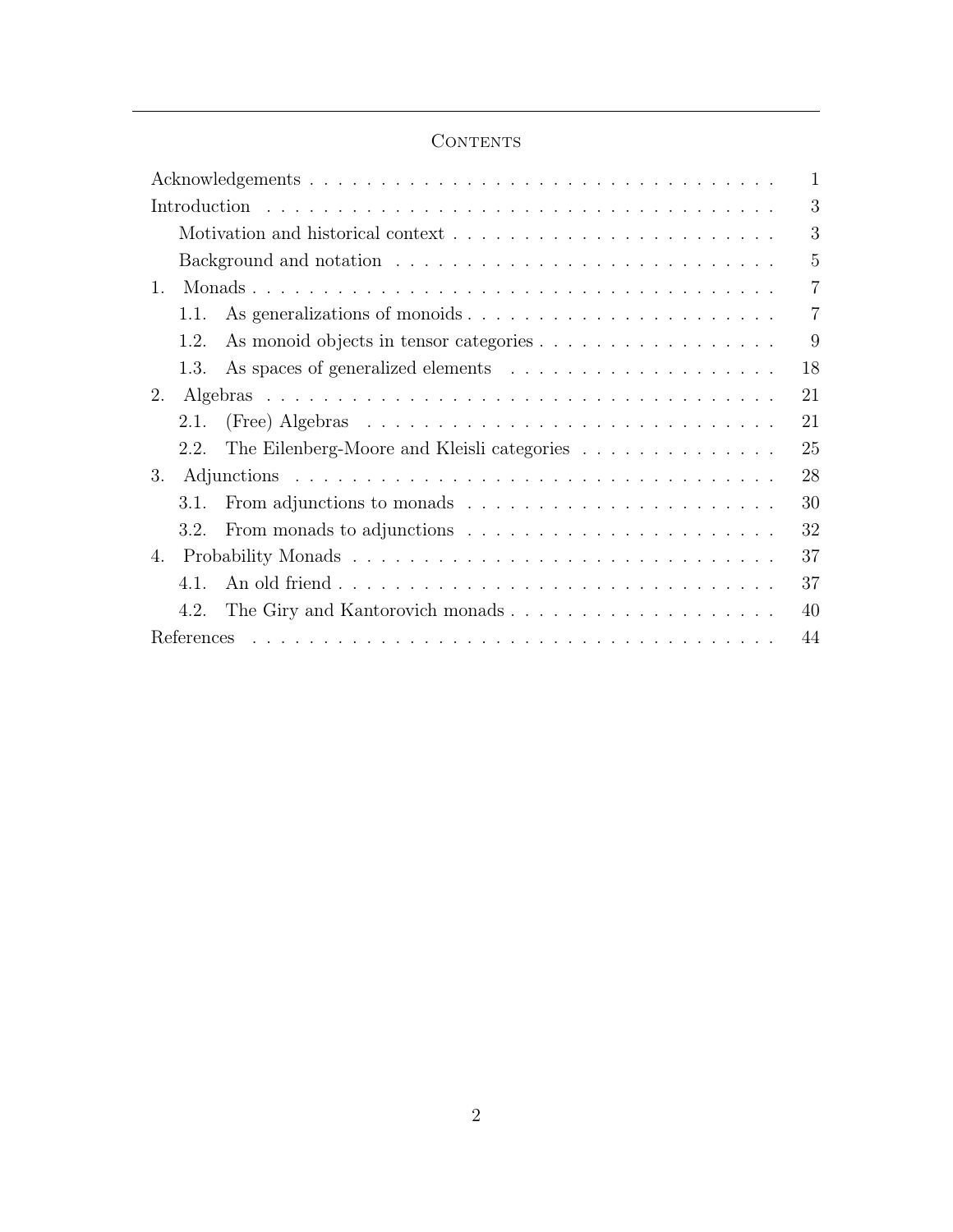## <span id="page-3-0"></span>**INTRODUCTION**

This work aims to provide a motivated introduction to the categorical concepts of monads and their algebras, with sights on studying probability monads after outlining the basic categorical theory. The aspiration is that such a target can stimulate what may otherwise be viewed as an uninspired theory – perhaps more importantly, probability monads are themselves compelling and worthy of study.

### <span id="page-3-1"></span>Motivation and historical context

The essential object in probability is that of a probability measure P on a space  $\Omega$ . For the moment, let us denote the collection of probability measures over  $\Omega$  by  $\Pi(\Omega)$ , so that  $P \in \Pi(\Omega)$ . The importance and ubiquity of probability measures naturally gives rise to the notion of probability measures over probability measures. Such objects admit interpretation as random variables whose laws are themselves random, as are often encountered in Bayesian settings, and form elements of  $\Pi(\Pi(\Omega)) = \Pi^2(\Omega)$  in our above notation.

Consider the simplest non-degenerate case  $\Omega = \{$ heads, tails $\}$  [\[9\]](#page-44-1). A fair coin corresponds to a probability distribution  $P_{\text{fair}}$  over  $\Omega$ , with  $P_{\text{fair}}(\text{heads}) = P_{\text{fair}}(\text{tails}) = 0.5$ . One might draw:

fair coin heads  $1/2 \swarrow \sqrt{1/2}$ (0.0.1)

Suppose one also has a double-sided heads coin, likewise determining an element of  $\Pi(\Omega)$  via the measure  $P_{\text{heads}}$  with  $P_{\text{heads}}$  (heads) = 1,  $P_{\text{heads}}$  (tails) = 0. What if one were to draw uniformly randomly from the coins, say from a pocket? The setup is depicted as follows:

<span id="page-3-2"></span>

As each coin determines a distribution over  $\Omega$ , a random law for selecting coins determines a distribution over distributions, i.e. an element of  $\Pi^2(\Omega)$ . Abstractly, the picture must admit compression – there exists a true probability  $p$  of this procedure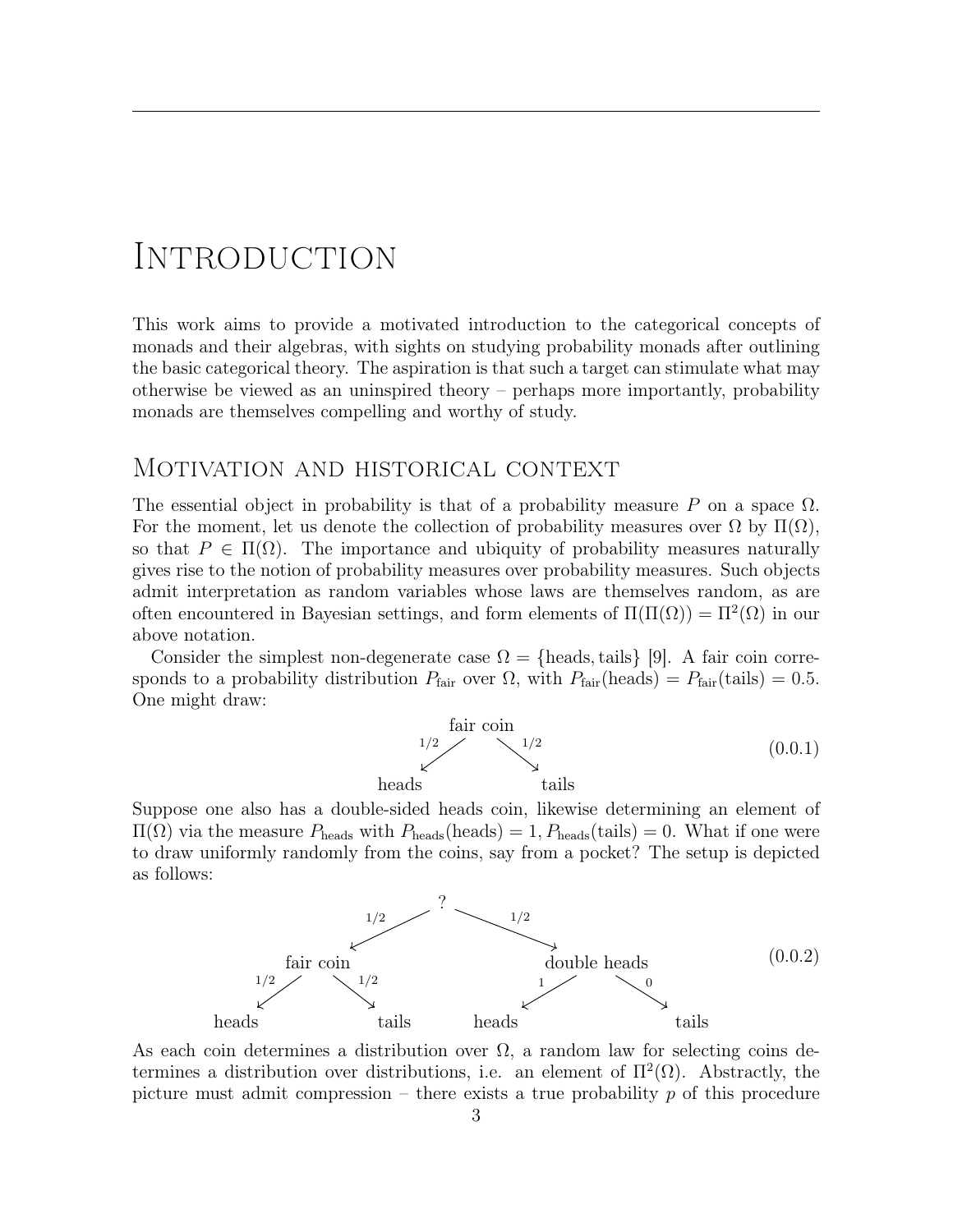resulting in a flip of heads, so it is equivalent to the tossing of a single coin which lands heads with probability p.

More constructively, the above tree can be reduced to one of depth 1, an element of  $\Pi(X)$ , by multiplying through edge weights. A distribution with weight h on heads which itself has weight w should contribute wh to the ultimate probability of heads, a statement much like the law of total probability. Ultimately the tree compresses to:

<span id="page-4-0"></span>? heads tails 3/4 1/4 (0.0.3)

More generally, we have described a map  $E : \Pi^2(\Omega) \to \Pi(\Omega)$  which averages distributions over distributions to ordinary distributions. Though its use may not be evident at the moment, there is also a natural map  $\Omega \to \Pi(\Omega)$  which builds a measure from a point  $\omega$  by concentrating all mass at  $\omega$ , i.e. by outputting the Dirac measure  $\delta_{\omega}$  at  $\omega$ .

$$
\delta_{\omega}(A) = \begin{cases} 1 & \omega \in A \\ 0 & \omega \notin A \end{cases}
$$

The categorical tool that treats such recursive constructions which, crucially, are equipped with maps for ascending and descending levels (e.g. averaging to descend and Dirac measure to ascend) is that of the *monad*. Outside of category theory, monads have found use in such areas as computer science and probability. Those which carry the interpretation of assigning to a space  $X$  a collection of probability measures over X have come to be known as *probability monads*, and form a cornerstone of the field of categorical probability.

Categorical probability has emerged as the effort to apply categorical techniques to the study of probability, measure theory more generally, and mathematical statistics [\[9\]](#page-44-1). Though currently less developed than the applications of category theory to such fields as algebraic geometry and topology, categorical probability has witnessed increasing attention in recent decades. In particular, the seeming incongruence between the analytical and categorical viewpoints – which may explain the relative infancy of categorical probability – is precisely a source of inspiration for the subject, the hope being that the translation of a problem from one field to the other can give rise to a useful change in perspective.

The roots of categorical probability can be traced to Lawvere's 1962 seminar notes in which, among other things, he considers categories whose morphisms  $\Omega \to \Omega'$  act by assigning distributions over  $\Omega'$  to elements of  $\Omega$  [\[7\]](#page-44-2). Formally, however, probability monads entered the picture in Giry's seminal 1982 paper, by way of what later become known as the Giry monad [\[3\]](#page-44-3).

Though we do not assume familiariaty with monads – in fact, we assume unfamiliarity – at a high level, the Giry monad and related probability monads take the following form:

• An assignment  $T$  sending a space  $X$  to a collection of probability measures over X. T is defined on a collection of spaces – be them mere sets, topological spaces,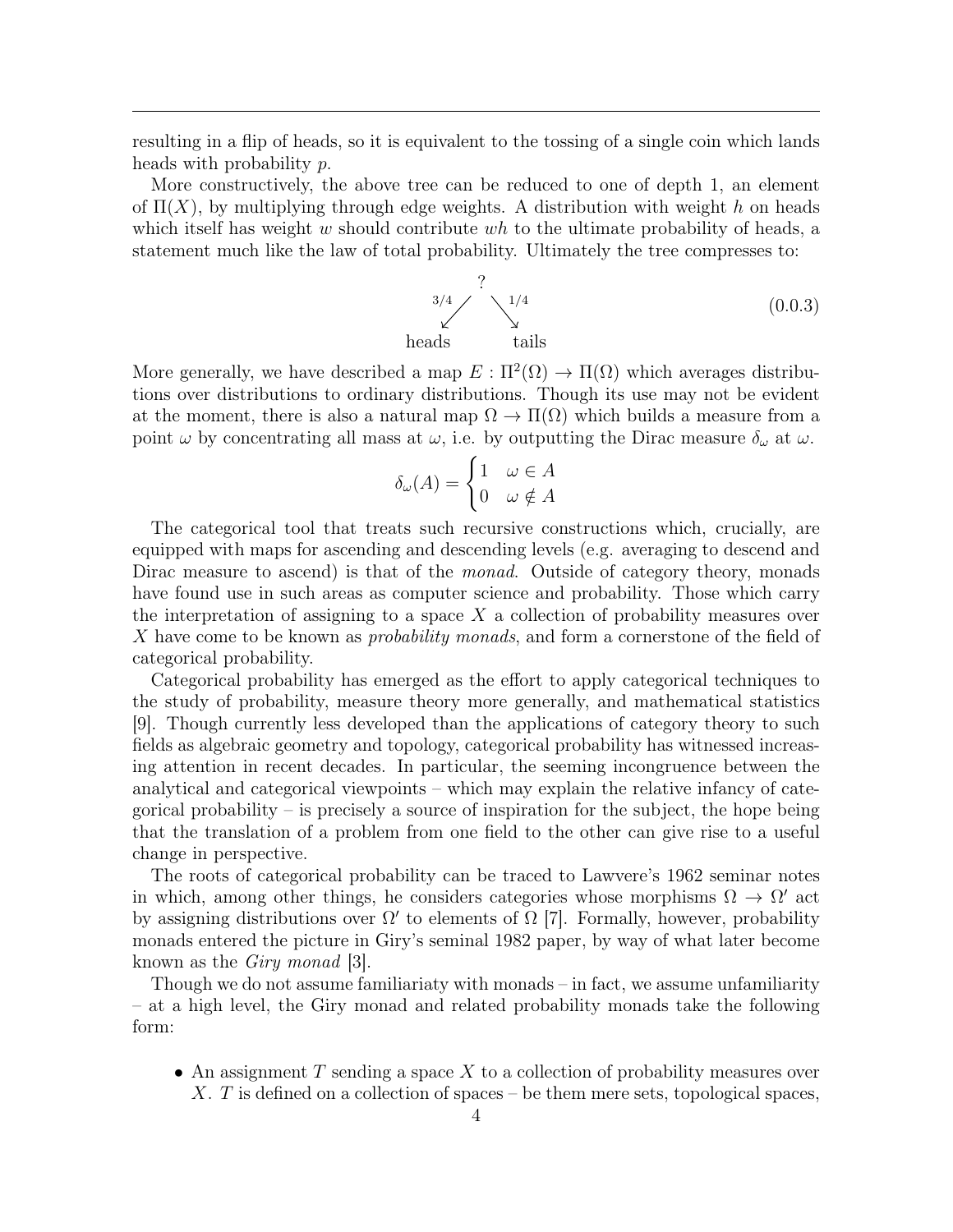metric spaces obeying some conditions, or other – and is an endomorphism on this collection. For instance, if X is a topological space, then  $TX$  need admit a topology as well.

• An assignment T on maps so that a map of spaces  $f: X \to Y$  extend to a map of spaces of probability measures  $Tf : TX \to TY$ <sup>[1](#page-5-1)</sup>. This should respect identities and composition. Usually, this takes the form of a pushforward, i.e. if  $P \in TX$  is a probability measure over X, then  $Tf \in TY$  is the measure on Y with

$$
Tf(A) = P(f^{-1}(A))
$$

Note the importance of pre-images respecting disjoint unions in ensuring that  $Tf$  indeed be a measure.

- An evaluation map  $\mu$  for passing from probability measures over probability measures to mere probability measures. In other words, a map  $\mu : T(T(-)) \rightarrow$  $T(-)$ . Usually  $\mu$  acts by averaging or integrating, as in the coins of [\(0.0.2\)](#page-3-2).
- Lastly, a map  $\eta : (-) \to T(-)$  for passing from a space X to probability measures over X, usually by sending a point x to the Dirac measure over  $x$ .

One may note that, having been defined on objects and morphisms in a manner which respects identities and compositions,  $T$  appears to be a functor. Similarly,  $\mu$  resembles a natural transformation  $T^2 \Rightarrow T$  and  $\eta$  a natural transformation  $1 \Rightarrow T$ . Indeed, we will see in [1.2](#page-9-0) that the data of a monad consists of an endofunctor  $T$  equipped with such natural transformations. All in due course.

#### <span id="page-5-0"></span>Background and notation

Knowledge of category theory at the level of functors and natural transformations, along with basic probability theory, suffices to understand the heart of the work. Familiarity with adjoint functors, presented briefly in Chapter [3,](#page-28-0) is desirable but not necessary. As is often the case in categorical texts, acquaintance with the basics of algebra (monoids, groups, modules) and topology allows one to enjoy the examples presented but is by no means vital.

With respect to notation, the usual  $f: X \to Y$  or  $X \xrightarrow{f} Y$  is used to denote a morphism with domain  $X$  and codomain  $Y$ . When  $X$  and  $Y$  are understood to reside in a category C, we may write  $f \in Hom_{\mathcal{C}}(X, Y)$ . As a special case,  $\alpha : F \Rightarrow G$  denotes

<span id="page-5-1"></span><sup>&</sup>lt;sup>1</sup>Though technically an abuse of notation, we will come to see that the roles played by  $T$  dovetail naturally.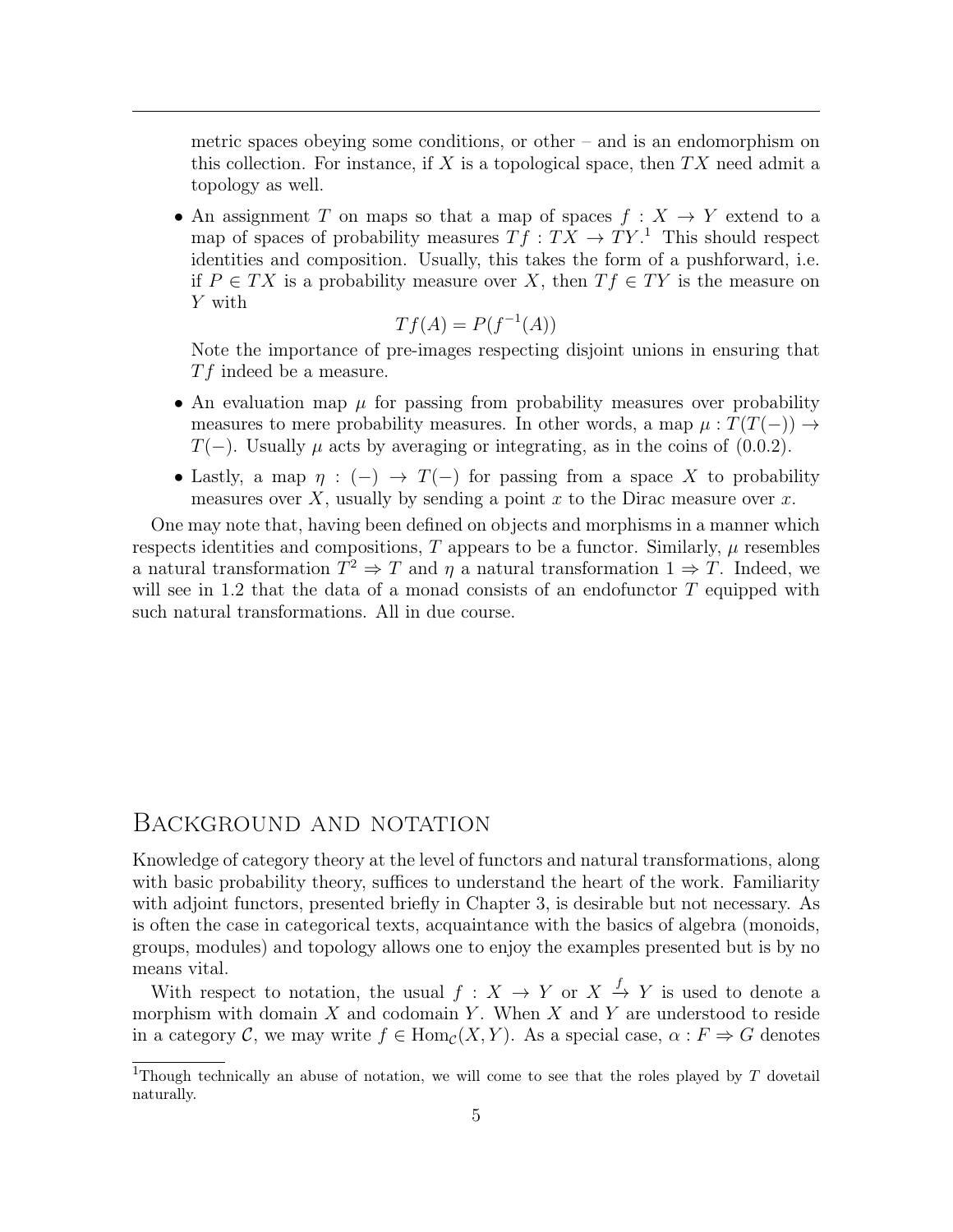a natural transformation from  $F$  to  $G$ . Sans Serif is used for categories, as in

| Set                   | sets and functions                                                     |  |  |
|-----------------------|------------------------------------------------------------------------|--|--|
| Top                   | topological spaces and continuous maps                                 |  |  |
| $\mathsf{Mod}_R$      | (left) $R$ -modules and module homomorphisms                           |  |  |
| $\mathsf{Vect}_\Bbbk$ | $\mathsf{Mod}_R$ for $R = \mathbb{k}$ a field                          |  |  |
| Grp                   | groups and group homomorphisms                                         |  |  |
| Ab                    | abelian groups and group homomorphisms, or $\mathsf{Mod}_{\mathbb{Z}}$ |  |  |
| $End(\mathcal{C})$    | endofunctors on $\mathcal C$ and natural transformations               |  |  |

A brief note on style: we take the view that listing 10 examples which leave all detail to the reader is usually worse than providing a completed example along with a few of the less detailed kind. More generally, we err on the side of the explicit, and strive to accompany each new idea with at least one fully specified example. We take no offense from those who would prefer to skip the more gory of details, but believe nevertheless that it is usually worth doing once.

- In Chapter [1](#page-7-0) we motivate the search for the monad, define it, and provide a source of intuition.
- In Chapter [2](#page-21-0) we consider algebras over monads and introduce the Eilenberg-Moore and Kleisli categories associated to a monad.
- In Chapter [3](#page-28-0) we study how adjunctions induce monads and all monads can be shown to derive from adjunctions, drawing from [\[10\]](#page-44-4).
- In Chapter [4](#page-37-0) we study two probability monads: the Giry and Kantorovich monads.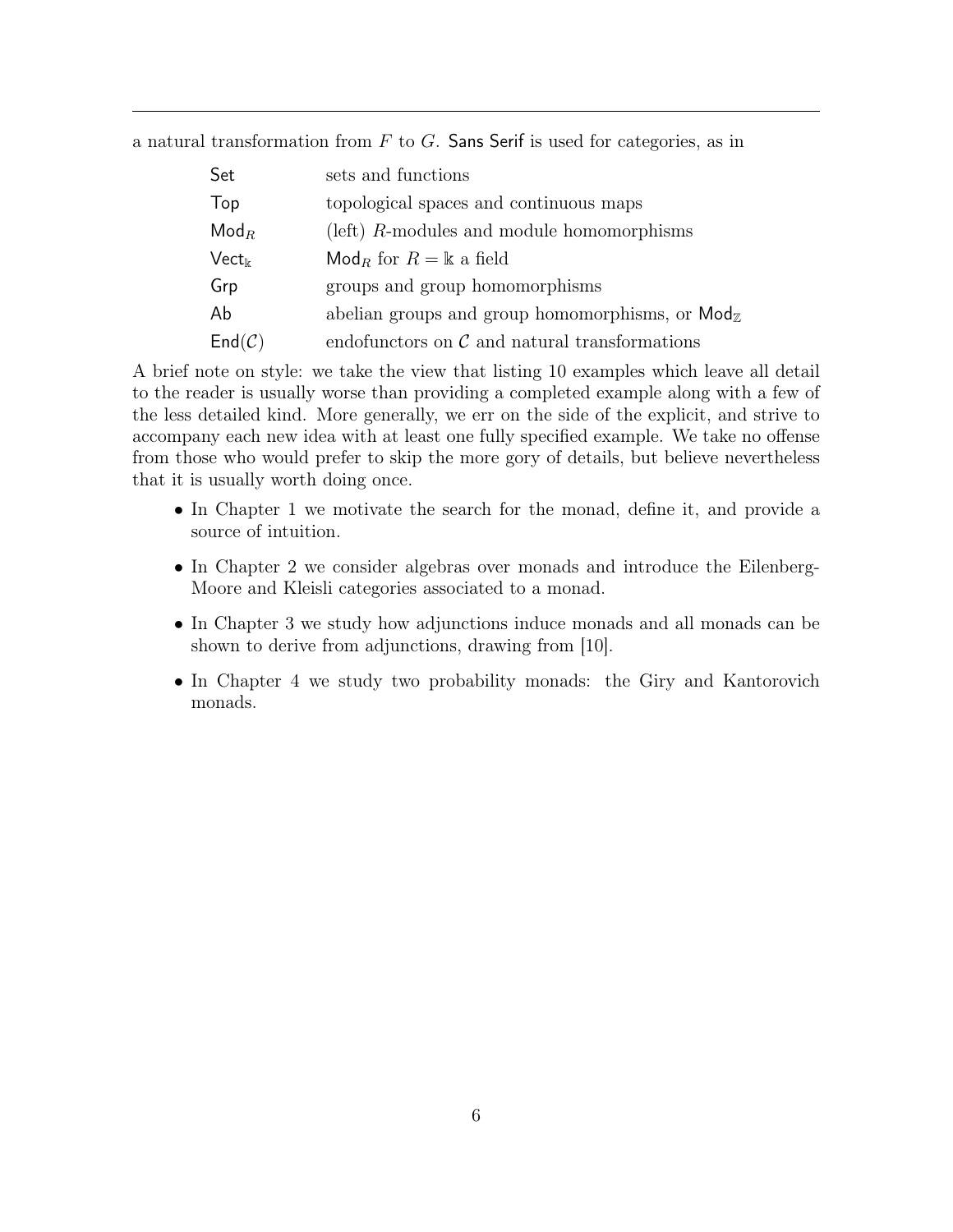# <span id="page-7-0"></span>1. MONADS

Two roads lead to the promised land of monads: the first is short, stating the definition with little context and hoping to pick up intuition with example, while muttering something or other about monoids. The second is not as short, making out the landscape by proceeding from classical monoids to monoidal categories to monoid objects and, finally, monads.

We believe that the second path is worth the trouble, and take an unhurried approach to formally arriving at the monad. The hope is that it will appear a natural conclusion to the search for generalization which began with the monoid.

- In [1.1,](#page-7-1) we innocently generalize the classical monoid of Set and diagnose our shortfalls.
- In [1.2,](#page-9-0) we introduce the theory of tensor categories, which allows finally for a formal definition of the monad.
- In [1.3,](#page-18-0) we provide intuition for monads as systems of extending spaces to include generalized elements, and revisit examples from the previous section in a new light.

### <span id="page-7-1"></span>1.1. As generalizations of monoids

An archetypal algebraic structure is that of the monoid, describing the structure enjoyed by sets equipped with an associative and unital binary operation. Formally, one encounters the following definition in an introductory algebra text:

<span id="page-7-2"></span>**Definition 1.1.** A monoid consists of a set M equipped with a multiplication  $\mu: M \times M \to M$  which admits a unit  $e \in M$  such that for all  $a, b, c \in M$ 

(i) 
$$
\mu(a, \mu(b, c)) = \mu(\mu(a, b), c)
$$

(ii)  $\mu(a, e) = \mu(e, a) = a$ .

This uncomplicated understanding of monoids gives rise to a plurality of remarkably rich theories – particularly those whose objects are, or contain, particularly well-behaved monoids, such as groups, rings, and modules – but it clings tightly to its particular context, that of the universe Set.

In particular, how can a topologist – differential or not – come to witness monoids in their field of study, in which mere functions play no role? Perhaps the path to generalization in this case is clear – one should demand that the monoid's multiplication be continuous rather than a meager map of sets – but the ad hoc solution postpones the problem of generalizing and, more importantly, fails in the many abstract settings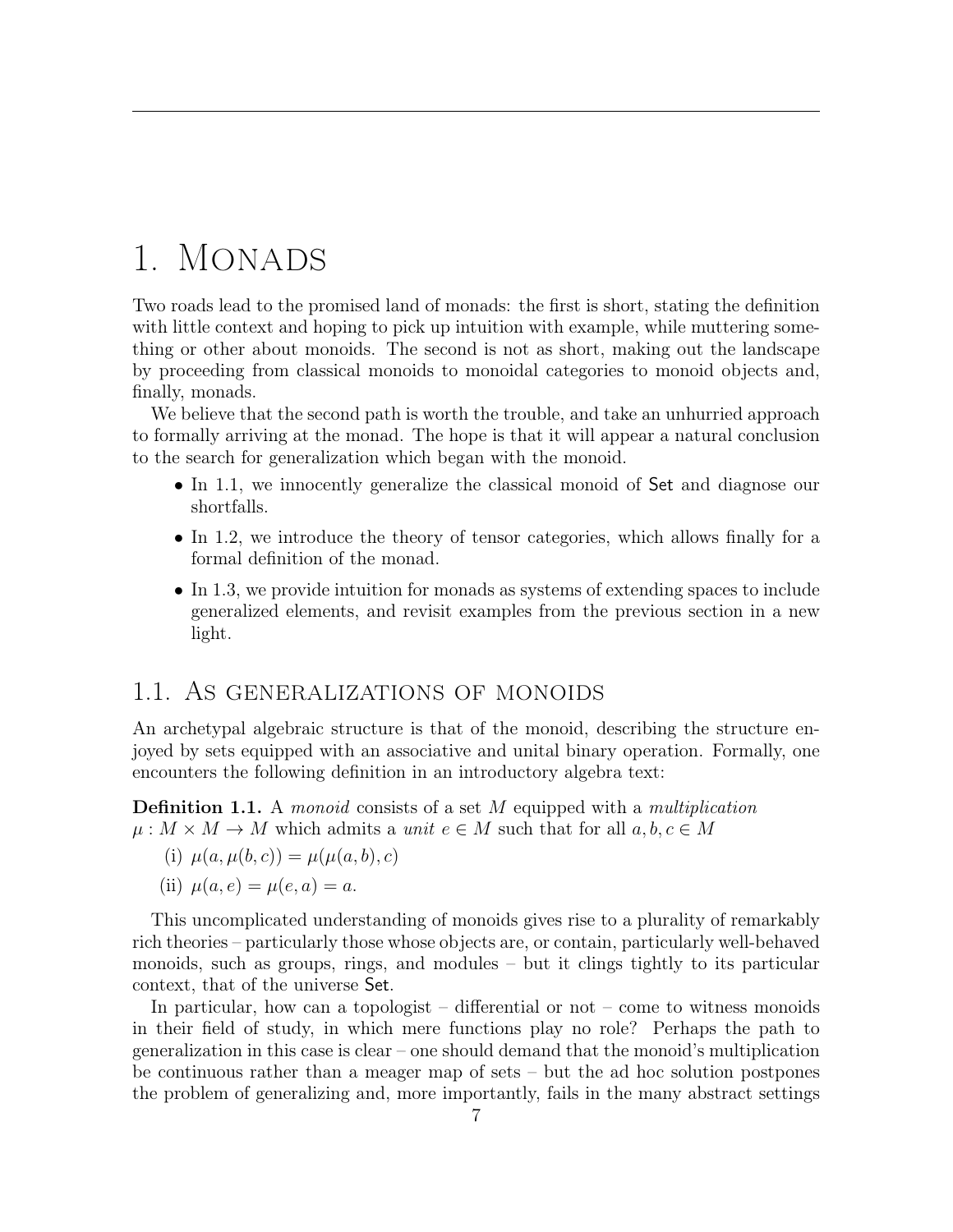in which objects and their morphisms do not naturally resemble sets and functions with additional structure.

The first step in the effort to translate the theory of monoids to arbitrary categories, then, is to express a monoid's data and properties using categorical language; that is, via commutative diagrams. Let us examine each condition in turn:

• condition (i) in Definition [1.1](#page-7-2) can be seen as corresponding to an equality between maps from  $M^3$  to M which factor through  $M^2$ . One first multiplies the leftmost pair of elements in a triple and then multiplies the remaining two elements, while the other begins by multiplying the rightmost pair of elements in a triple. In symbols, with  $\mu : M \times M \to M$  an arbitrary map of sets as of yet and  $1_M$  the identity on M, this amounts to:

<span id="page-8-0"></span>
$$
M \times M \times M \xrightarrow{1_M \times \mu} M \times M
$$
  
\n
$$
\mu \times 1_M
$$
  
\n
$$
M \times M \xrightarrow{\mu} M
$$
  
\n
$$
(1.1.1)
$$
  
\n
$$
M \times M \xrightarrow{\mu} M
$$

• condition (ii) corresponds to an equality between endomorphisms on  $M$  which factor through  $M^2$ . The first is defined by adjoining the identity to an element on its left hand side and subsequently multiplying, while the second adjoins the identity on the right hand side. In symbols, and letting  $\eta: 1 = \{*\} \to M$  denote the map which picks out the identity  $e \in M$ , we have:

<span id="page-8-1"></span>
$$
M \xrightarrow{\eta \times 1_M} M \times M \xleftarrow{\frac{1_M \times \eta}{M}} M
$$
\n
$$
\downarrow^{\mu} \qquad \qquad 1_M
$$
\n
$$
(1.1.2)
$$

The fruit of such efforts is the ability to transport the preceding two diagrams to an arbitrary category, thereby demanding that  $\mu$  and  $\eta$  obey the defining monoidal properties while being appropriate morphisms in the chosen ambient category. In this manner, one (tentatively) generalizes the monoid beyond its birthplace of Set. Note that the generalization appended an additional datum to the definition – the element  $e \in M$ , formerly a property of the monoid's multiplication, has been substituted for the more general notion of a map  $\eta: 1 \to M$ . Our aspiration is that at the conclusion of our efforts, it will not be sensible to speak of an 'element' of an arbitrary monoid.

Instantiating the definition in Set should recover the classic monoid of Definition [1.1.](#page-7-2) Indeed it does: a monoid satisfies [\(1.1.1\)](#page-8-0) as a consequence of its associativity and satisfies [\(1.1.2\)](#page-8-1) with  $\eta: 1 \to M$  the map which picks out the identity. Conversely, any binary operation which obeys [\(1.1.1\)](#page-8-0) thereby associates, and which furthermore obeys  $(1.1.2)$  has  $\eta(*)$  as its identity. By identical reasoning, the generalized monoids in any concrete category are monoids in the classical sense (though the converse need not, and in fact should not, hold).

Instantiating the definition in Top confirms the previous intuition that one need only demand that  $\mu$  be continuous. In particular, the map  $\eta$  which picks out the unit is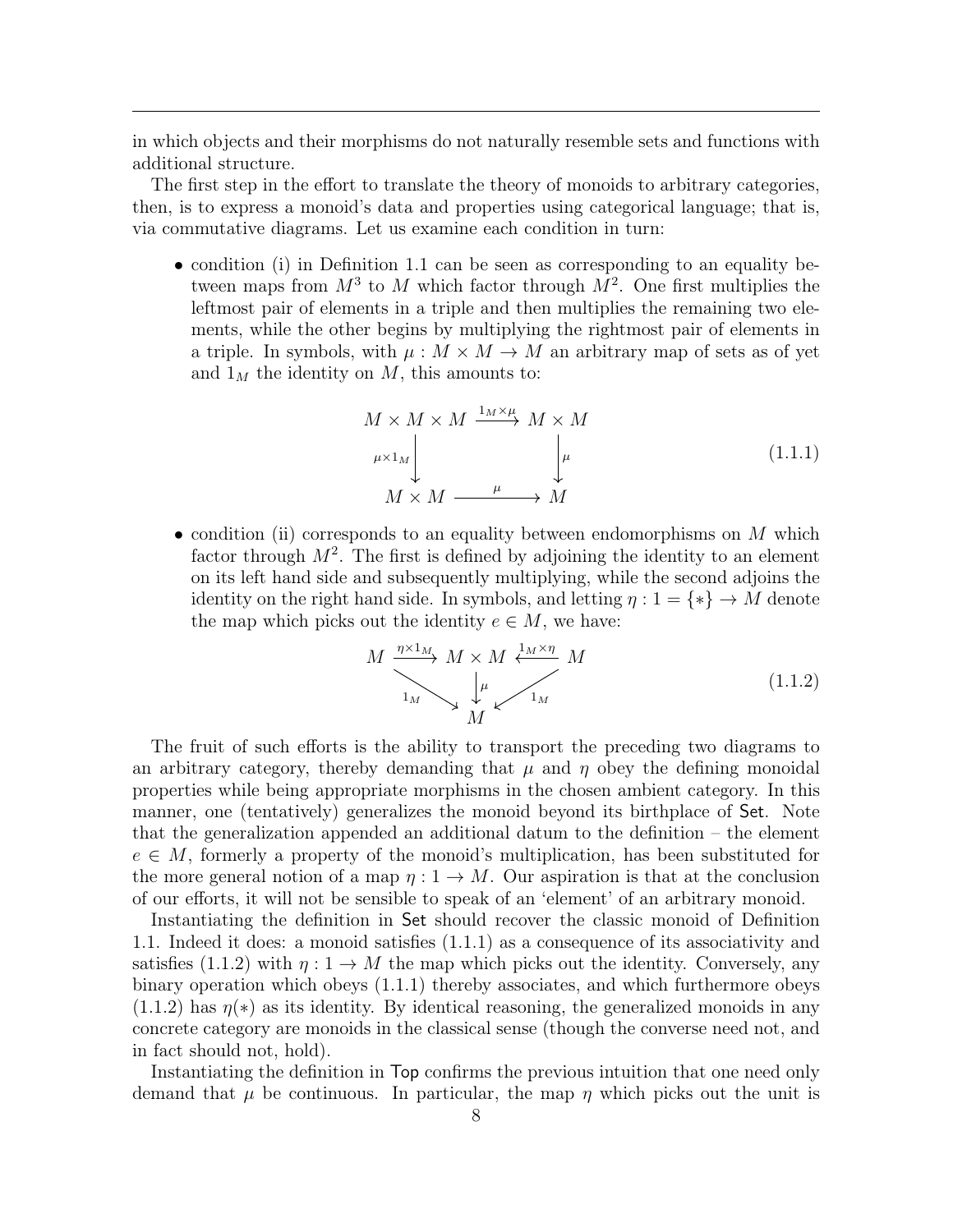automatically continuous in the way all functions out of the singleton are - the only topology admitted by the point is the discrete one. Accordingly, the new theory defines a topological monoid to be a space equipped with the structure of a classical monoid whose multiplication is continuous.

Let us move the picture to an algebraic setting, such as  $\mathsf{Mod}_R$ . The notion of a monoid structure on a module M is then determined by a multiplication morphism out of the product  $M \times M$ . This is a somewhat unnatural restriction - the direct product of modules often takes a back seat to the tensor product, which is less restrictive in allowing maps of sets to be homomorphisms.

In fact, the demand that monoids in arbitrary categories have multiplication defined out of the categorical product is a groundless restriction. Tensor products of modules make that much clear. Rather than preserving a peculiarity of  $Set$  – the role of products – it would be more appropriate to utilize a general theory of suitably well-behaved binary products between objects in a category. Based in part on the tensor products of  $\mathsf{Mod}_R$ , it is to this theory of tensor categories to which we now turn. This path to generalizing monoids, with slightly more care, will take us to monads as a special case.

### <span id="page-9-0"></span>1.2. As monoid objects in tensor categories

The theory of tensor categories arises as the study of a more general binary operation on the objects of a category than the categorical product. Informally, it concerns categories whose objects are 'almost' endowed with the structure of a monoid. That the theory centers around near-misses to classical monoids rather than (only) exact matches is a consequence of the additional structure inherited by passing from the elements of a set to the objects of a category.

In particular, elements of a set are either equal or distinct, whereas objects of a category enjoy the notion of proximity or 'essential sameness' witnessed by isomorphisms. As a result, it would be inappropriately restrictive to demand that the binary operation on objects have a unit or associate in the strict sense of Definition [1.1.](#page-7-2) In the following definition, such properties are permitted to hold up only up to isomorphism. The price one pays for generality, however, is the logical complexity of disciplining such near-misses, witnessed, for instance, in the associahedron of  $(1.2.2).<sup>2</sup>$  $(1.2.2).<sup>2</sup>$  $(1.2.2).<sup>2</sup>$  $(1.2.2).<sup>2</sup>$ 

<span id="page-9-2"></span>**Definition 1.2.** A tensor category, or monoidal category, is a category  $\mathcal{C}$  equipped with a bifunctor  $\otimes : \mathcal{C} \times \mathcal{C} \to \mathcal{C}$ , known as the *tensor product* or *monoidal product*, a unit object  $I \in \mathcal{C}$ , and the following natural isomorphisms

(i) A natural isomorphism  $\alpha$  :  $(-\otimes -)\otimes - \Rightarrow -\otimes (-\otimes -)$ , the *associator*, which is natural in its three arguments for all  $a, b, c \in \mathcal{C}$ , i.e.  $\alpha_{a,b,c} : (a \otimes b) \otimes c \to a \otimes (b \otimes c)$ 

<span id="page-9-1"></span><sup>&</sup>lt;sup>2</sup>This complexity is effectively lethal to the direct study of weak *n*-categories for finite  $n > 4$ , in which near-misses are defined in terms of 'higher' near-misses. More explicitly, 1-morphisms associate up to 2-isomorphisms, where 2-morphisms likewise associate up to 3-morphisms, and so on.  $n$ -morphisms, meanwhile, associate 'on the nose'; there is nowhere else to go! To witness the effects of the combinatorial explosion, see [\[14\]](#page-44-5) for a 51-page definition of a tetracategory, or weak 4-category.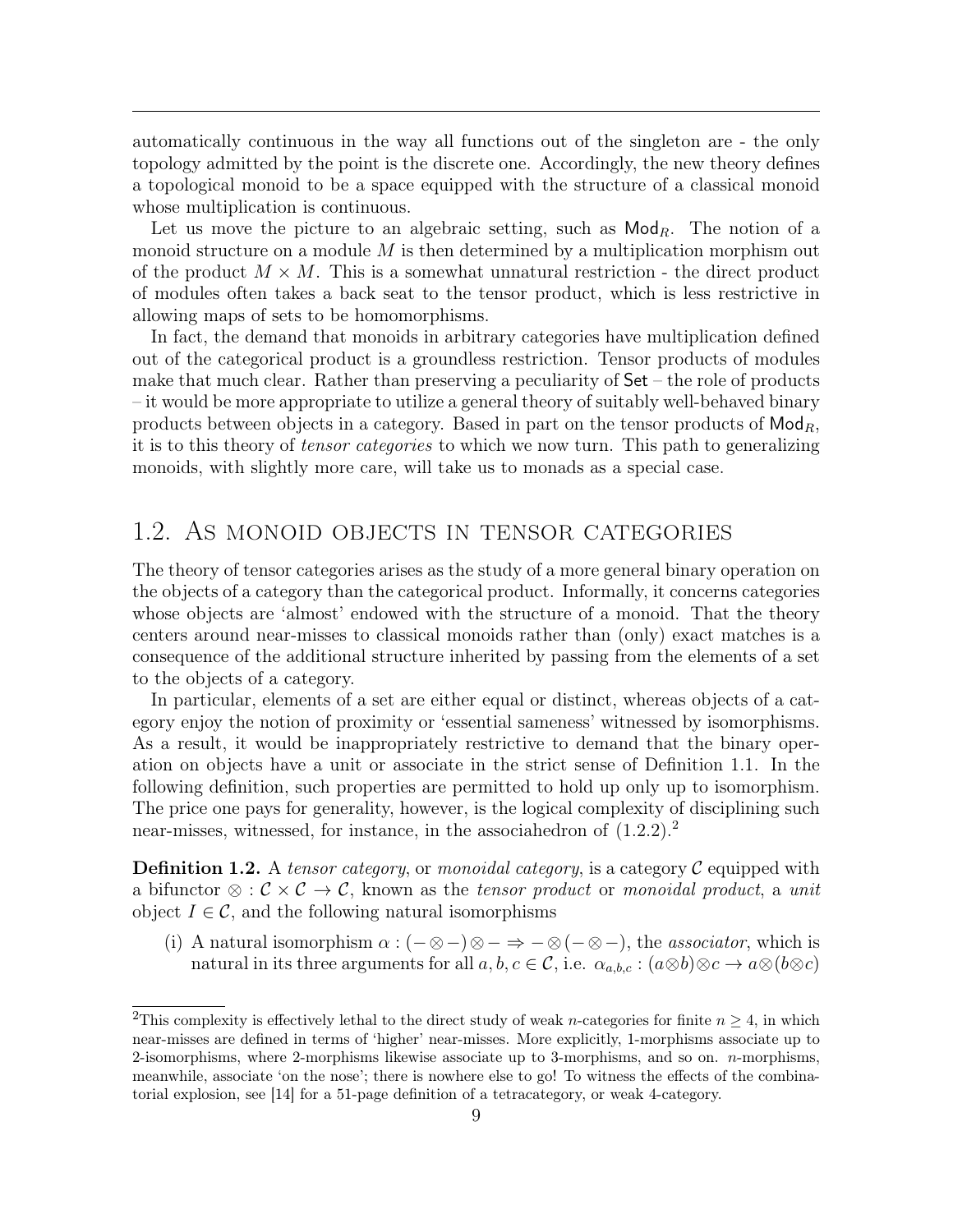(ii) Two natural isomorphisms  $\lambda : I \otimes - \Rightarrow 1_{\mathcal{C}}$  and  $\rho : - \otimes I \Rightarrow 1_{\mathcal{C}}$ , called the *left* and right unitors, respectively.

Subject to the following coherence conditions for all  $a, b, c, d \in \mathcal{C}$ 

(a) Commutativity of the triangle

$$
a \otimes b
$$
  
\n
$$
\rho_a \otimes 1_b
$$
  
\n
$$
(a \otimes I) \otimes b
$$
  
\n
$$
\xrightarrow{\alpha_{a,I,b}} a \otimes (I \otimes b)
$$
  
\n
$$
(1.2.1)
$$

(b) The pentagonal associahedron

<span id="page-10-0"></span>
$$
(a \otimes (b \otimes c)) \otimes d
$$
  
\n
$$
\alpha_{a,b,c} \otimes 1_d
$$
  
\n
$$
((a \otimes b) \otimes c) \otimes d
$$
  
\n
$$
\alpha_{a,b,c,d}
$$
  
\n
$$
\alpha_{a \otimes b,c,d}
$$
  
\n
$$
(1.2.2)
$$
  
\n
$$
\alpha_{a \otimes b,c,d}
$$
  
\n
$$
(1.2.2)
$$
  
\n
$$
\alpha_{a,b,c,d}
$$
  
\n
$$
\alpha_{a \otimes b,c,d}
$$
  
\n
$$
(1.2.2)
$$

The picture has been made significantly less compact by weakening the conditions on a monoidal category's tensor product, relative to the classical monoid. In particular, additional data in the form of an associator and two unitors was introduced, as well as the property of explicitly demanding that 4-ary tensor products be defined up to unique associator isomorphisms (tensored with identities, if necessary). The mere presence of an associator isomorphism fails to ensure associativity of higher products owing to the presence of several chains of isomorphisms connecting distinct parenthesizations, which a priori need not coincide. Diagram  $(1.2.2)$  displays distinct paths between each parenthesization – defined by traveling opposite sides of the pentagon – and is mandatory in ensuring that distinct identifications between a pair of parenthesizations coincide.

It is not at all obvious that the explicit handling of the 4-ary case suffices to ensure that higher products be defined up to a unique chain of associator isomorphisms. That it does is a result of MacLane, and a central theorem of monoidal categories [\[8\]](#page-44-6).

**Theorem 1.3** (MacLane coherence). Suppose a monoidal category C with tensor product  $\otimes$  and associator  $\alpha$  satisfies associahedron (1.2.2). Then for any functors  $F', F$ :  $\mathcal{C}^n \to \mathcal{C}$  given by repeated application of  $\otimes$ , there exists a unique composition of products of associators, their inverses, and identities which serves as a natural isomorphism  $F \cong F'.$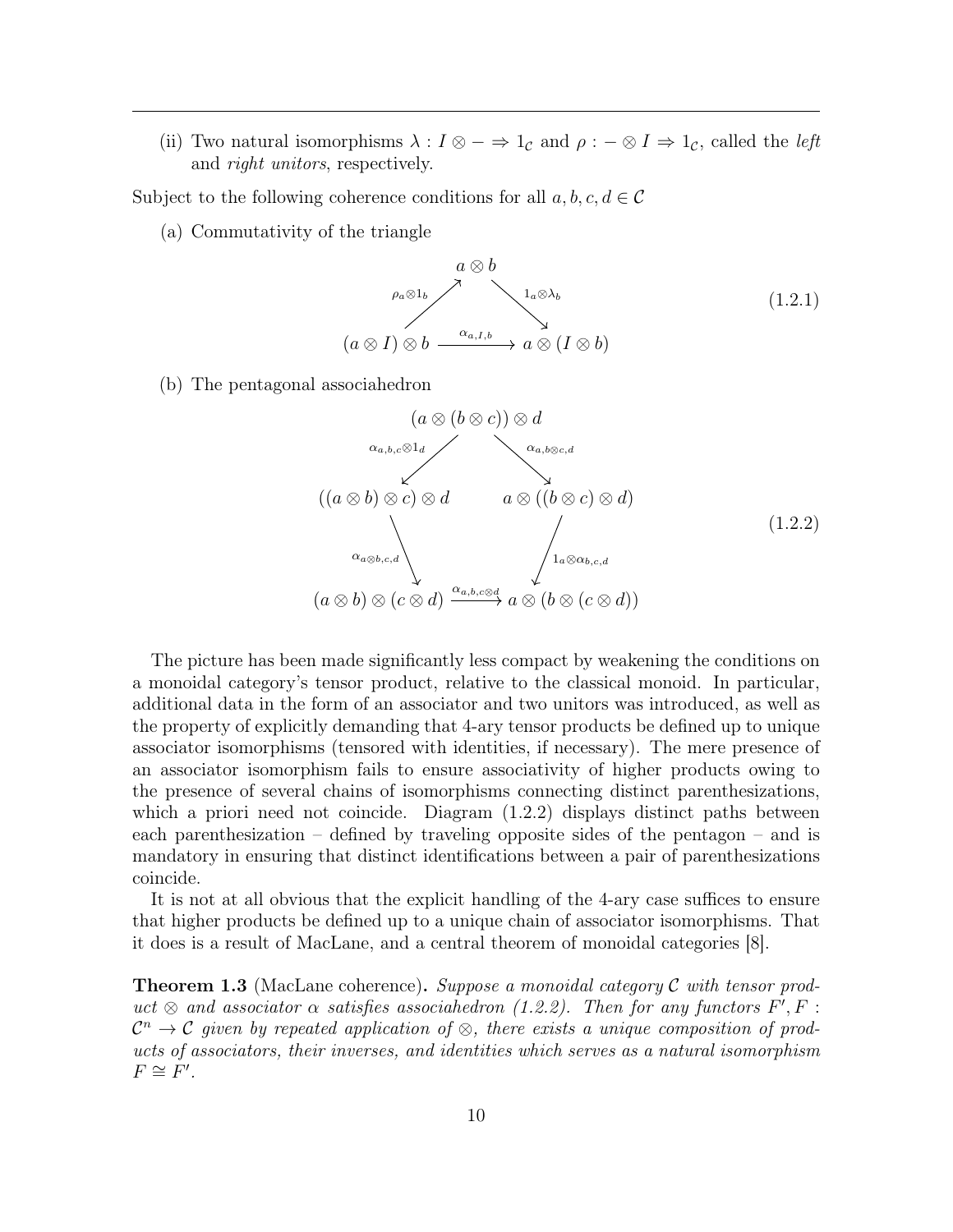<span id="page-11-0"></span>**Example 1.4.** For C a category, the category  $\text{End}(\mathcal{C})$  of endofunctors and their natural transformations forms a monoidal category. The tensor product is given by composition and the unit object by  $1<sub>c</sub>$ . Its associator and unitors are identities.

<span id="page-11-5"></span>**Example 1.5.** For R a commutative ring, the category  $\mathsf{Mod}_R$  of R-modules is a monoidal category with ⊗ = ⊗<sub>R</sub> and  $I = R$ .

<span id="page-11-2"></span>Example 1.6. Any category with finite products is a monoidal category with unit object the terminal object, termed a *cartesian monoidal category*. Dually, categories with finite coproducts are monoidal with unit object the initial object, termed *cocartesian* monoidal categories.

Example [1.4](#page-11-0) is a first indication of the ubiquity of monoidal categories, and will serve as the backdrop for the theory of monads. It is also the first example of a strict monoidal category, in which the tensor product associates and has a unit object 'on the nose', rather than up to isomorphism.

Definition 1.7. A monoidal category whose associator and unitor natural isomorphisms are identities is a strict monoidal category.

<span id="page-11-4"></span>Remark 1.8. Some authors speak of a dictionary between categorical constructions and classical algebraic objects, defined by passing from a category to isomorphism classes of its objects [\[2\]](#page-44-7). It is in this manner that, for instance, a category is a categorification of a set. As as consequence of the associators and unitors in Definition [1.2,](#page-9-2) this dictionary associates monoids to monoidal categories. Note that in strict monoidal categories, one need not pass to isomorphism classes of objects. Abelian categories, which lie beyond the scope of our discussion, correspond to abelian groups in precisely this manner (along with some massaging needed to introduce 'virtual' inverses).

We are now equipped to define the true generalization of a monoid to an arbitrary tensor category.<sup>[3](#page-11-1)</sup> A key observation is that the monoidal structure on the ambient category influences the data of the monoid. In particular, the multiplication  $\mu$  ought to be out of the tensor product – it is for this reason that we turned to the more general products – and the unit map out of the unit object  $\eta: I \to M$ . Just as categorical structure permitted laxness with respect to the properties of the tensor product, we should likewise only require that  $\mu$  'essentially' associate and be unital.

<span id="page-11-3"></span>**Definition 1.9.** A monoid, or monoid object, in a monoidal category  $\mathcal{C}$  consists of an object M along with a multiplication map  $\mu : M \otimes M \to M$  and a unit  $\eta : I \to M$  such that the following diagrams commute.

<span id="page-11-1"></span> ${}^{3}$ By Example [1.4,](#page-11-0) this is more ambitious than our first generalization to categories with finite products.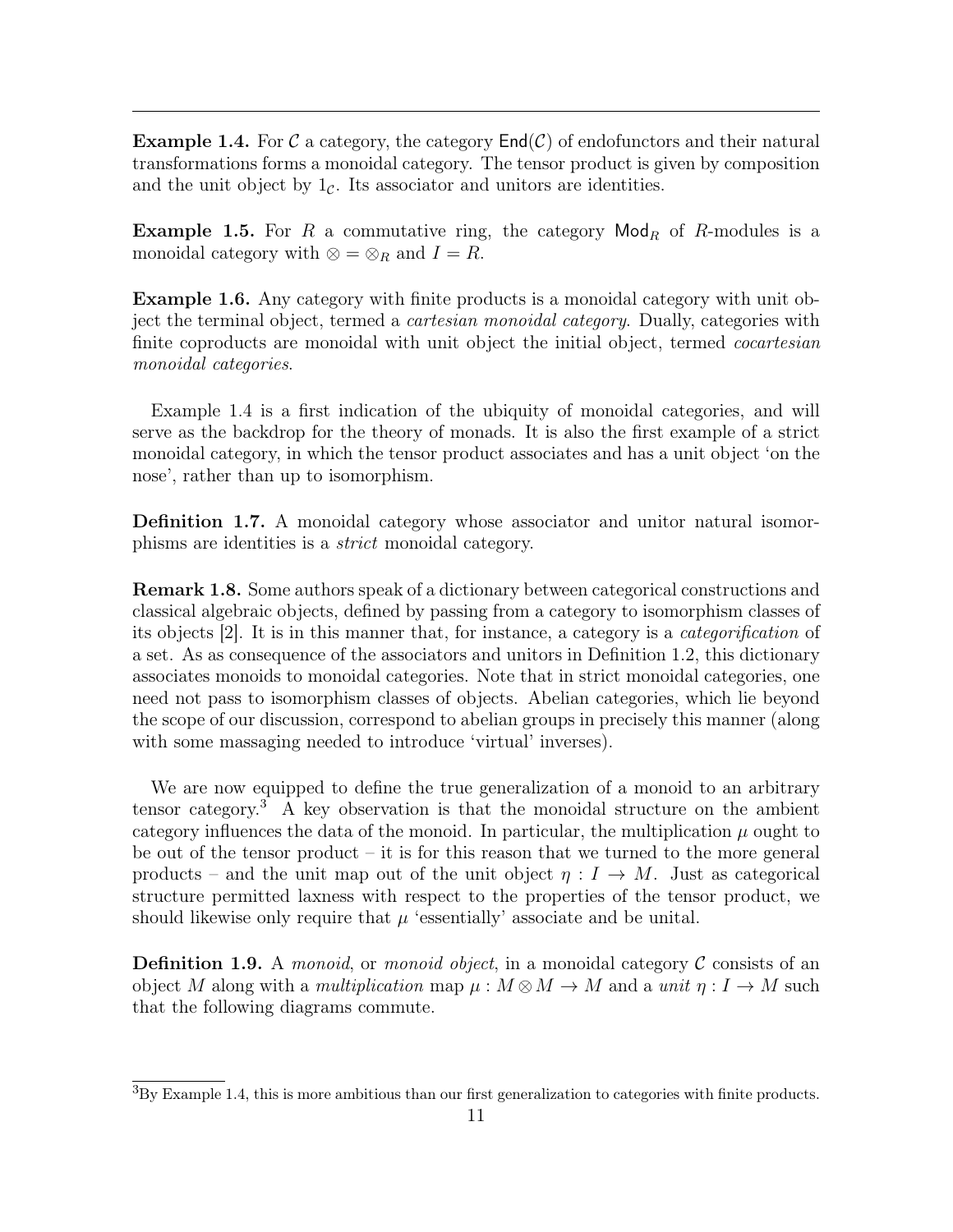<span id="page-12-2"></span>

<span id="page-12-1"></span>As in Definition [1.2,](#page-9-2) the pentagon encodes the associativity condition, demanding that multiplication in three entries be defined up to the associator between parenthesizations of  $M^{\otimes 3}$ . Note that the commutative square [\(1.1.1\)](#page-8-0) encoding associativity in the classical case would not have sufficed owing to the lax associativity of the tensor product. In particular, the notion of a 'triple' of inputs<sup>[4](#page-12-0)</sup> does not extend in a welldefined manner to the monoidal category – each parenthesization of  $M^{\otimes 3}$  demands its own object.

The demands on the unit, however, are witnessed by maps out of a unique binary product, allowing diagram [\(1.2.4\)](#page-12-1) to closely resemble its analogue from the classical case. Note the importance of the unit morphism  $\eta$  having been defined as a map out of the unit object I.

**Notation 1.10.** The unit object I of a monoidal category and unit  $\eta: I \to M$  of a monoid (object) are often each referred to simply as units, creating potential for ambiguity. We reserve the term *unit* for the unit  $\eta$  of a monoid, which will be more central to our study.

In order to be a true generalization, monoid objects should witness classical monoids as a special case. By Example [1.6,](#page-11-2) Set equipped with the categorical product is a monoidal category with unit  $1 = \{*\}.$  It has associator  $((a, b), c) \mapsto (a, (b, c))$ , left unitor  $(*, a) \rightarrow a$ , and right unitor  $(a, *) \rightarrow a$ . To see that a classical monoid is precisely a monoid object in Set, note that  $(1.2.3)$  amounts to  $(a \cdot b) \cdot c = a \cdot (b \cdot c)$  and  $(1.2.4)$  to  $e \cdot a = a = a \cdot e$ . More explicitly,

<span id="page-12-0"></span><sup>&</sup>lt;sup>4</sup>Of course, the theory of generalized monoids being developed extends far beyond the concrete cases examined in [1.1,](#page-7-1) in that multiplication is a morphism which need not resemble a function. The multiplication (and unit) of monads will be of this more abstract type.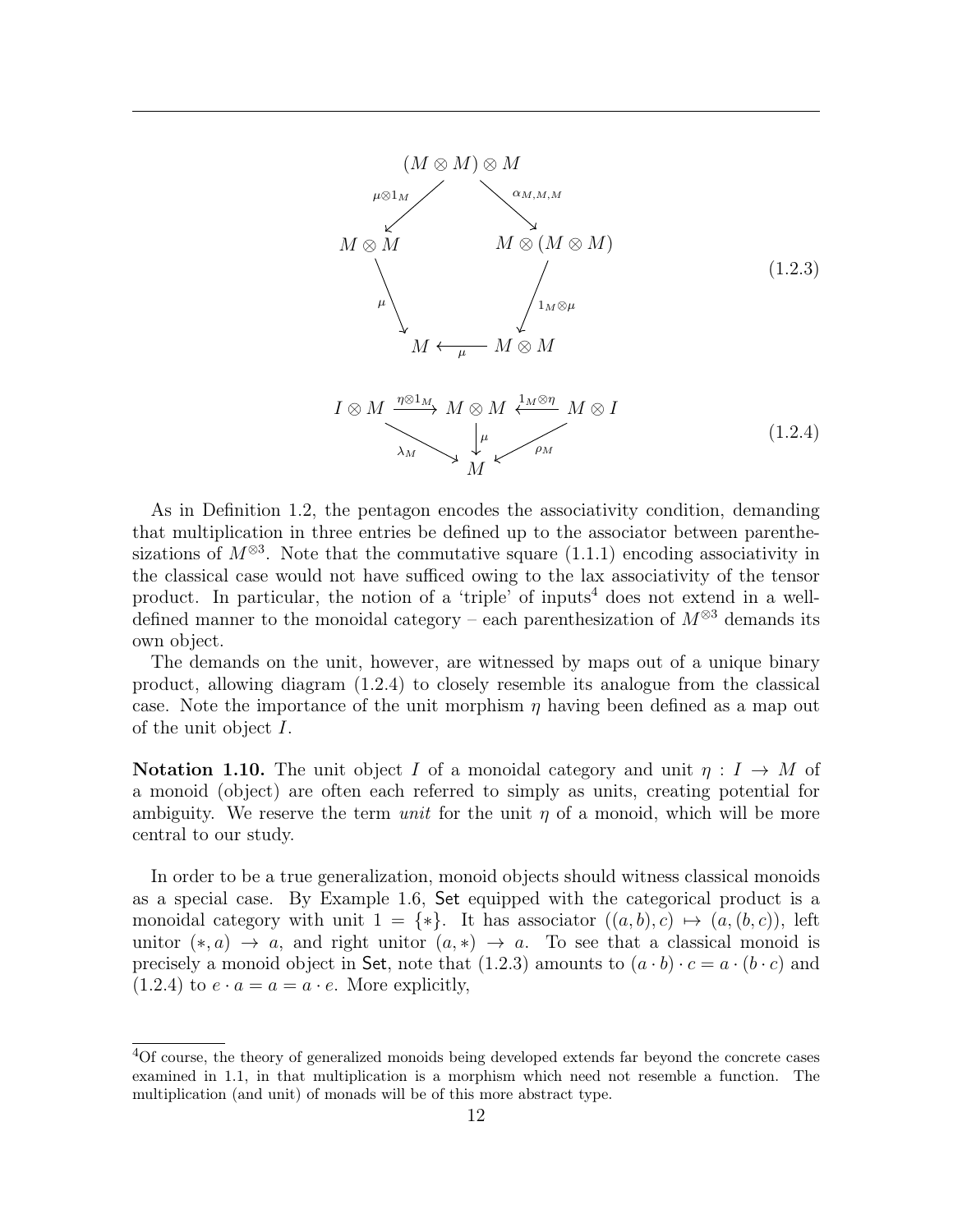<span id="page-13-0"></span>

<span id="page-13-1"></span>A consequence of the above is that monoid objects in concrete categories are classical monoids.

**Notation 1.11.** Hereafter, we use *monoid* in the sense of Definition  $1.9 - \text{diagrams}$  $1.9 - \text{diagrams}$  $(1.2.5)$  and  $(1.2.6)$  have earned us the right.

For the last time, we have confirmed the intuition that a monoid in Top is exactly a classical monoid with continuous multiplication.[5](#page-13-2) To see intuition fail, consider a monoid object M in the cartesian monoidal category Mon of classical monoids and their homomorphisms. As an object of Mon,  $M$  is equipped with its own multiplication, denoted  $a \cdot b$ , which its product inherits coordinate-wise. By virtue of moreover being a monoid object in the sense of [1.9,](#page-11-3) it has a multiplication  $\mu : M \times M \to M$ , which we denote  $a \times b$ . As  $\mu$  is a morphism in the category of monoids, it follows that

$$
\mu(a, b) \cdot \mu(c, d) = \mu((a, b) \cdot (c, d))
$$

$$
(a \times b) \cdot (c \times d) = \mu(a \cdot c, b \cdot d)
$$

$$
(a \times b) \cdot (c \times d) = (a \cdot c) \times (b \cdot d)
$$

 $M$ 's multiplication - as an element of  $Mon$  - is unital by definition, while its multiplication - as a monoid object - is unital under [\(1.2.6\)](#page-13-1). Then by Eckmann-Hilton, the multiplications coincide and furthermore are commutative. Thus, a monoid object in Mon is a commutative monoid, and any commutative monoid becomes a monoid object by 'reusing' its multiplication.

Remark 1.12. On the subject of classical monoids, a source of monoidal categories arises as a converse to Remark [1.8.](#page-11-4) Just as a category being a categorification of a set allows for one to travel from categories to sets (by considering isomorphism classes of objects), one can pass from a set to a category by constructing the discrete category

<span id="page-13-2"></span><sup>5</sup>Recall that functions out of the terminal space are automatically continuous.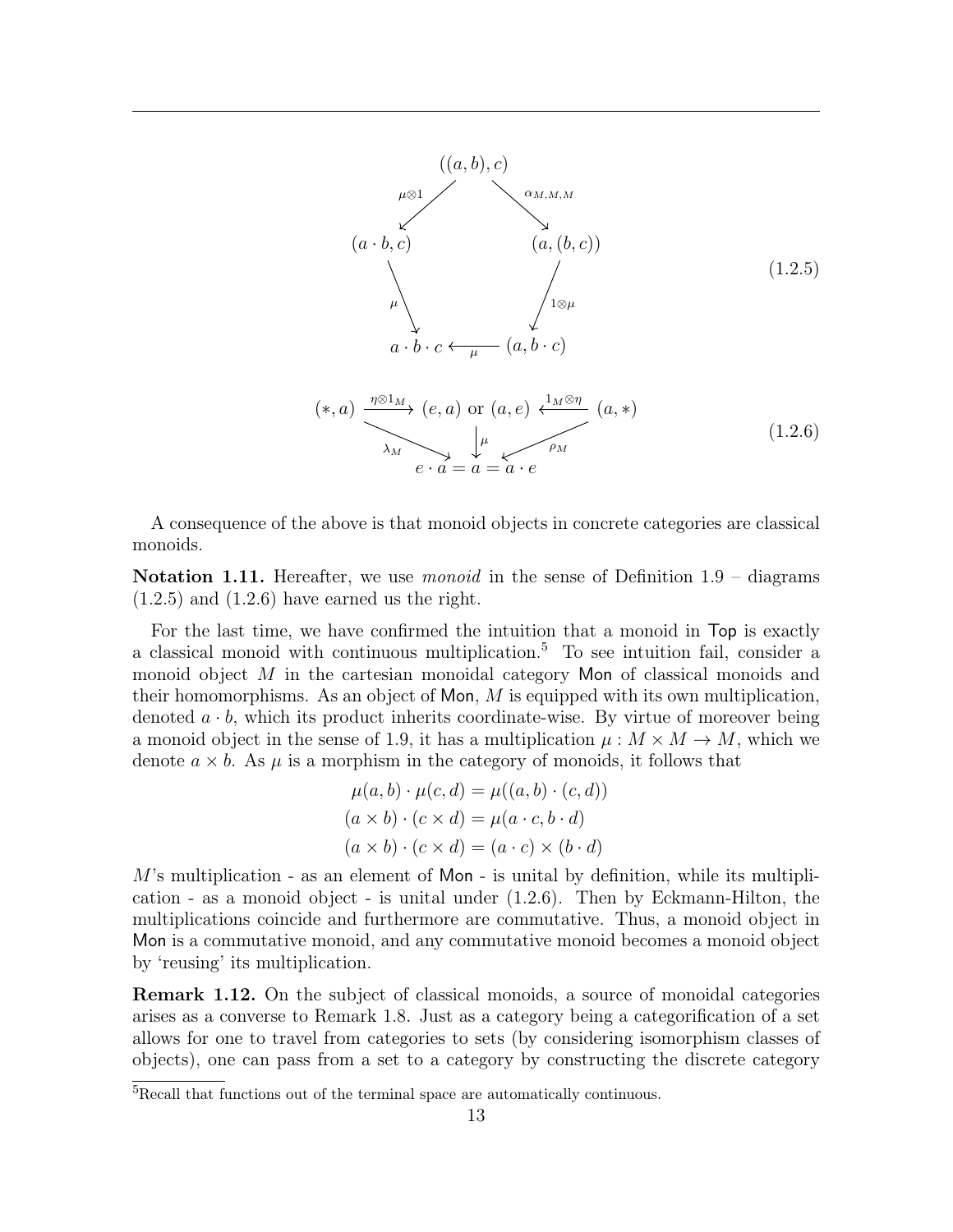on a set. Similarly, one can pass from a classical monoid  $(M, \cdot)$  to a (strict) monoidal category by constructing the discrete category with  $a \otimes b := a \cdot b$ .

Example 1.13. By Example [1.5,](#page-11-5) the category Ab of abelian groups, or Z-modules, is a monoidal category when equipped with the tensor product over  $\mathbb{Z}$ . A ring R is an abelian group equipped with  $\mu : R \otimes_{\mathbb{Z}} R \to R$  and  $\eta : \mathbb{Z} \to R$  so that the following commute.



Thus, rings are monoids in Ab. Note that the pentagon of [\(1.2.3\)](#page-12-2) reduces to a square because Ab is a strict monoidal category. Likewise, a k-algebra is an object  $R \in \mathsf{Vect}_{\mathbb{k}}$  such that the above diagrams commute, with tensor products taken over k. Consequently, k-algebras are monoids in  $Vect_{\mathbbk}}$ .

The stage has been set for a compact, if abstruse, definition of a monad.

#### **Definition 1.14.** A *monad* on C is a monoid in  $\text{End}(\mathcal{C})$ .

Let us be slightly more explicit: the morphisms of  $\text{End}(\mathcal{C})$  are natural transformations and its tensor product is composition of functors, so that the data of a monad  $T$  consists of natural transformations  $\mu : T^2 \Rightarrow T$  and  $\eta : 1_{\mathcal{C}} \Rightarrow T$ . The properties  $\mu$  and  $\eta$ are subject to are simplified by  $\mathsf{End}(\mathcal{C})$  being a strict monoidal category, as functors associate and have a unit 'on the nose'. However, the action of  $\text{End}(\mathcal{C})$ 's tensor product on morphisms is slightly convoluted. Let  $(\alpha, \beta) : A \times B \to A' \times B'$  be a morphism in the product category  $\text{End}(\mathcal{C})\times \text{End}(\mathcal{C})$ , meaning  $\alpha: A \Rightarrow A'$  and  $\beta: B \Rightarrow B'$  are natural transformations. In order to construct the components of a transformation  $AB \Rightarrow A'B$ from  $\alpha$  and  $\beta$ , one must pass through AB'. In particular, for  $c, d \in \mathcal{C}$  and  $f : c \to d$ one has

$$
ABC \xrightarrow{AB(f)} ABd
$$
  
\n
$$
A(\beta_c)
$$
\n
$$
AB'c \xrightarrow{AB'(f)} AB'd
$$
\n
$$
\alpha_{B'c}
$$
\n
$$
\downarrow \alpha_{B'd}
$$
\n
$$
A'B'c \xrightarrow{A'B'(f)} A'B'(d)
$$
\n(1.2.7)

The uppermost square commutes before application of A by naturality of  $\beta$ , so it commutes by functoriality of A. The bottommost square commutes by naturality of  $\alpha$ , and we conclude that  $c \mapsto \alpha_{B'c} \circ A(\beta_c)$  defines a natural transformation  $AB \Rightarrow A'B'$ .

Fortunately, we need only consider the images of  $(1_T, \mu) : (T, T^2) \to (T, T)$  and  $(\mu, 1_T) : (T^2, T) \to (T, T)$  in order to understand the constraints on the multiplication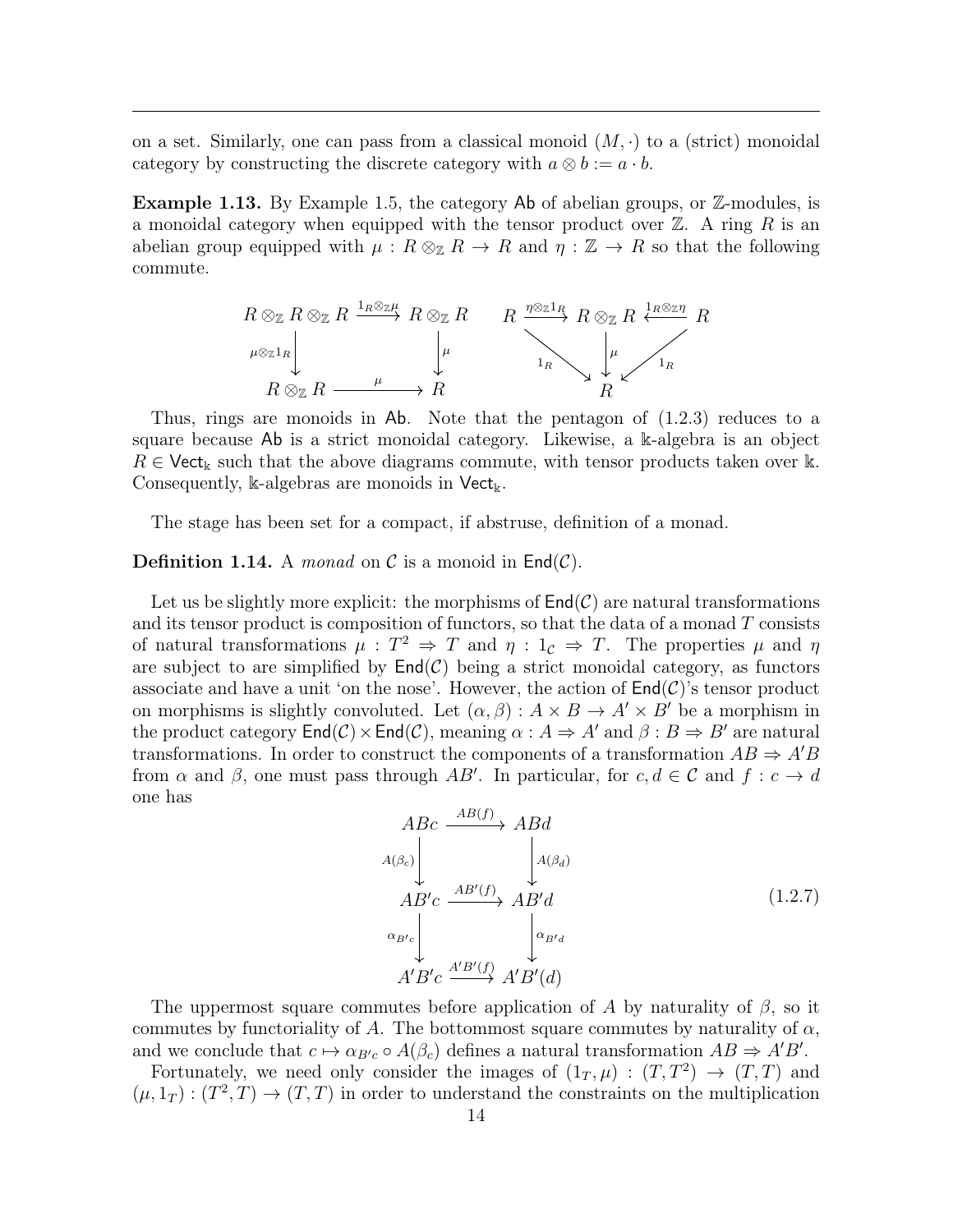of a monad. By the preceding, the components of the image of  $(1_T, \mu)$  take the form

<span id="page-15-0"></span>
$$
c \mapsto 1_{T(Tc)} \circ T(\mu_c) = T(\mu_c) \tag{1.2.8}
$$

while the components of the image of  $(\mu, 1_T)$  take the form

<span id="page-15-1"></span>
$$
c \mapsto \mu_{Tc} \circ T^2(1_{Tc}) = \mu_{Tc} \tag{1.2.9}
$$

Thus, the pentagon [\(1.2.3\)](#page-12-2) encoding the associativity of a monad reduces to a square like that in  $(1.1.1)$  – there's only one  $T^3$  – of the form:

<span id="page-15-2"></span>
$$
T^3 \xrightarrow{T\mu} T^2
$$
  
\n
$$
\mu
$$
\n
$$
T^2 \xrightarrow{\mu} T
$$
\n
$$
(1.2.10)
$$
  
\n
$$
T^2 \xrightarrow{\mu} T
$$

with the notation  $T\mu$  and  $\mu$ T justified (and made precise) in [\(1.2.8\)](#page-15-0) and [\(1.2.9\)](#page-15-1). In words,  $\mu$  must extend uniquely to a natural transformation  $T^3 \Rightarrow T$ , either by applying T to the components of  $\mu$  or applying  $\mu$  to the image of T.

The condition on the unit  $\eta: 1_{\mathcal{C}} \Rightarrow T$  is simpler to make sense of: as the unitors in  $\textsf{End}(\mathcal{C})$  are identities, the upper corners of  $(1.2.4)$  can be identified with the monad. One is left

<span id="page-15-3"></span>
$$
T \xrightarrow[1_T]{\eta T} T^2 \xleftarrow[T_T]{T\eta} T \qquad = \qquad T \xrightarrow[\eta T]{} T^2
$$
  

$$
T \xrightarrow[\eta T]{} T^2
$$
  

$$
T^2 \xrightarrow[\mu]{\eta T} T^2
$$
  

$$
T^2 \xrightarrow[\mu]{\eta T} T^2
$$
  
(1.2.11)

We are now justified in presenting an equivalent, sometimes more popular, definition for the monad.

<span id="page-15-4"></span>**Definition 1.15.** A monad on a category  $\mathcal C$  is an endofunctor  $T$  on  $\mathcal C$  equipped with natural transformations  $\mu: T^2 \Rightarrow T$  and  $\eta: 1_{\mathcal{C}} \Rightarrow T$  such that diagrams [\(1.2.10\)](#page-15-2) and [\(1.2.11\)](#page-15-3) commute.

The advantage of Definition [1.15](#page-15-4) is accessibility, having avoided monoidal categories, which bears the cost of opacity, having obscured the origins of the relevant diagrams. With the basic theory of monoidal categories behind us, we make use of the more elementary definition when verifying monads – which has the benefit of having flushed out the consequences of  $\text{End}(\mathcal{C})$  being strictly monoidal and the particularities of the action of its tensor product on morphisms – while always keeping the humble beginnings of classical monoids in mind.

**Example 1.16.** The power set functor  $\mathcal{P} \in End(\mathsf{Set})$  is a monad with unit sending an element to the singleton containing it  $\eta: X \to \mathcal{P}X, x \mapsto \{x\}$  and multiplication which takes the union across a subset of subsets of X to form a subset of X, i.e.  $\mu$ :  $\mathcal{P}^2X \to \mathcal{P}X, S \mapsto \bigcup_{R \in S} \bigcup_{r \in R} r$ .  $\eta$  is natural because the image  $\mathcal{P}f$  of  $f : X \to Y$  acts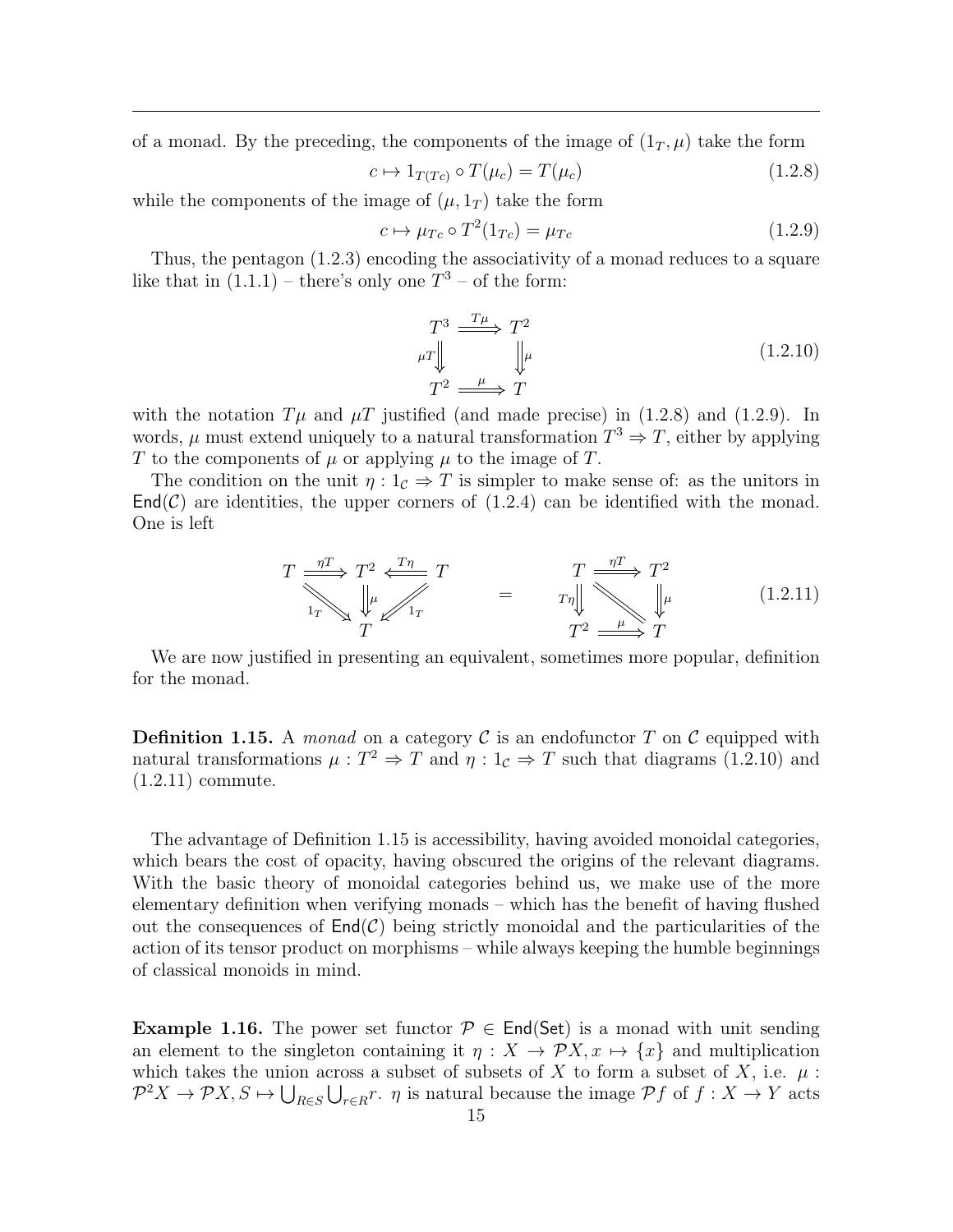on subsets by acting on each of their elements by f. In particular,  $\mathcal{P}f(\lbrace x \rbrace) = \lbrace f(x) \rbrace$ .



Likewise for  $\mu$ ; PPf applies Pf to each of its elements – subsets of X – and Pf acts element-wise by  $f$ . Naturality amounts to the fact that direct images commute with unions.

$$
\mathcal{P}^2 X \xrightarrow{\mathcal{P}^2 f} \mathcal{P}^2 Y
$$
\n
$$
\downarrow^{\mu} \qquad \longleftrightarrow \qquad \qquad \left\{ \{x\}, \{y, z\} \} \longmapsto \{ \{f(x)\}, \{f(y), f(z)\} \} \right\}
$$
\n
$$
\mathcal{P}^2 X \xrightarrow{\mathcal{P}^f} \mathcal{P}^Y
$$
\n
$$
\{x, y, z\} \longmapsto \{f(x), f(y), f(z) \}
$$
\n(1.2.12)

The associativity condition on  $\mu$  amounts to the claim that an element of  $\mathcal{P}^3 X$  can be assembled into an element of  $\mathcal{P}X$  by starting with either 'layer' of subsets.

<span id="page-16-0"></span>
$$
\begin{array}{ccc}\n\mathcal{P}^3 & \xrightarrow{\mathcal{P}\mu} & \mathcal{P}^2 \\
\downarrow^{\mu} & \downarrow^{\mu} & & \\
\mathcal{P}^2 & \xrightarrow{\mu} & \mathcal{P}\n\end{array} \tag{1.2.13}
$$

For instance,  $S = \{\{\{a, b\}, \{b, c\}\}, \{\{d, e\}\}\}\in \mathcal{P}^3 X$  sees two roads to  $\mathcal{P} X$ :

- (i) Take the union of each element of S, via  $\mathcal{P}\mu$ , so as to arrive at  $\{\{a, b, c\}, \{d, e\}\},\$ and union once more to settle at  $\{a, b, c, d, e\}$ , or
- (ii) Take the union across elements of S, via  $\mu \mathcal{P}$ , so as to arrive at  $\{\{a, b\}, \{b, c\}, \{d, e\}\}\$ and union once more to settle at  $\{a, b, c, d, e\}.$

That these methods coincide corresponds to commutativity of [\(1.2.13\)](#page-16-0). Now let  $Y \in$ PX; naturality of  $\eta$  results from  $\{Y\}$  and  $\{\{y\}|y \in Y\}$  both being 'unwrapped' by  $\mu$ to  $Y$ .

$$
\mathcal{P} \xrightarrow[1_P]{\eta \mathcal{P}} \mathcal{P}^2 \xleftarrow{\mathcal{P}\eta} \mathcal{P}
$$
\n
$$
\downarrow[1_P]{\downarrow\downarrow[1_P]{\mathcal{P}} \mathcal{P}}
$$
\n
$$
(1.2.14)
$$

For instance, the path through  $\mu$  starting at the top right acts as

$$
\{a, b, c\} \longmapsto \{\{a\}, \{b\}, \{c\}\} \longmapsto \{a, b, c\}
$$

and the path through  $\mu$  starting at the top left acts as

 ${a, b, c} \longmapsto { {a, b, c} } \longmapsto {a, b, c}$ 

thereby completing the example.

Demonstrating that an object of  $\text{End}(\mathcal{C})$  is a monad can be an involved task, worthy of doing at least once. In what follows, we provide detail at a level slightly less gruesome, all the while encouraging the interested – or skeptical – reader to iron out the details.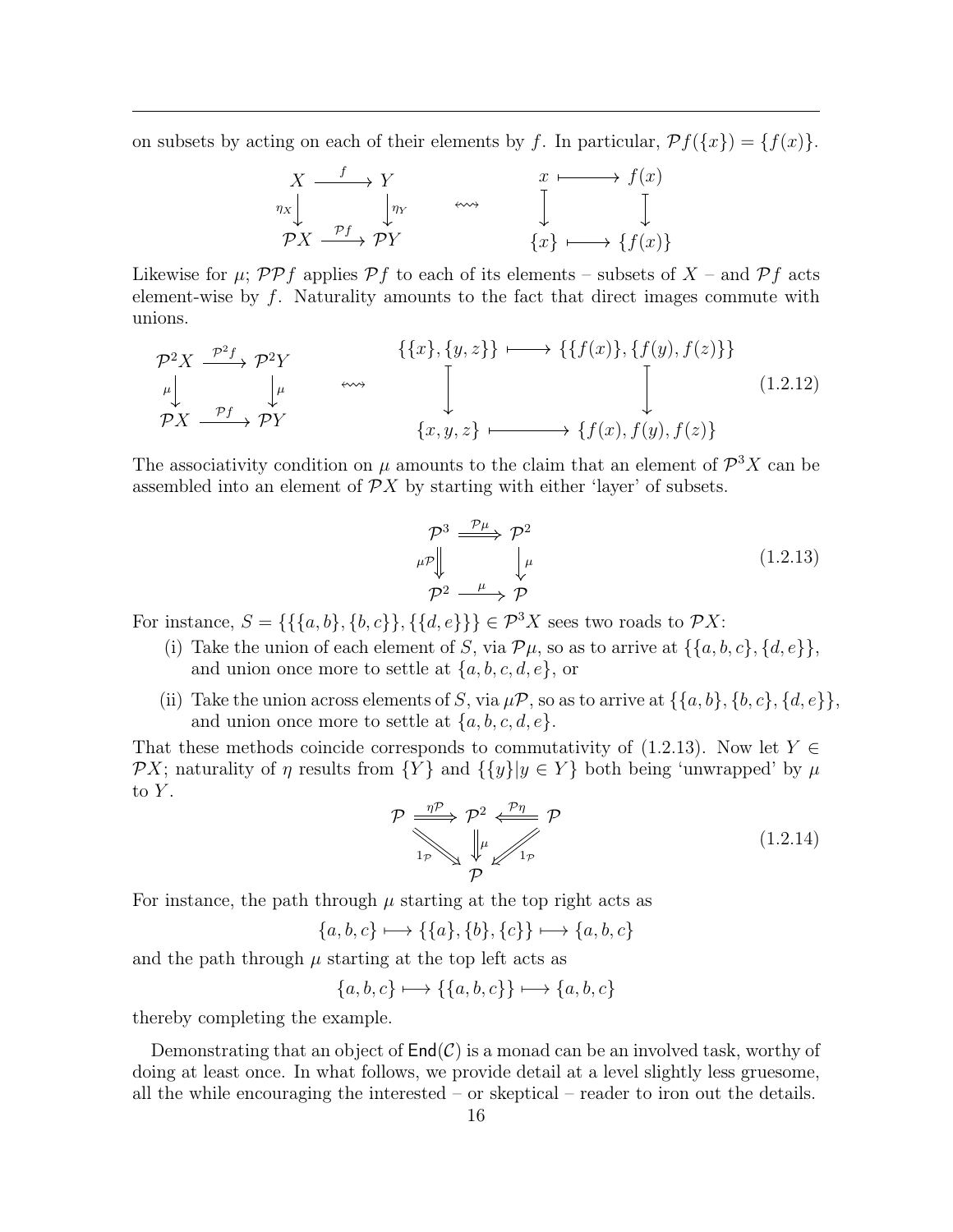<span id="page-17-0"></span>**Example 1.17.** The *discrete distribution monad*  $\mathcal{D}$  on Set sends a set X to the set of finitely supported functions  $\phi: X \to [0, 1]$  such that  $\sum \phi(x) = 1$ , where the sum is taken over the support of  $\phi$  [\[6\]](#page-44-8). In words,  $\mathcal{D}X$  consists of weights across X which sum to 1 and for which cofinitely many weights are zero.

A useful notational tool is to identify  $\phi \in \mathcal{D}X$  with the expression  $\sum \phi(x)[x]$ . The brackets in  $[x]$  serve as syntactic sugar which distinguishes an element of X from its position in the description of  $\phi \in \mathcal{D}X$ . For instance, when  $X = \{a, b, c\}$ , the map  $\phi: a, b, c \mapsto \frac{1}{3}$  encodes uniform weights on the elements of X, and has the syntactic representation  $\frac{1}{3}[a]+\frac{1}{3}[b]+\frac{1}{3}[c]$  as an element of  $\mathcal{D}X$ .  $\mathcal{D}$  acts on morphisms by extending them linearly, so that

$$
\mathcal{D}(f)(\sum_{i} w_i[x_i]) = \sum_{i} w_i[f(x_i)]
$$

for  $f: X \to Y$ . Note that  $\text{supp}(\mathcal{D}(f))$  is finite as a consequence of  $\text{supp}(f)$  being finite. Multiplication  $\mu : \mathcal{D}^2 X \to \mathcal{D} X$  transforms weights on weights on X into weights on X by averaging, while the unit  $\eta: X \to \mathcal{D}X$  concentrates full weight on its input, i.e.

$$
\eta(x) = 1[x] \qquad \mu(\Omega)(x) = \sum_{\phi \in \text{supp}(\Omega)} \Omega(\phi) \cdot \phi(x)
$$

Naturality of  $\mu$  is a consequence of the fact that relabeling elements and averaging weights commute. Formally, consider the lower left path of the following:

$$
\mathcal{D}^2 X \xrightarrow{\mathcal{D}^2 f} \mathcal{D}^2 Y
$$
\n
$$
\downarrow^{\mu} \qquad \qquad \downarrow^{\mu} \qquad (1.2.15)
$$
\n
$$
\mathcal{D} X \xrightarrow{\mathcal{D}f} \mathcal{D} Y
$$

 $\Omega \in \mathcal{D}^2 X$  maps to  $\mu(\Omega) = \sum_x w_x[x]$ , where  $w_x = \sum_{\phi} \Omega(\phi) \phi(x)$ . Passing through  $\mathcal{D} f$ yields  $\mathcal{D}f(\mu(\Omega)) = \sum_x w_x[f(x)]$ . The upper right path sends  $\Omega$  to  $\mathcal{D}^2f(\Omega)$  defined by

$$
\mathcal{D}^2 f(\Omega) = \mathcal{D}^2 f(\sum_{\phi} \Omega(\phi)[\phi]) = \sum_{\phi} \Omega(\phi)[\mathcal{D}g(\phi)]
$$

Passing through  $\mu$  yields  $\sum_x \sum_{\phi} \Omega(\phi) \phi(x)[f(x)] = \sum_x w_x[f(x)]$ , as desired. Unitarity of  $\eta$  corresponds to the fact that weights on X, say  $\phi \in \mathcal{D}X$ , can be extended to weights on weights on  $X$  and averaged back to weights on  $X$  in two ways:

- (i) Give  $\phi$  itself weight one, so that  $\mathcal{D}\eta(\phi) = 1[\phi]$ , and average to  $1 \cdot \phi = \phi$ , or
- (ii) Give each  $x \in X$  weight 1 and weight such a distribution with  $\phi(x)$ , so that  $\eta \mathcal{D}(\phi) = \sum_x \phi(x)[1[x]]$ . Average to  $\sum_x \phi(x)[x] = \phi$ .

That these coincide completes the example.

Having established the basic theory, we depart from formalism in the following section in an effort to attach an intuition – or several – to monads, which will pay dividends particularly as we steer a course toward probability monads. For the moment, we can pride ourselves in being on the right side of the joke definition sometimes exchanged between computer scientists [\[4\]](#page-44-9):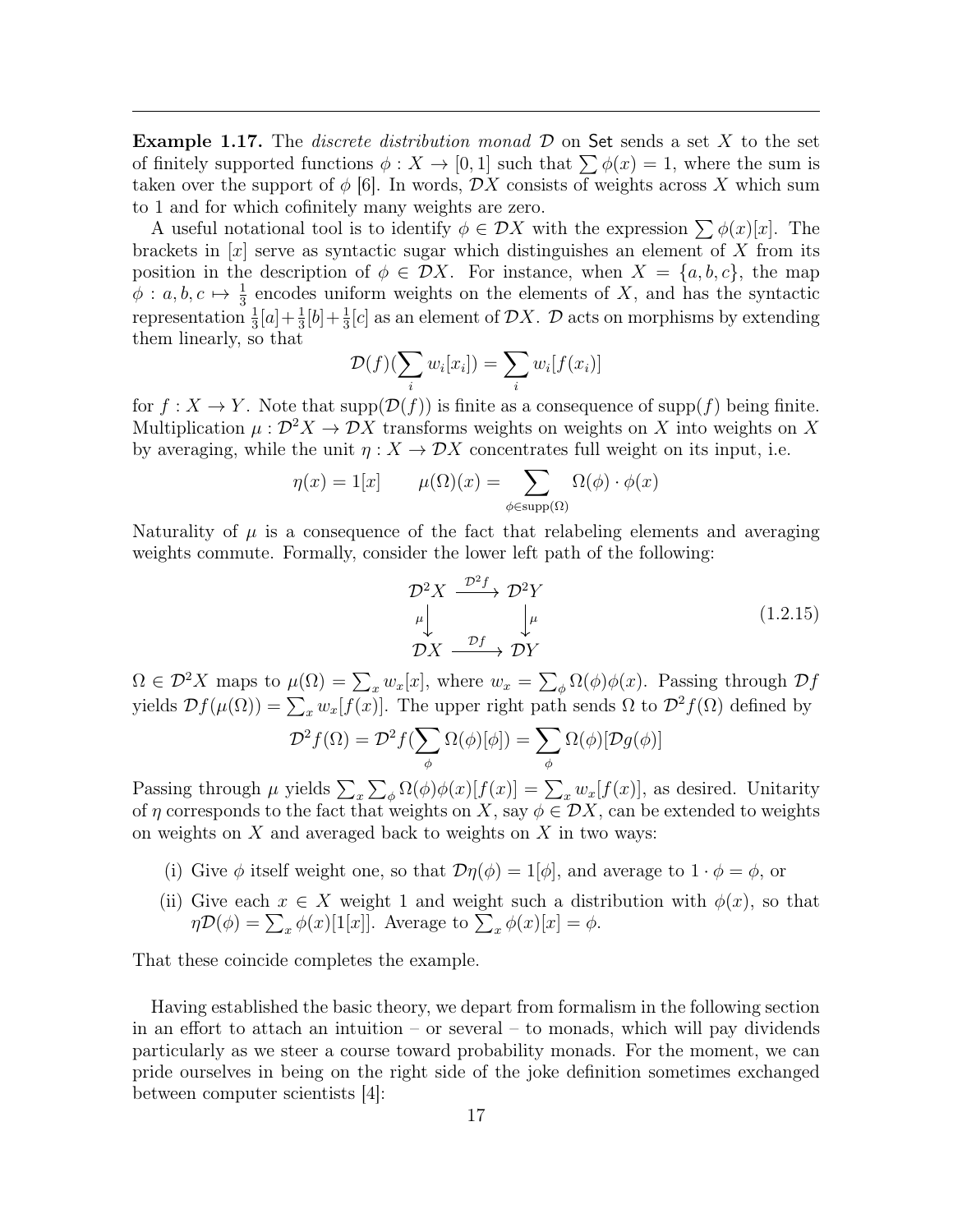"A monad is just a monoid in the category of endofunctors, what's the problem?"

That is, we are on the side of those who don't laugh at all.

#### <span id="page-18-0"></span>1.3. As spaces of generalized elements

An interpretation of monads which can lend intuition is to consider them as procedures for extending spaces to include generalized elements and appropriately generalized func-tions [\[9\]](#page-44-1). In particular, the data of a monad T is then seen as consisting of:

- The assignment on objects  $X \mapsto TX$ , with TX thought of as an extension of X inhabited by generalized elements
- For each ordinary map  $f: X \to Y$ , an extended map  $Tf: TX \to TY$  which accepts input of the generalized kind and likewise returns generalized output.

In the case of the discrete distribution monad  $\mathcal{D}$ , a discrete distribution on a set X can be thought of as a generalized element which draws from several ordinary elements.

The multiplication map  $\mu : TTX \to TX$  of a monad simplifies or evaluates twice generalized elements to once generalized elements. In the case of  $\mathcal{D}$ , a distribution on distributions can be reduced to an ordinary distribution by averaging, precisely as in the coins of [\(0.0.3\)](#page-4-0).

- Naturality of evaluation corresponds to the fact that generalized functions commute with evaluation
- The diagrammatic constraint on  $\mu$  states that three-time generalized elements can be unambiguously evaluated to generalized elements, either by first using generalized evaluation  $T\mu$  or first applying usual evaluation to generalized inputs  $T\mu$  (and, in each case, applying ordinary evaluation  $\mu$  afterward).

The unit  $\eta$  associated to a monad serves to witnesses original elements as (usually degenerate) instances of generalized elements. In the case of  $D$ , the elements of a set do not carry the structure of a distribution but do embed naturally as deterministic distributions, i.e. as Dirac distributions with full weight on a single element. Moreoever,

• Naturality of  $\eta$  corresponds to the property that  $Tf$  must coincide with f on 'original' or 'old' elements:

$$
\begin{array}{ccc}\nX & \xrightarrow{f} & Y \\
\eta & & \eta \\
TX & \xrightarrow{Tf} & TY\n\end{array} \tag{1.3.1}
$$

In the case of  $D$ , this amounted to  $Tf(1[x]) = 1[f(x)] = \eta(f(x))$ .

• The diagram constraining  $\eta$  corresponds to the fact that a generalized element made twice general – usually in a degenerate manner – will evaluate to itself. In  $\mathcal{D}$ , a distribution transformed into a distribution over distributions – either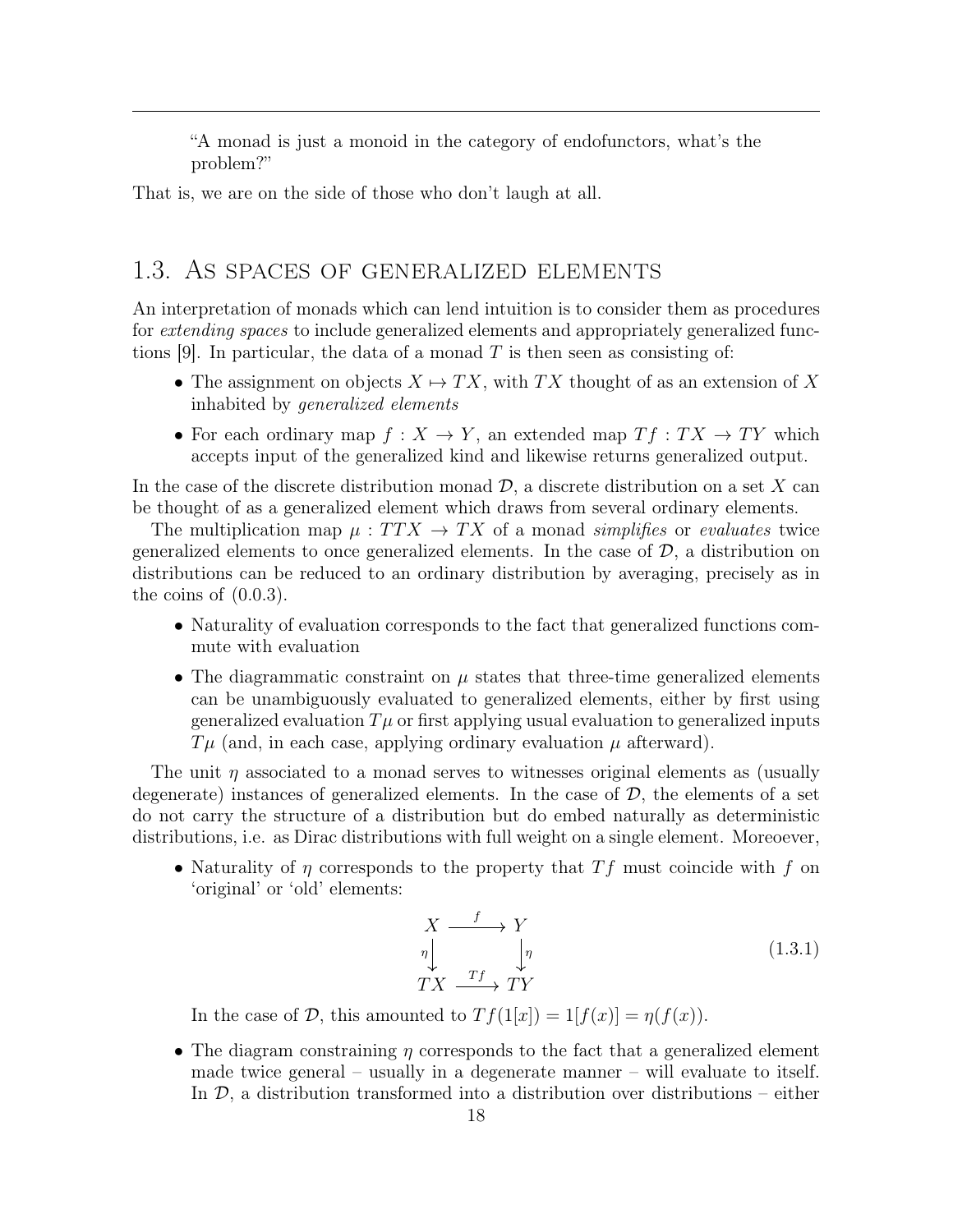with a single deterministic 'outer' distribution or several deterministic 'inner' distributions – averages to itself.

An additional interpretation of monads is as a system of extending input to include a class of formal expressions and maps between formal expressions. For instance, a mere set S can be extended to  $FS$ , the set of formal sums over S with integral coefficients, so that  $2s+r \in FX$ . Crucially, a sum carries little structure  $-2s+r$  cannot be simplified further – but sums of sums admit an evaluation, so that  $(2s + r) + 3(r + t)$  reduce to  $2s+4r+3t$ . Additionally, any element  $s \in S$  embeds as a degenerate formal expression in FS, of the form 1s or simply s. Lastly, a map of sets  $S \to R$  lifts to a map of formal expressions  $FS \to FR$  by extending linearly, so that

$$
Tf(\alpha_1s_1+\cdots+\alpha_ns_n)=\alpha_1f(s_1)+\cdots+\alpha_nf(s_n)\in FR
$$

Indeed, we have described the *free abelian group monad* on Set, which sends a set S to the set of finite formal  $\mathbb{Z}$ -linear combinations over S. This is not unlike the discrete distribution monad  $D$ , and the verifications of their monadicity closely resemble each another. A second pass at the details – with a newfound interpretation of monads – is worth the trouble.

• Naturality of the unit  $\eta: 1 \Rightarrow T$  ensures that the output of an original element coincide with its output as a formal expression.



• Naturality of evaluation  $\mu: T^2 \Rightarrow T$  – which, informally, collects like terms – corresponds to its commuting with linear functions.

$$
T^2S \xrightarrow{T^2f} T^2R
$$
  
\n
$$
\mu_S \downarrow \mu_R
$$
  
\n
$$
TS \xrightarrow{Tf} TR
$$

For instance,  $3(2s+r) + 1(2r) \in T^2X$  can first have its like terms collected and subsequently have  $f : S \to R$  applied to its constituent terms, as in

$$
3(2s+r) + 1(2r) \longrightarrow 6s + 5r \longmapsto 6f(s) + 5f(r)
$$

or it can first have  $f: X \to Y$  applied to the constituent terms of its constituent terms and then have its terms collected, as in

$$
3(2s+r) + 1(2r) \longrightarrow 3(2f(s) + f(r)) + 1(2f(r)) \longrightarrow 6f(s) + 5f(r)
$$

• Unitarity of η corresponds to the fact that a formal expression turned into a two-layed formal expression – with an outer coefficient of 1 or several inner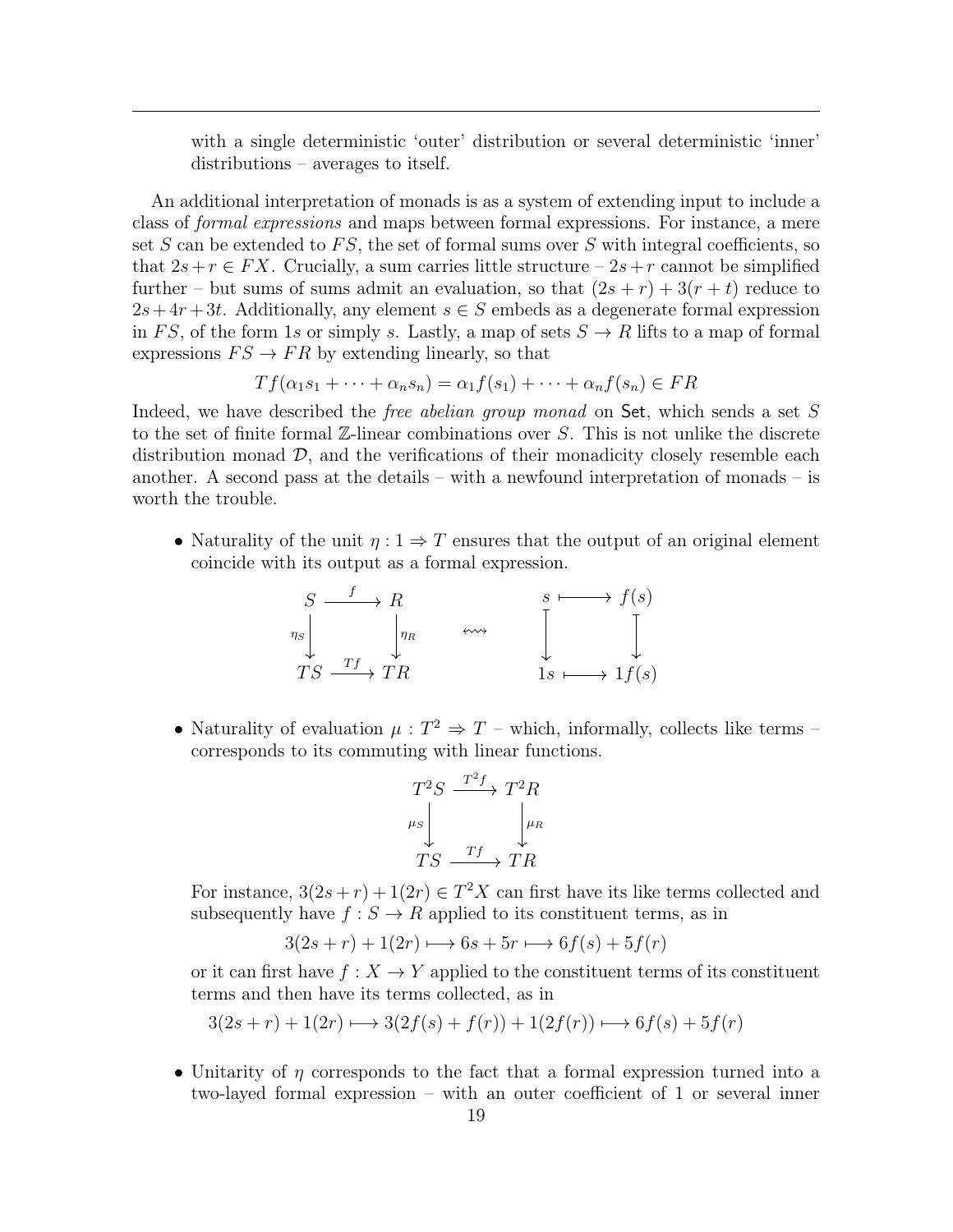coefficients of  $1 -$  will evalaute to itself.



• Finally, associativity of  $\mu$  expresses the fact that three-layered formal expressions admit a single evaluation to formal expressions, i.e.

$$
T^3 \xrightarrow{T\mu} T^2
$$
  
\n
$$
\downarrow^{T\mu} \qquad \qquad ((r+s)+(s+t)) \longmapsto (r+s)+(s+t)
$$
  
\n
$$
T^2 \xrightarrow{\mu} T
$$
  
\n
$$
(r+2s+t) \longmapsto r+2s+t
$$

A formal expression can be considered a particular form of generalized expression, so the second interpretation of monads may, strictly speaking, offer no more than the first. Yet they have each their own flavors, and the flexibility to alternate between stories can be a great tool.

In fact, the free abelian group monad belongs to a larger class of free R-module monads which naturally admit interpretation as creating spaces of formal expressions. Rather than assigning to a set X the collection of  $\mathbb{Z}$ -linear combinations of its elements, it assigns the R-linear combinations, for  $R$  a ring. The unit and multiplication are defined using the structure of R, as above. As special cases, taking  $R = \mathbb{Z}$  recovers the free abelian group monad and  $R = \mathbb{k}$  the free vector space monad.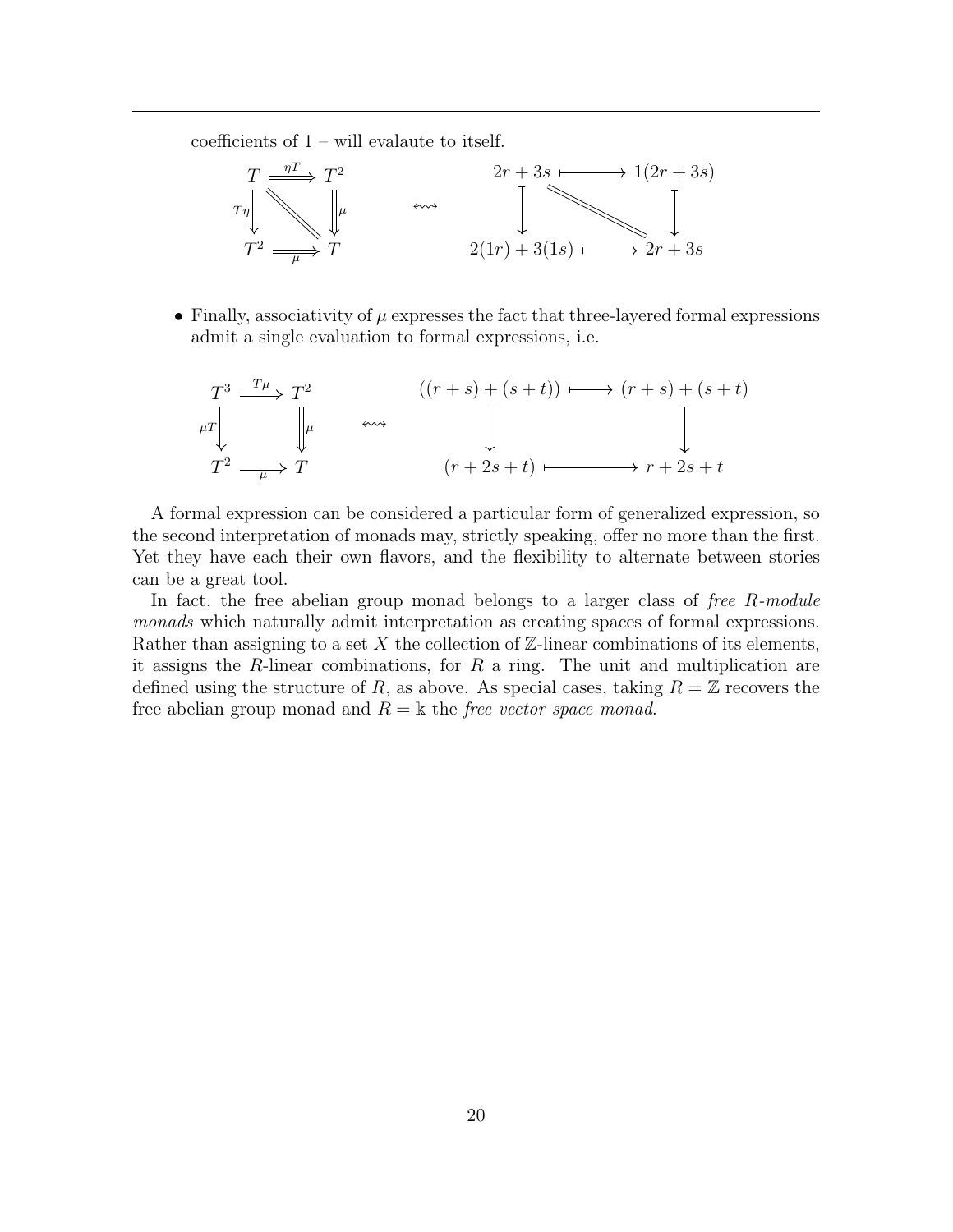# <span id="page-21-0"></span>2. ALGEBRAS

We have seen how a monad T on a category  $\mathcal C$  can be understood as returning generalized versions of its inputs, which witness an algebraic structure borne by the unit and multiplication maps  $\eta$  and  $\mu$ . As monads are endofunctors on a category, such generalized spaces are in fact peers to the 'original' or 'classical' objects contrasted in [1.3.](#page-18-0)

In the spirit of generalization, it is natural to ask which objects of  $\mathcal C$  are 'already' generalized', enjoying the interplay with  $\mu$  and  $\eta$  provided to the image of T. Of course, the image of  $T$  obeys these properties by design – in a sense, we search precisely for a generalization of the image of  $T$ . In the case of the discrete distribution monad, the question amounts to: which sets behave as though they were distributions over sets? Stated slightly differently, which sets consist of elements which appear naturally as weighted averages across a smaller set? Convexity may come to mind, and this turns out to be on the mark.

- In [2.1](#page-21-1) we generalize the niceties granted to the image of T and arrive at the algebras of a monad. We confirm that this is a generalization by observing that elements in the image of  $T$  are special cases referred to as *free algebras*.
- In [2.2](#page-25-0) we consider the categories of algebras and free algebras associated to a monad, which set the stage for central results in Chapter [3.](#page-28-0)

### <span id="page-21-1"></span>2.1. (Free) Algebras

We look to generalize the algebraic structure afforded to objects  $TX$  in the image of a monad T by considering objects in the ambient category  $\mathcal C$  which – in the language of [1.3](#page-18-0) – carry their own analogue to 'evaluation'. In order to ensure that the evaluation have the appropriate structure, the most naive approach is to:

(i) Consider the diagram encoding TX's interaction with T and  $\mu$ , the structure being generalized:

$$
T^{3}X \xrightarrow{T\mu} T^{2}X
$$
  
\n
$$
\mu T \downarrow \qquad \qquad \downarrow \mu
$$
  
\n
$$
T^{2}X \xrightarrow{\mu} TX
$$
  
\n
$$
T^{2}X \xrightarrow{\mu} TX
$$
  
\n(2.1.1)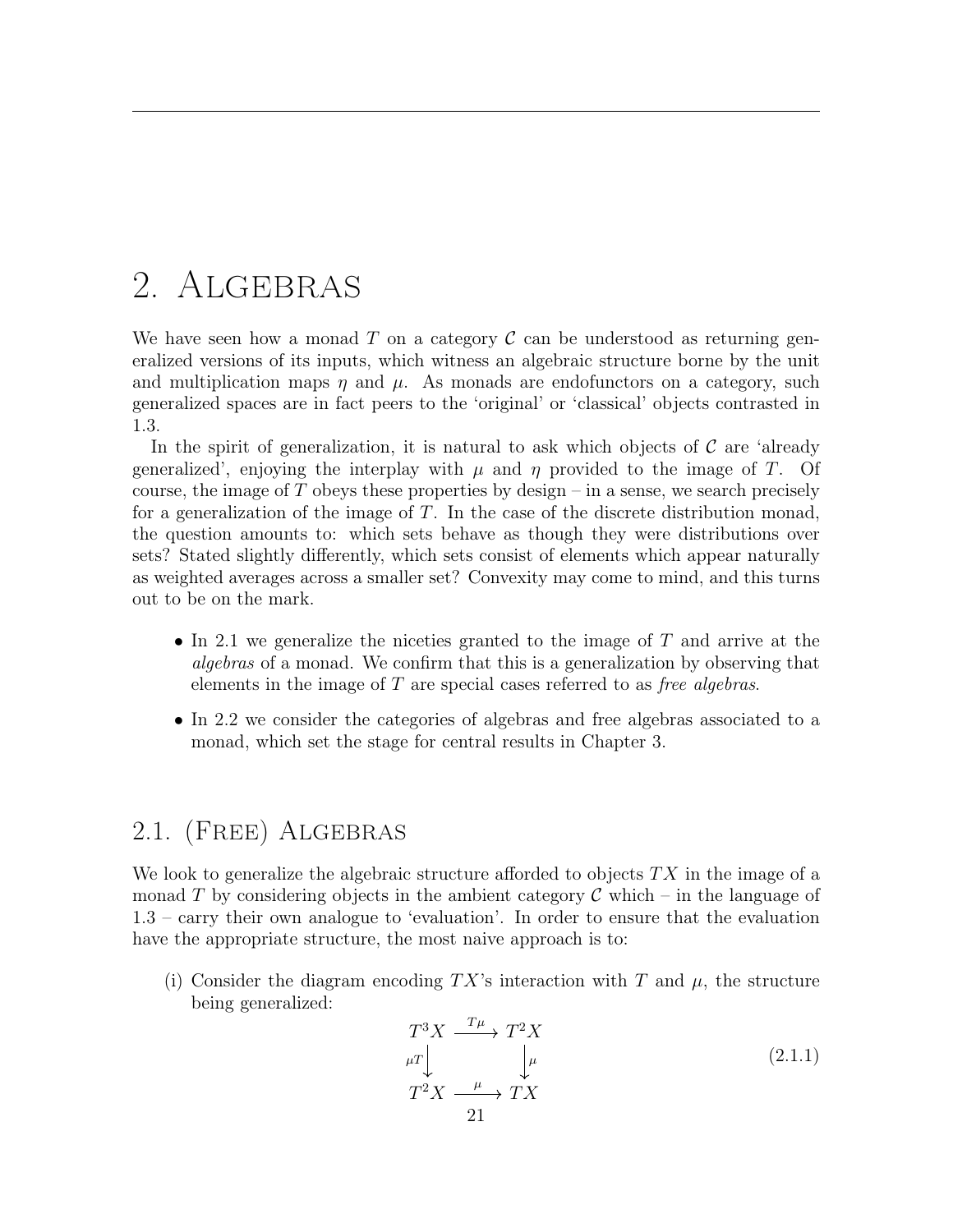(ii) Strike out each appearance of TX, replacing it with a more general object  $A \in \mathcal{C}$ , so as to arrive at

<span id="page-22-0"></span>
$$
\begin{array}{ccc}\nT^2 A & \xrightarrow{T\mu} T A \\
\mu & \downarrow^{\mu} \\
TA & \xrightarrow{\mu} A\n\end{array} \tag{2.1.2}
$$

Note that  $(2.1.2)$  is ill-posed in its current form;  $\mu: TA \rightarrow A$  need not be defined. In fact, none of the morphisms need align with their claimed (co)domains.

(iii) Replace each  $\mu : TA \rightarrow A$  with an analogue to the evaluation map which is suited to A, denoted  $a:TA\to A$ .

$$
T^{2}A \xrightarrow{T\mu} TA
$$
  
\n
$$
\mu T \downarrow \qquad \downarrow a
$$
  
\n
$$
TA \xrightarrow{a} A
$$
 (2.1.3)

(iv) Finally, replace  $T\mu$  with  $Ta$  – so that the map indeed be from  $T^2A$  to  $TA$  – and replace  $\mu T$  with  $\mu$ , again so that the map agree with its source and target.

<span id="page-22-1"></span>
$$
T^{2}A \xrightarrow{Ta} TA
$$
  
\n
$$
\downarrow^{a}
$$
  
\n
$$
TA \xrightarrow{a} A
$$
  
\n
$$
(2.1.4)
$$

Note the interpretation: an object A equipped with a map  $a: TA \rightarrow A$  satisfying [\(2.1.4\)](#page-22-1) is a space which behaves as if it were generalized, in that:

- (i) Generalized elements over A (via T), can be evaluated by a, as any object twice generalized by T can be evaluated by  $\mu$
- (ii) The evaluation a particular to A is compatible with  $\mu$  in the only manner sensible – evaluation  $T^2A \to A$  beginning with  $\mu$  or with  $Ta$  coincide.

In order to mimic the algebraic structure afforded to the image of T, we should also demand that A and its associated evaluation map a behave well with respect to  $\eta$ . Recall the constraint on  $\mu$ 's interaction with  $\eta$ , reproduced below, which had the interpretation of once generalized elements evaluating to themselves after being made twice generalized by the unit (either post- or pre-composed with  $T$ ).

<span id="page-22-2"></span>
$$
TX \xrightarrow[1_{TX}]{\eta T} T^2 X \xleftarrow[T\eta]{T\eta} TX
$$
  
\n
$$
TX \xrightarrow[TX]{\mu} (2.1.5)
$$

Replacing  $TX$  with A, as above, produces

$$
A \xrightarrow[1_A]{\eta T} TA \xleftarrow[\mu]{T\eta} A
$$
  
\n
$$
A \xrightarrow[1_A]{\mu} A
$$
  
\n
$$
22
$$
\n(2.1.6)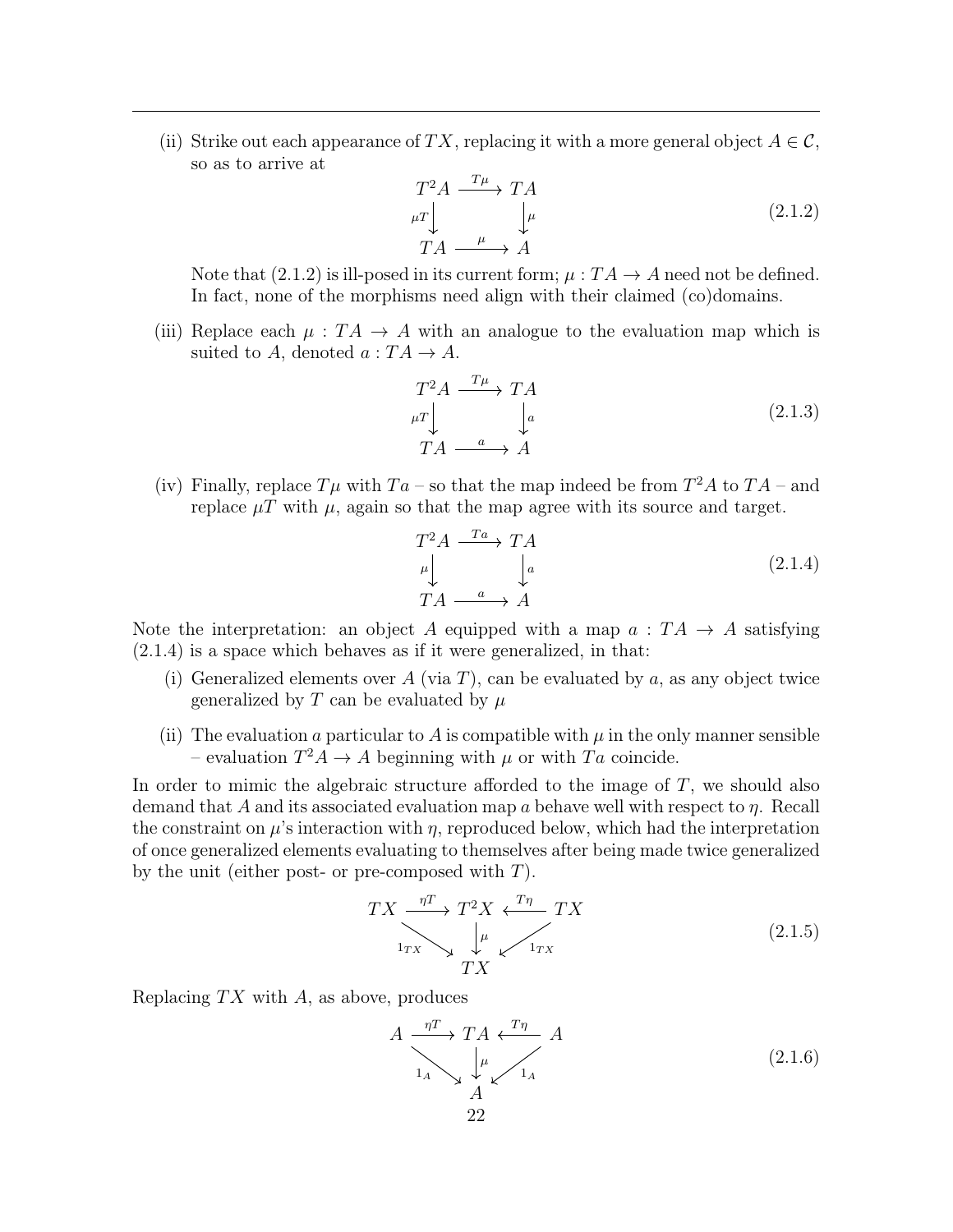However,  $\eta$  gives rise to only one map from A to TA (that is,  $\eta$  itself applied to A in the usual way). In shifting the setup of  $(2.1.5)$  down by an application of  $T$  – i.e. 'undoing' one instance of T by passing from  $TX$  to  $A$  – the choice in constructing a map from  $T \Rightarrow T^2$  using  $\eta$  has been eliminated. There is only one map  $A \rightarrow TA$ , given by  $\eta$  itself. As above,  $a: TA \rightarrow A$  takes the role of  $\mu$ . We are left with a triangle, rather than a pyramid, of the form

<span id="page-23-0"></span>
$$
A \xrightarrow{\eta_A} T A
$$
  
\n
$$
\downarrow_a
$$
  
\n
$$
A
$$
  
\n(2.1.7)

which captures the fact that 'old' elements of A evaluate to themselves after embedding in  $TA$ .

Diagrams [\(2.1.4\)](#page-22-1) and [\(2.1.7\)](#page-23-0) are the fruit of an innocent effort aimed at classifying the objects which, in addition to the image of  $T$ , enjoy an algebraic structure vis-à-vis  $\mu$  and  $\eta$ . Our simple-minded approach turns out to be the righteous one, landing us at the definition of an algebra of T.

**Definition 2.1.** An *algebra* of a monad T on C, or  $T$ −algebra, consists of an object  $A \in \mathcal{C}$  and a map  $a: TA \to A$  such that [\(2.1.4\)](#page-22-1) and [\(2.1.7\)](#page-23-0) commute.

A common first task in the study of algebras over monads is to verify that elements in the image of  $T$  are indeed algebras when equipped with the standard multiplication  $\mu$ , i.e. that  $(T X, \mu_X)$  forms an algebra for any  $X \in \mathcal{C}$ . In our treatment, however, this arises as an immediate consequence of our path to defining an algebra – by starting with the properties afforded to the image of  $T$  and weakening conditions using appropriate substitutions. Nevertheless, such algebras deserve their own name.

**Definition 2.2.** A free algebra of T is an algebra of the form  $(T X, \mu_X)$  for some  $X \in \mathcal{C}$ .

**Example 2.3.** Free algebras of the discrete distribution monad  $\mathcal{D}$  are discrete distributions over sets with the usual monadic multiplication of averaging. Commutativity of  $(2.1.4)$  and  $(2.1.7)$  is immediate from monadicity of D. What of algebras over D which are not free? Recall that an algebra A over  $\mathcal D$  admits its own analogue to averaging  $a: TA \rightarrow A$  of distributions over itself which is compatible with D's averaging  $\mu$  and with the embedding  $\alpha \to 1[\alpha], \alpha \in A$ . A first candidate for A is to suppose that such expressions as  $\frac{1}{2}[\alpha_1] + \frac{1}{4}[\alpha_2] + \frac{1}{4}[\alpha_3]$  have a natural meaning 'baked into' A – in other words, that A be convex. This turns out to be well-founded, and indeed to classify the algebras of  $\mathcal{D}$ ; going any further requires a definition.

<span id="page-23-1"></span>**Definition 2.4.** A *convex set* consists of a set X equipped with a ternary operation  $\langle -, -, - \rangle : [0, 1] \times X \times X \to X$  such that, for all  $x, y, z \in X, r \in [0, 1]$  and  $r + (1-r)s \neq 0$ ,

(i)  $\langle r, x, x \rangle = x$ 

- (ii)  $\langle 0, x, y \rangle = y$
- (iii)  $\langle r, x, y \rangle = \langle 1 r, y, x \rangle$
- (iv)  $\langle r, x, \langle s, y, z \rangle \rangle = \langle r + (1 r)s, \langle \frac{r}{r + (1 r)} \rangle$  $\frac{r}{r+(1-r)s}, x, y \rangle, z \rangle$

Informally,  $\langle r, x, y \rangle$  has the interpretation of returning the element of X with a proportion r of weight on x and  $(1-r)$  of weight on y. That  $\langle r, x, y \rangle$  specifies an element of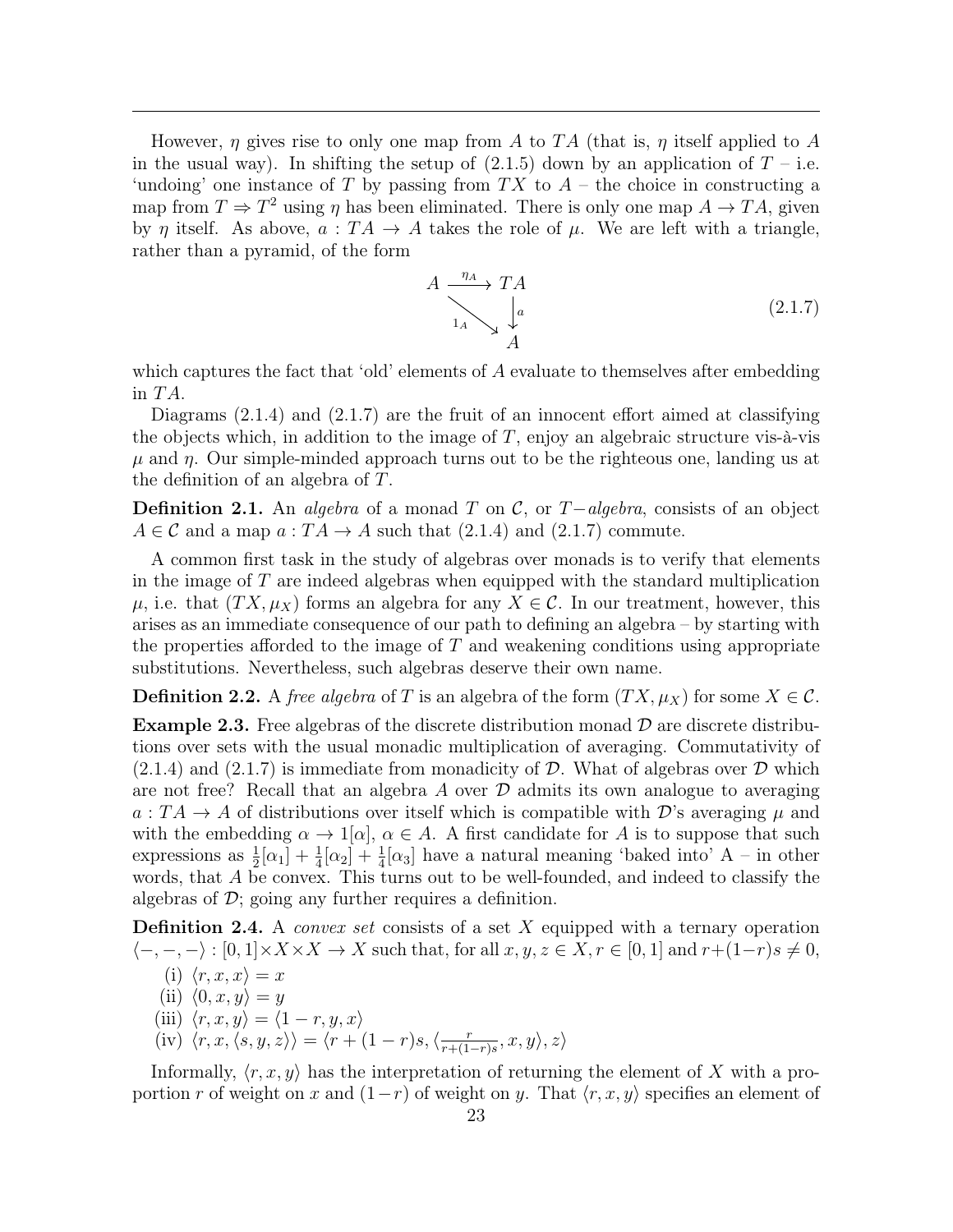X for all  $r \in [0,1]$  recovers the interpretation of a convex set as containing the geodesics between its pairs of points. Conditions (i) - (iii) are sanity checks and (iv) plays a role not unlike associativity, ensuring that a triple of points  $(x, y, z)$  can be averaged either by first averaging  $(y, z)$ , as one of the left hand side, or by first averaging  $(x, y)$ , as on the right hand side. We are prepared to classify the algebras of  $\mathcal{D}$ .

<span id="page-24-1"></span>**Proposition 2.5.** The algebras of the discrete distribution monad  $\mathcal{D}$  are exactly convex sets [\[5\]](#page-44-10).

*Proof sketch.* Given an algebra  $(A, a)$  over  $D$ , the ternary operation on A can be defined using  $a$ , i.e.

$$
\langle r, x, y \rangle = a(r[x] + (1 - r)[y])
$$

Making use of commutativity of [\(2.1.7\)](#page-23-0), which amounts to  $a(1[x]) = x$ , we have

$$
\langle r, x, x \rangle = a(r[x] + (1 - r)[x])
$$
  
=  $a(1[x])$   
= x  

$$
\langle 0, x, y \rangle = a(0[x] + 1[y])
$$
  
= y  

$$
\langle r, x, y \rangle = a(r[x] + (1 - r)[y])
$$
  
=  $a((1 - r)[y] + r[x])$   
=  $\langle 1 - r, y, x \rangle$ 

The proof of (iv) from [2.4](#page-23-1) is more involved and makes use of commutativity of  $(2.1.4)$ . The more demanding direction is, given a convex set  $C$ , to extend its ternary operation to an analogue  $c$  to averaging for arbitrary finite distributions. The idea is to proceed inductively.

<span id="page-24-0"></span>
$$
c(w_1[x_1] + \dots + w_n[x_n]) = \begin{cases} x_1 & w_1 = 1\\ \langle w_1, x_1, c(\frac{w_2}{1 - w_1}[x_2] + \dots + \frac{w_n}{1 - w_1}[x_n]) \rangle & w_1 < 1 \end{cases}
$$
(2.1.8)

One then checks that c is well-defined with respect to re-ordering of the  $x_i$ . Then c satisfies [\(2.1.7\)](#page-23-0) by design, i.e.  $c(1|x|) = x$ , and [\(2.1.4\)](#page-22-1) with some work. That these procedures are inverse to one another completes the proof.

Remark 2.6. Roughly speaking, convex sets admit averaging of pairs of elements, while algebras of  $\mathcal D$  admit averaging of finite collections of elements – that they coincide is a testament to the strength of the conditions imposed on convex sets. In particular, it was crucial that the extension from pairs to finite sets witnessed in [\(2.1.8\)](#page-24-0) be well-defined and, moreoever, well-behaved.

**Remark 2.7.** How can the free algebras C over  $\mathcal{D}$  be detected at the level of convex sets? They are exactly those which admit a uniquely generating set, i.e. some  $G =$  ${g_i} \subseteq C$  such that any element of C appears as  $c(\sum w_i[g_i])$  for unique  $w_i$ , with c defined as in  $(2.1.8)$ . Any such C appears as TG and, conversely, any TX has generating set  $X$ .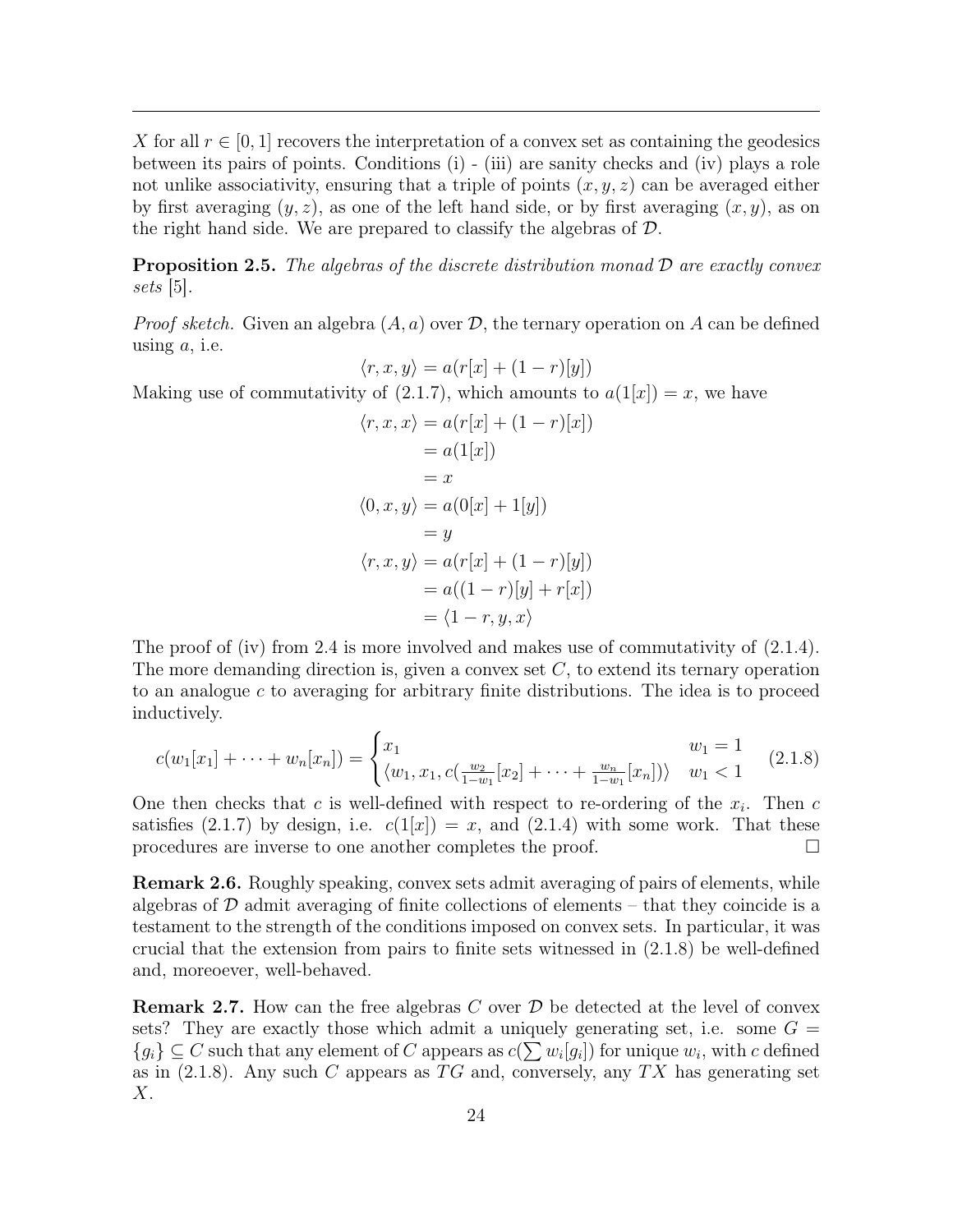Example 2.8. The generalization of free algebras to algebras is sometimes fruitless – consider, for instance, the free vector space monad. It can be shown that its algebras are vector spaces; as all vector spaces are free modules over a choice of basis, the only algebras over the free vector space monad are the free algebras.

Where do algebras fit into the picture described in [1.3?](#page-18-0) They admit interpretation as objects in which generalized elements (or formal expressions) can already be evaluated. Convex sets admit their own averaging, without first passing to formal averages, and vector spaces likewise admit evaluation of sums, rather than just sums of sums. If monads are ways of encoding algebraic structure in objects, its algebras are those objects which didn't need the help.

### <span id="page-25-0"></span>2.2. The Eilenberg-Moore and Kleisli categories

Having formalized the theory of algebras, it is natural to ask what form structurepreserving morphisms between such algebras should take. As the structure on an algebra  $(A, a)$  is determined by its evaluation map  $a: TA \rightarrow A$ , a morphism of algebras  $f: A \rightarrow B$  should respect the evident evaluation maps.

**Definition 2.9.** A morphism  $f : (A, a) \to (B, b)$  of T-algebras is a map  $f : A \to B$  in  $\mathcal C$  so that the following diagram commutes.

$$
TA \xrightarrow{Tf} TB
$$
  
\n
$$
a \downarrow \qquad \qquad \downarrow b
$$
  
\n
$$
A \xrightarrow{f} B
$$

Endowing morphisms of T-algebras with the composition in  $\mathcal{C}$ , and recalling that rectangles commute when their constituent squares do, the category of T-algebras and their morphisms takes shape.

**Definition 2.10.** The *Eilenberg-Moore category*  $\mathcal{C}^T$  of a monad T over  $\mathcal{C}$  is the category of T-algebras and morphisms of T-algebras.

Extending the work from [2.5](#page-24-1) to morphisms yields the description of the Eilenberg-Moore category for the discrete distribution monad.

<span id="page-25-2"></span>**Corollary 2.11.** Set<sup> $\mathcal{D}$ </sup> is isomorphic to the category of convex sets and affine functions  $f: X \to Y$  satisfying  $f(\langle r, x, y \rangle) = \langle r, f(x), f(y) \rangle$  [\[5\]](#page-44-10).

Though arriving at the Eilenberg-Moore category of a monad came as a natural consequence of examining its algebras, the value of this discovery is postponed to Chapter [3,](#page-28-0) where the Eilenberg-Moore category – alongside the Kleisli category – plays a crucial role in connecting monads to adjunctions.

Just as the study of algebras led to special consideration of – and a name for – free algebras, we turn now to the category of free algebras over a monad, which earns its own name.

<span id="page-25-1"></span>**Definition 2.12.** The Kleisli category  $C_T$  of a monad T over C is the full subcategory of the Eilenberg-Moore category  $\mathcal{C}^T$  consisting of free algebras.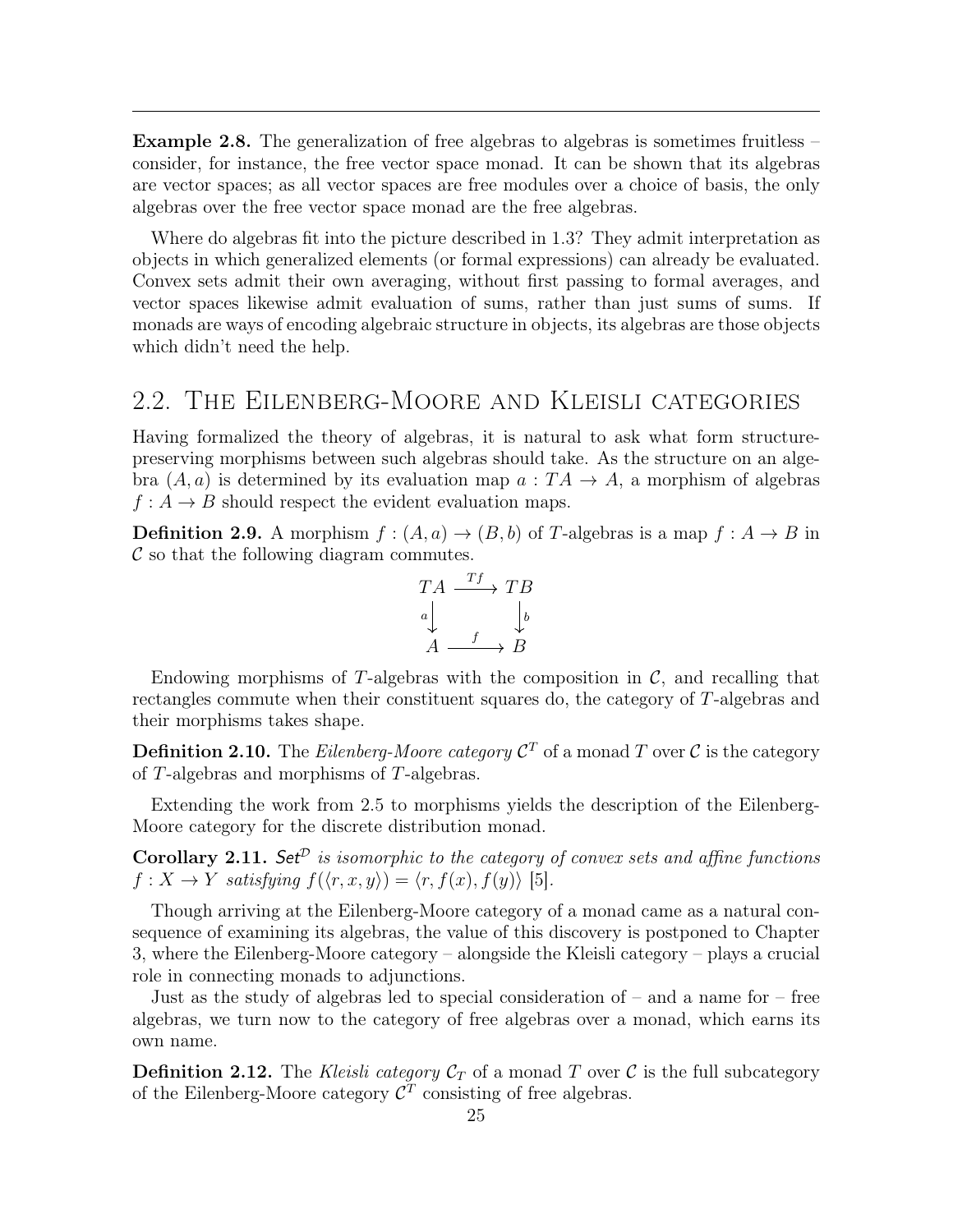The above definition of the Kleisli category, though compact, is somewhat unconventional, often supplanted by the following definition as  $\mathcal C$  with 'T-shifted' morphisms.

<span id="page-26-0"></span>**Definition 2.13.** The Kleisli category  $C_T$  of a monad T over C is the category with

- objects equal to those of  $\mathcal C$
- $\text{Hom}_{\mathcal{C}_T}(A, B) = \text{Hom}_{\mathcal{C}}(A, TB)$

In order to disambiguate hom-sets, we denote  $f \in Hom_{\mathcal{C}_T}(A, B)$  as  $f : A \rightarrow B$ . Identities and composition make use of the structure of T:

- $\eta_A : A \leadsto A$  is the identity on A in  $\mathcal{C}_T$
- The composition  $g \circ_k f$  of  $f : A \rightarrow B$ ,  $g : B \rightarrow C$  is defined

$$
A \xrightarrow{f} TB \xrightarrow{Tg} T^2C \xrightarrow{\mu_c} TC
$$

That  $\eta_A$  serves as the identity in the Kleisli category is a consequence of its naturality and unitarity. For  $g: Z \rightarrow A$  and  $f: A \rightarrow B$  one has

$$
\eta_A \circ_k g = Z \xrightarrow{g} TA \xrightarrow{T\eta_A} T^2 A \xrightarrow{\mu_A} TA
$$
  
=  $Z \xrightarrow{g} TA$  (unitarity of  $\eta$ )

and

$$
f \circ \eta_A = A \xrightarrow{\eta_A} TA \xrightarrow{\gamma_f} T^2 B \xrightarrow{\mu_B} TB
$$
  
=  $A \xrightarrow{f} TB \xrightarrow{\eta_{TB}} T^2 B \xrightarrow{\mu_B} TB$  (naturally of  $\eta$ )  
=  $A \xrightarrow{f} TB$  (unitarity of  $\eta$ )

Associativity of composition is slightly more involved. For  $h: Y \rightsquigarrow G$  and  $f, g$  as in the proof of unitarity, one has:

$$
(f \circ_k g) \circ_k h = \mu_B \circ T(f \circ_k g) \circ h
$$
  
=  $\mu_B \circ T(\mu_B \circ Tf \circ g) \circ h$   
=  $\mu_B \circ T\mu_B \circ T^2 f \circ Tg \circ h$   
=  $\mu_B \circ \mu_{TB} \circ T^2 f \circ Tg \circ h$  (associativity of  $\mu$ )  
=  $\mu_B \circ Tf \circ \mu_A \circ Tg \circ h$  (naturally of  $\mu$ )  
=  $\mu_B \circ Tf \circ (g \circ_k h)$   
=  $f \circ_k (g \circ_k h)$ 

For the moment we cave to convention and adhere to the more involved Definition [2.13,](#page-26-0) turning to example in order to observe T-shifted morphisms and their composition.

**Example 2.14.** The Kleisli category  $Set_{\mathcal{P}}$  of the power set monad consists of sets equipped with P-shifted maps  $X \rightsquigarrow Y$  represented by functions  $X \rightarrow \mathcal{P}Y$ . In particular, a Kleisli morphism  $X \rightsquigarrow Y$  is exactly a binary relation between X and Y under the identification between a function  $f : X \rightarrow \mathcal{P}Y$  and (nearly) its graph  $\{(x,y): x \in X, y \in f(x)\}.$  Kleisli composition

$$
g \circ_k f = X \xrightarrow{f} \mathcal{P}Y \xrightarrow{Tg} \mathcal{P}^2 Z \xrightarrow{\mu_Z} \mathcal{P}Z
$$
  
26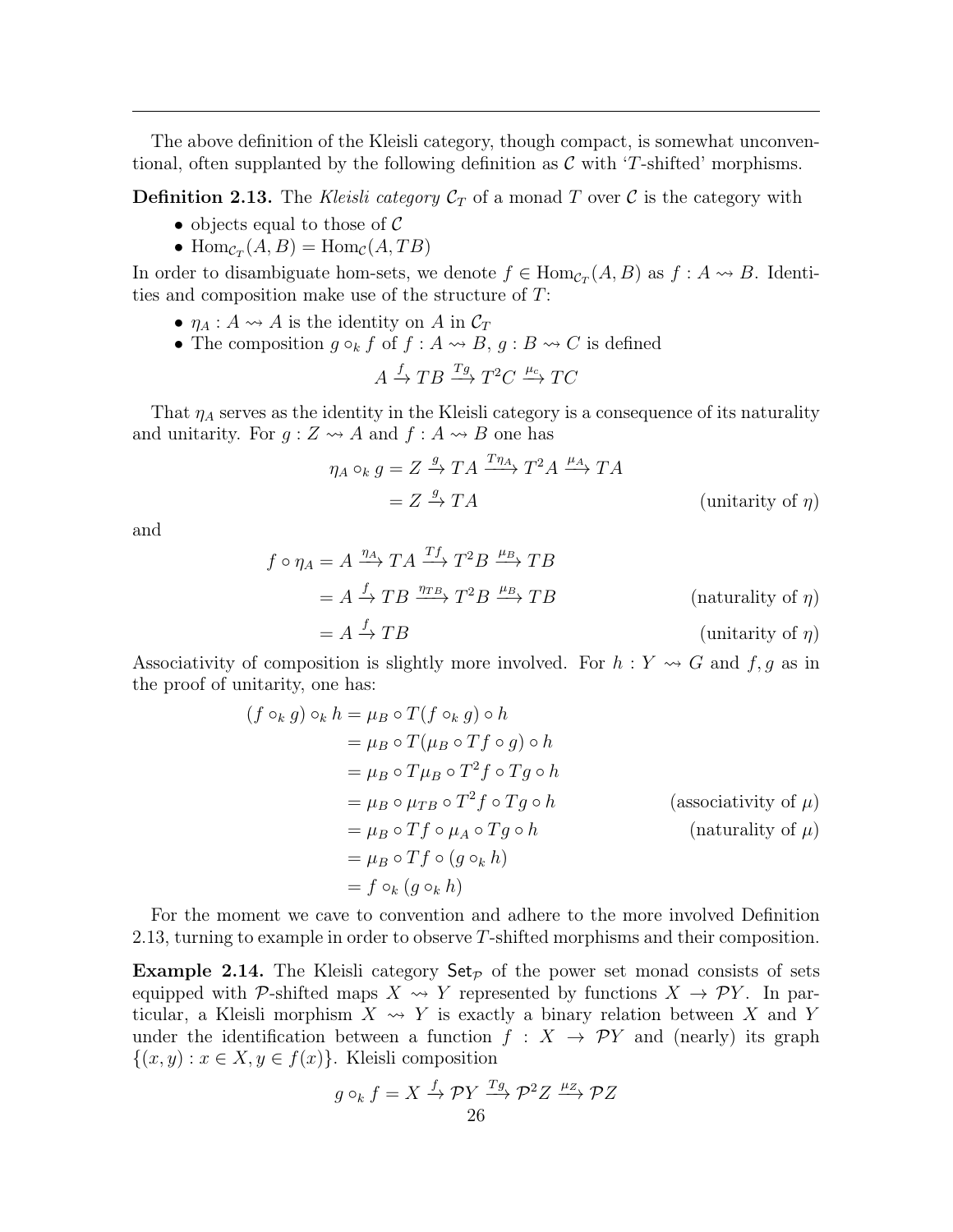applies  $f$  to  $X$ , then  $g$  element-wise to the image of  $f$ , and takes unions over the resulting collection of subsets of Z. In symbols,

$$
(g \circ_k f)(x) = \{ z \in Z : \exists y \in f(X), \ z \in f(y) \}
$$

This coincides with the category Rel of sets equipped with binary relations. In particular, a morphism in Rel from A to B is exactly a relation, i.e. a subset R of  $A \times B$ . Writing  $a \sim_R b$  if  $(a, b) \in R$ , composition in Rel

$$
A \xrightarrow{R} B \xrightarrow{S} C
$$

is exactly transitivity of the relation, i.e.  $a \sim_{S \circ R} c \iff a \sim_R b \land b \sim_S c$  for some  $b \in B$ . Or, in set notation,  $(a, c) \in S \circ R$  exactly when  $(a, b) \in R$  and  $(b, c) \in S$  for some  $b \in B$ . This coincides with Kleisli composition in  $\mathsf{Set}_{\mathcal{P}}$ , completing the isomorphism.

It remains to show that Definitions [2.12](#page-25-1) and [2.13](#page-26-0) are equivalent, a claim which is neither obvious nor intuitive. We approach it, and see the merits of  $C^{T}$  and  $C_{T}$ , in Chapter [3.](#page-28-0)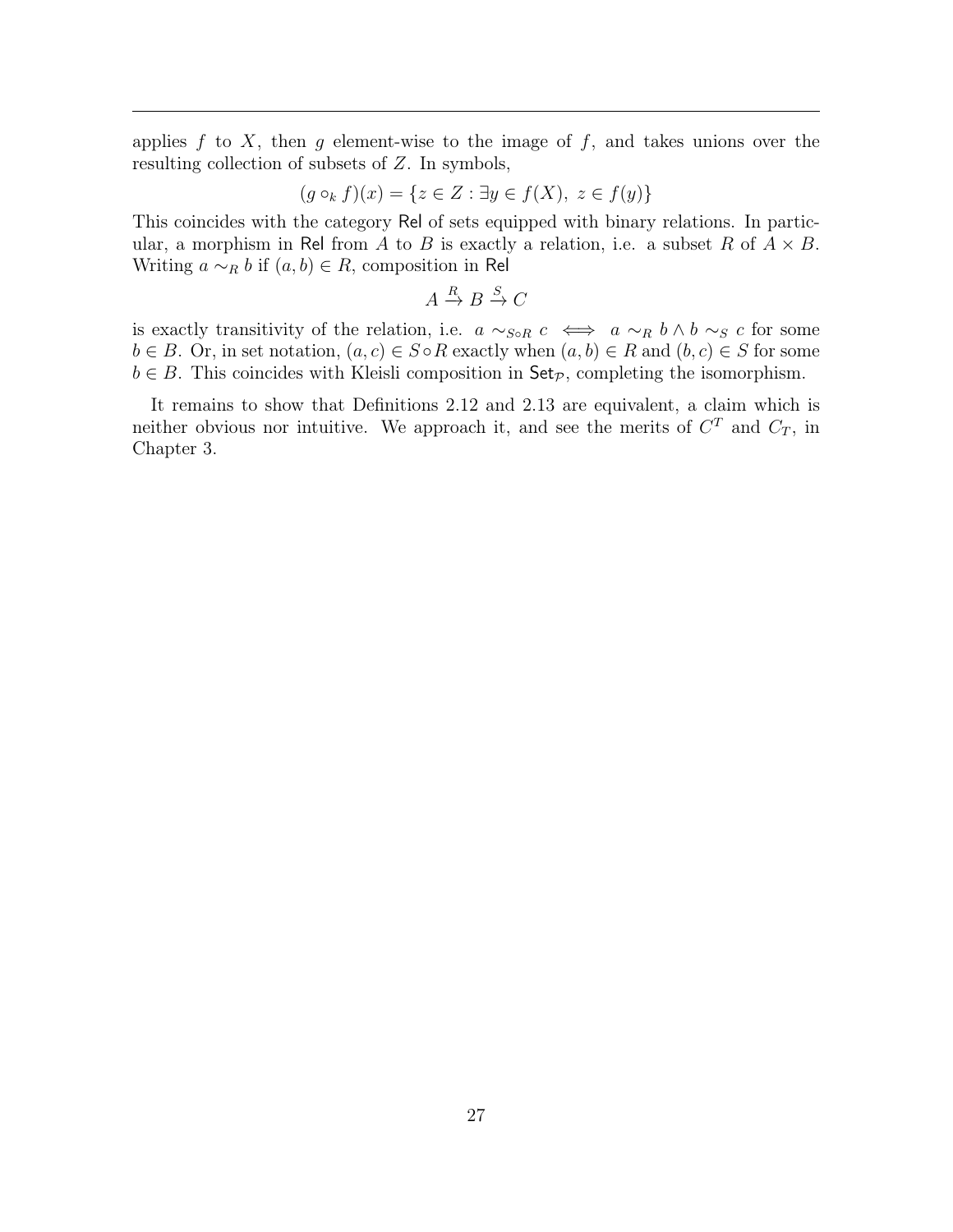# <span id="page-28-0"></span>3. Adjunctions

Consider an opposing pair of functors  $F: \mathcal{C} \rightleftarrows \mathcal{D}: G$ . The degree of structure satisfied by F and G is determined by how strictly they 'undo' each other – as measured by how closely the composites  $FG$  and  $GF$  resemble the evident identities. When  $F$  and G exhibit the most structure, FG identically equals  $1<sub>D</sub>$  and likewise  $GF = 1<sub>C</sub>$ , giving rise to an isomorphism of categories. Yet this is an overly restrictive condition to ask of  $F$  and  $G$ ; its view of functors is too granular. When equality is relaxed to natural isomorphism –  $FG \cong 1_D$  and  $GF \cong 1_C$  – one obtains an *equivalence* of categories, a relationship of greater importance in category theory, which is nevertheless strong.<sup>[6](#page-28-1)</sup>

Can the demands on  $F$  and  $G$  be further relaxed? Following the path from isomorphism to equivalence, one can require only the existence of natural transformations – not necessarily natural isomorphisms – connecting the composites of  $F$  and  $G$  with the appropriate identities. In symbols, that there be  $\eta: 1_{\mathcal{C}} \Rightarrow GF$  and  $\epsilon: FG \Rightarrow 1_{\mathcal{D}}$ . That one transformation be out of the identity and the other into the identity is crucial in order to introduce compatibility constraints between  $\eta$  and  $\epsilon$ . In particular, one ought demand that  $\eta$  and  $\epsilon$  behave like inverses in some manner – their mere presence says little about the relationship between  $F$  and  $G$ . Notably, this has the effect of, for the first time, destroying the symmetry between  $F$  and  $G$ . When all is said and done, there will be a handedness to the definition of an adjunction.

An obstruction to constraining  $\eta$  and  $\epsilon$  is that they share neither source nor target; this can be remedied by making use  $F$  or  $G$ , with some subtlety as to when. In particular,  $F\eta$  yields a transformation  $F \Rightarrow FGF$ , while  $\epsilon F$  - with  $(\epsilon F)_c = \epsilon_{Fc}$  - yields a transformation  $FGF \Rightarrow F$ . Likewise, one has  $\eta G : G \Rightarrow GFG$  and  $G\epsilon : GFG \Rightarrow G$ . We are equipped to demand that  $\eta$  and  $\epsilon$  behave like inverses, up to translation.

<span id="page-28-2"></span>**Definition 3.1.** An oppposing pair of functors  $F : \mathcal{C} \rightleftarrows \mathcal{D} : G$  assemble into an adjunction when there exist natural transformations  $\eta: 1_{\mathcal{C}} \Rightarrow GF$  and  $\epsilon: FG \Rightarrow 1_D$ such that the following triangle identities commute, in which case  $F$  is left adjoint to  $G$  and  $G$  is right adjoint to  $F$ .



<span id="page-28-1"></span><sup>&</sup>lt;sup>6</sup>Compare with the choice to demand that the tensor product in a monoidal category associate and be unital up to isomorphism, rather than 'on the nose'.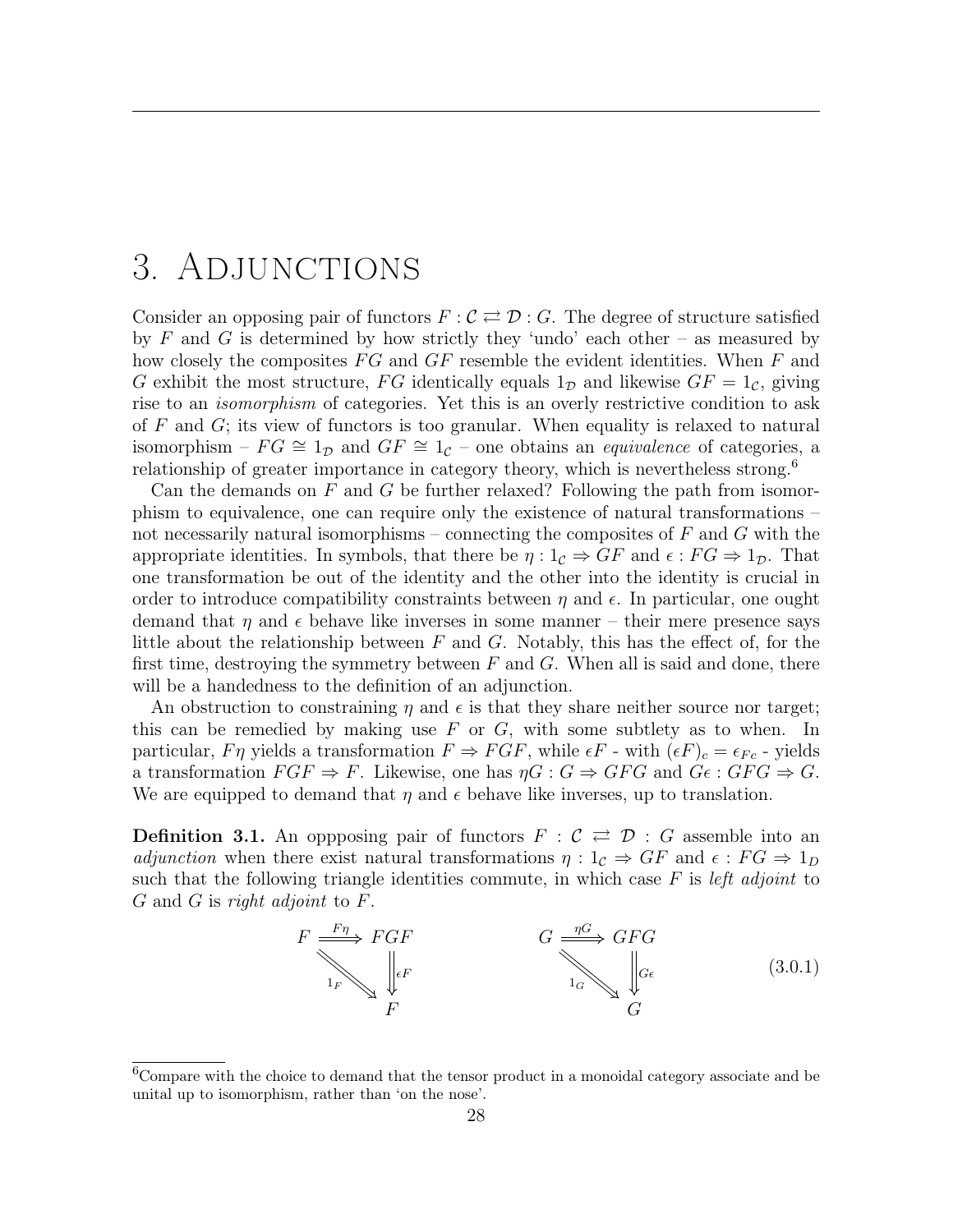In the above,  $\eta$  is denoted the *unit* of the adjunction and  $\epsilon$  the *counit*. One writes  $F \dashv G$  to denote that F is left adjoint to G. In addition to Definition [3.1,](#page-28-2) adjunctions admit an equivalent, and perhaps more concrete, characterization by way of Hom-sets.

<span id="page-29-0"></span>**Definition 3.2.** A functor  $F: \mathcal{C} \to \mathcal{D}$  is left adjoint to  $G: \mathcal{D} \to \mathcal{C}$  if there exists an isomorphism of sets

$$
\text{Hom}_{\mathcal{D}}(Fc,d) \cong \text{Hom}_{\mathcal{C}}(c,Gd)
$$

for all  $c \in \mathcal{C}$  and  $d \in \mathcal{D}$  which is natural in both variables. That is, the isomorphisms assemble into natural transformations  $\text{Hom}_{\mathcal{D}}(F-, d) \cong \text{Hom}_{\mathcal{C}}(-, Gd)$  and  $\text{Hom}_{\mathcal{D}}(Fc, -) \cong$  $\text{Hom}_{\mathcal{C}}(c, G-).$ 

Notably, one passes from Definition [3.2](#page-29-0) to Definition [3.1](#page-28-2) by applying the isomorphism on Hom-sets to identities. In particular, the component of the unit  $\eta: 1_{\mathcal{C}} \Rightarrow GF$  at c is defined to be the image – or the *transpose* – of the identity  $1_{Fc}$  under the isomorphism. Similarly, the component of the counit  $\epsilon$ :  $FG \Rightarrow 1_{\mathcal{D}}$  at d is defined to be the transpose of  $1_{Gd}$ . We will see that Definition [3.2](#page-29-0) lends itself to detecting adjunctions in nature, while [3.1](#page-28-2) will be of great use when monads enter the picture.

A famous class of adjunctions is that of free  $\exists$  forgetful adjunctions. Forgetful functors  $U : B \to A$  usually send an object  $b \in B$  to the object  $a \in A$  which 'underlies' b and enjoys less structure. Any left adjoint  $F$  to a forgetful functor earns the name 'free', and it usually enriches an object a with additional structure in a choiceless manner.

**Example 3.3.** The forgetful functor  $U : Top \rightarrow Set$  sends a topological space X to the set UX underlying it and a continuous map  $f: X \to Y$  to the function  $Uf: UX \to UY$ underlying it. By Definition [3.2,](#page-29-0) the free functor  $F : Set \rightarrow Top$  admits a natural isomorphism

$$
\operatorname{Hom}_{\mathsf{Top}}(FX, Y) \cong \operatorname{Hom}_{\mathsf{Set}}(X, UY)
$$

meaning continuous maps out of  $FX$  correspond to functions out of  $X$ . This is achieved by the discrete topology on  $X$ , for which functions out of  $X$  are automatically continuous. We made use of this fact when noting that monoids in Top are exactly classical monoids with continuous multiplication. So the free topological space on a set  $X$  is the space  $X$  equipped with the discrete topology.

In this case, U admits a right adjoint G as well. Again making use of Definition [3.2,](#page-29-0) we see that such a functor would assign a space  $GX$  to  $X$  so that functions into  $X$ correspond naturally to continuous maps into  $GX$ . This is satisfied by the indiscrete topology, as any function into an indiscrete space is obligated to be continuous.

**Example 3.4.** The forgetful functor  $U : \text{Vect}_{\mathbb{k}} \to \text{Set}$  sends a vector space to its underlying set and a linear map to its underlying function. The free vector space on a set X is the vector space with basis  $X$ , as a linear map out of such a space is exactly a function out of X. More generally, the free R-module on a set X is  $FX = \bigoplus_{X} R$ , as a homomorphism out of  $\bigoplus_{X}R$  can be identified with a function of X, and vice versa.

Consider the actions of the unit and counit in the previous example:  $\eta_X : X \to$  $UF(X)$  is a function from X to the set of k-linear combinations on X. By the earlier remark on extracting the (co)unit of an adjunction from the natural bijection between Hom-sets,

$$
\operatorname{Hom}_{\mathsf{Vect}}(FX, V) \cong \operatorname{Hom}_{\mathsf{Set}}(X, UV)
$$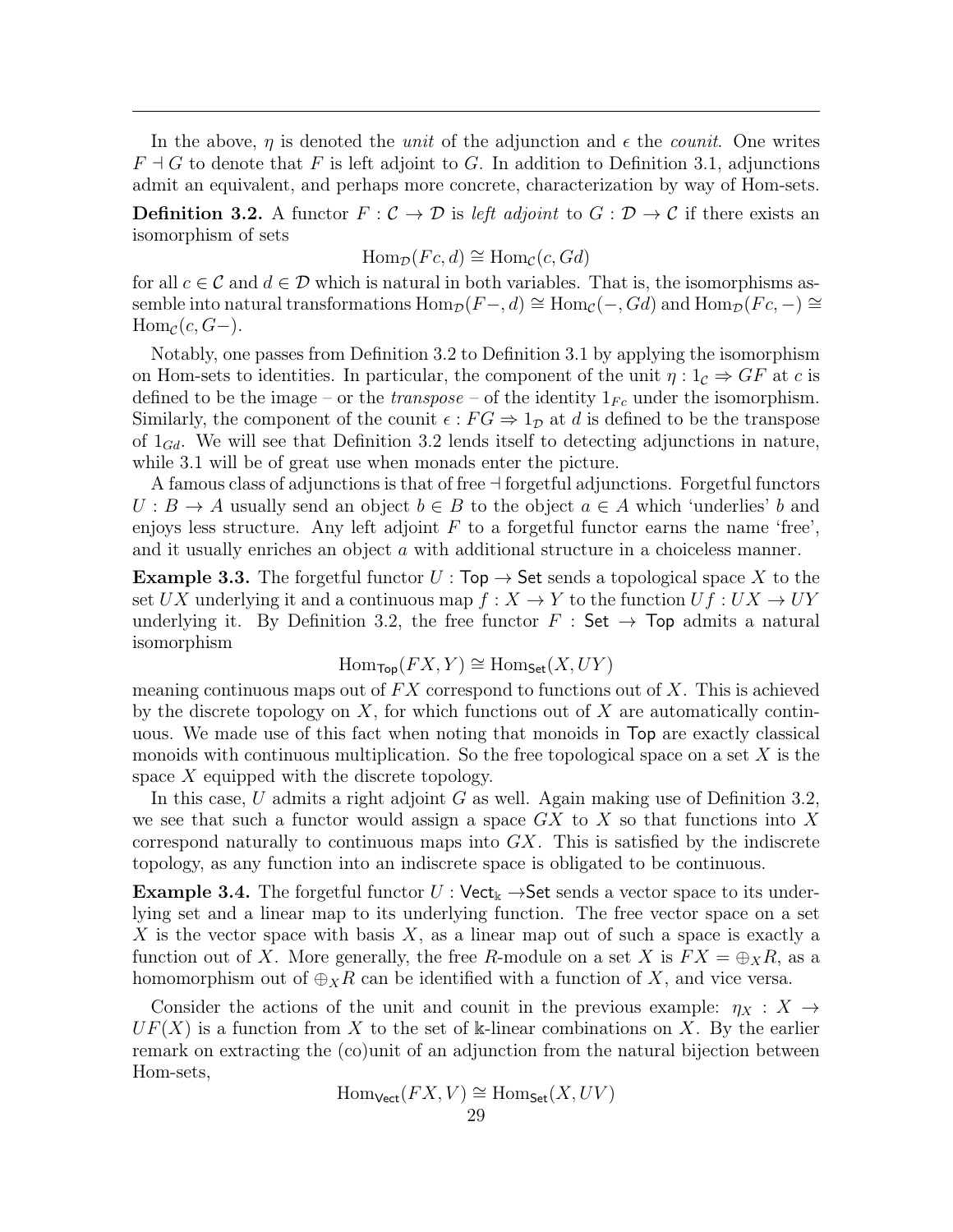we have that  $\eta_X$  is the transpose of  $1_{FX}$ . Since our bijection sends a linear map to its image on basis vectors, we have that  $\eta_X$  sends an element of X to itself, thought of as a basis vector. On the other hand,  $\epsilon_V : FU(V) \to V$  is the transpose of  $1_{UV}$ ; that is, the linear function  $FU(V) \to V$  which sends basis vectors of  $FU(V)$  (vectors in V) to themselves, as elements of V. Thus, on arbitrary vectors in  $FU(V)$ , which are k-linear combinations of vectors in  $V$ , it has the effect of evaluation.

Thus, the unit embeds an element as a degenerate case of an element with more structure, and the counit evaluates formal k-linear combinations of vectors into vectors. This smells of monads, and indeed it should – we have arrived at the free vector space monad. In fact, the free vector space monad is precisely  $UF$ , and the unit of the adjuction coincides with the unit of the monad. The counit, as a linear map rather than (just) a function, requires some massaging in order to serve as the monad's multiplication, but it captures the relevant notion of evaluation.

This is no coincidence. Taking  $R = \mathbb{Z}$ , rather than  $R = \mathbb{R}$ , in the free  $\exists$  forgetful adjunction on  $\mathsf{Mod}_R$  gives rise to the free abelian group monad. In fact, the relationship between adjunctions and monads extends far beyond the free  $\exists$  forgetful adjunction and forms the subject of this chapter.

- In [3.1](#page-30-0) we show that all adjunctions give rise to monads, by post-composing the right adjoint with the left.
- In [3.2](#page-32-0) we use the Kleisli and Eilenberg-Moore categories to show, remarkably, that all monads arise in this way. We also characterize the Kleisli and Eilenberg-Moore categories as universal among the adjunctions giving rise to a given monad.

### <span id="page-30-0"></span>3.1. From adjunctions to monads

The first step in examining the intimate relationship between monads and adjunctions is to generalize the behavior of the free  $\dashv$  forgetful adjunction in generating monads. In particular, we have seen in  $U : \mathsf{Mod}_R \rightleftarrows \mathsf{Set} : F$  with  $F \dashv U$  that  $UF$  gave rise to the free R-module monad, which sends a set  $X$  to the collection of finite formal R-linear combinations over  $X$  and extends functions on  $X$  linearly to the free  $R$ -module over X. The unit  $\eta: 1_{\mathsf{Set}} \Rightarrow UF$  from the adjunction dovetailed with the unit of the monad, sending an element of X to itself as a degenerate R-linear. The multiplication  $\mu$  of the monad, however, which evaluates  $R$ -linear combinations over  $R$ -linear combinations into R-linear combinations, did not coincide exactly with the counit  $\epsilon : FU \Rightarrow 1_{\text{Mod}_R}$ , which evaluates a formal sum of elements in an  $R$ -module to its true sum. Translating  $\epsilon$  using F and U, however, so as to arrive at  $U \epsilon F : U F U F \Rightarrow U F$ , yields the function – not R-module homomorphism – which plays the role of monadic multiplication by evaluating R-linear combinations of R-linear combinations.

Proposition [3.5](#page-31-0) shows that this procedure is not an artifact of the free  $\dagger$  forgetful adjunction but rather a property of all adjuncions: post-composing a right adjoint with its left always produces a monad.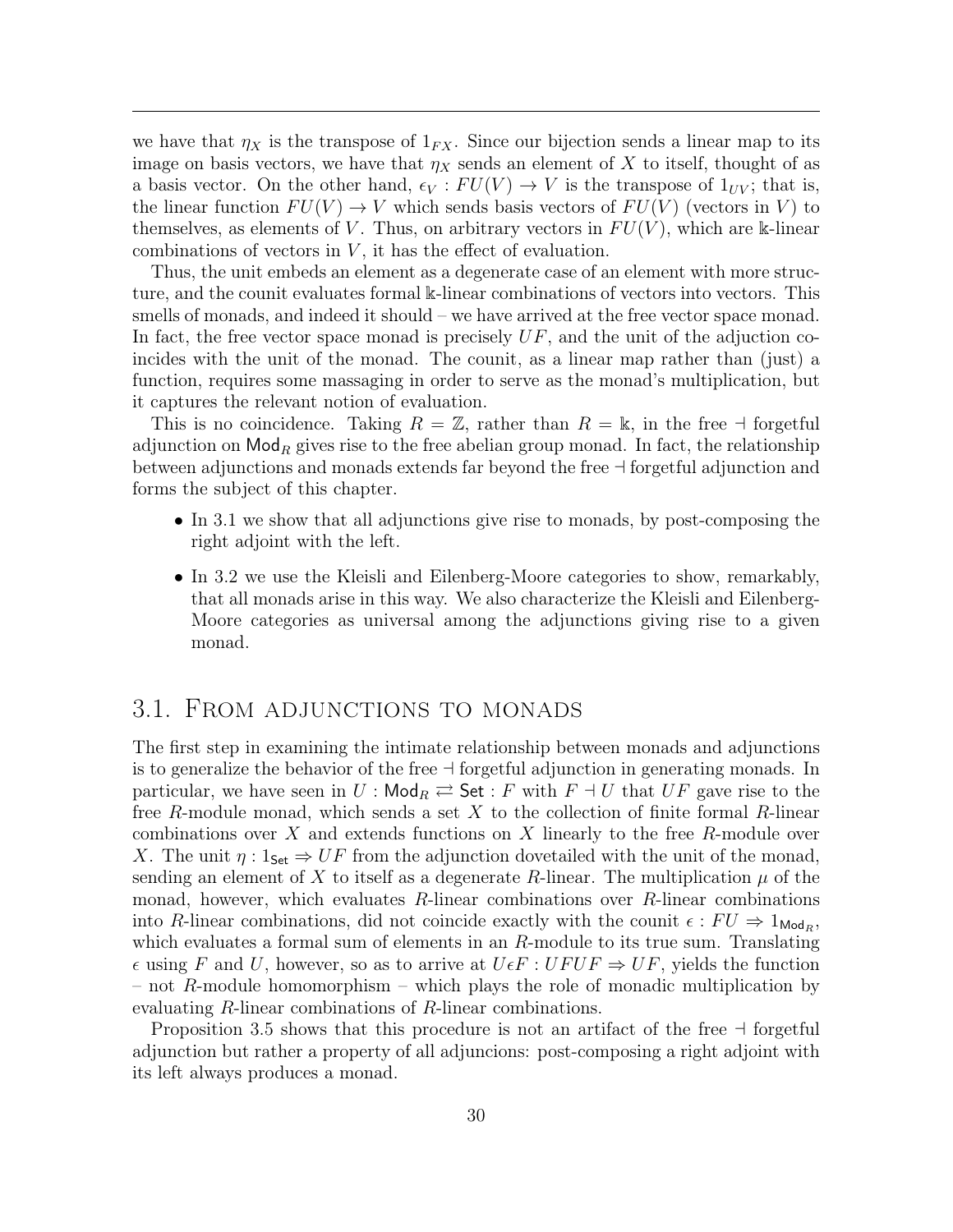<span id="page-31-0"></span>**Proposition 3.5.** An adjunction  $F \dashv U$  with  $F : \mathcal{C} \rightleftarrows \mathcal{D} : U$  and  $\eta : 1_{\mathcal{C}} \Rightarrow UF$ ,  $\epsilon$ :  $FU \Rightarrow 1_D$  gives rise to a monad on C with:

- endofunctor  $T = UF$
- unit  $\eta: 1_{\mathcal{C}} \Rightarrow UF$
- multiplication  $\mu = U \epsilon F : U F U F \Rightarrow U F$

Proof. The unitarity and commutativity axioms on T take the form

$$
UF \xrightarrow{\eta UF} UFUF \xleftarrow{UFn} UF \xleftarrow{UFn} UFUF \xrightarrow{UFUFUF} UFUF
$$
\n
$$
\downarrow^{\text{U}_{\text{E}} \text{U}_{\text{E}} \text{U}_{\text{E}} \text{U}_{\text{E}} \text{U}_{\text{E}} \text{U}_{\text{E}} \text{U}_{\text{E}} \text{U}_{\text{E}} \text{U}_{\text{E}} \text{U}_{\text{E}} \text{U}_{\text{E}} \text{U}_{\text{E}} \text{U}_{\text{E}} \text{U}_{\text{E}} \text{U}_{\text{E}} \text{U}_{\text{E}} \text{U}_{\text{E}} \text{U}_{\text{E}} \text{U}_{\text{E}} \text{U}_{\text{E}} \text{U}_{\text{E}} \text{U}_{\text{E}} \text{U}_{\text{E}} \text{U}_{\text{E}} \text{U}_{\text{E}} \text{U}_{\text{E}} \text{U}_{\text{E}} \text{U}_{\text{E}} \text{U}_{\text{E}} \text{U}_{\text{E}} \text{U}_{\text{E}} \text{U}_{\text{E}} \text{U}_{\text{E}} \text{U}_{\text{E}} \text{U}_{\text{E}} \text{U}_{\text{E}} \text{U}_{\text{E}} \text{U}_{\text{E}} \text{U}_{\text{E}} \text{U}_{\text{E}} \text{U}_{\text{E}} \text{U}_{\text{E}} \text{U}_{\text{E}} \text{U}_{\text{E}} \text{U}_{\text{E}} \text{U}_{\text{E}} \text{U}_{\text{E}} \text{U}_{\text{E}} \text{U}_{\text{E}} \text{U}_{\text{E}} \text{U}_{\text{E}} \text{U}_{\text{E}} \text{U}_{\text{E}} \text{U}_{\text{E}} \text{U}_{\text{E}} \text{U}_{\text{E}} \text{U}_{\text{E}} \text{U}_{\text{E}} \text{U}_{\text{E}} \text{U}_{\text{E}} \text{U}_{\text{E}} \text{U}_{\text{E}} \text{U}_{\text{E}} \text{U}_{\text{E}} \text{U}_{\text{E}} \text{U}_{\text{E}} \text{U}_{\text{E}} \text{U}_{\text{E}} \text{U}_{\text{E}} \text{U}_{\text{E}} \text{
$$

The unitarity triangles commute by the triangle identities demanded of  $\eta$  and  $\epsilon$  in Definition [3.1](#page-28-2) (and pre- or post-composition of  $F$  or  $U$ ). The associativity square commutes by naturality of  $U \in V : U F U \Rightarrow F$ . In particular, setting  $U F U = X, Y = F$ , and  $\epsilon F = f$ , the square amounts to

$$
UFU(X) \xrightarrow{UFU(f)} UFU(Y)
$$
  

$$
U\epsilon(X) \qquad \qquad \downarrow \qquad \qquad \downarrow U\epsilon(Y)
$$
  

$$
U(X) \xrightarrow{U(f)} U(Y)
$$

which expresses precisely naturality of  $U \in \text{at } f : X \to Y$ .

**Example 3.6.** We are acquainted with the *free R-module monad*, which arises from the adjunction  $U : \mathsf{Mod}_R \rightleftarrows \mathsf{Set} : F$  and specializes to the free vector space monad when  $R = \mathbb{K}$  and the free abelian group monad when  $R = \mathbb{Z}$ . Similarly, the free group *monad* arises from the free  $\neg$  forgetful adjunction  $U : \mathsf{Grp} \rightleftarrows \mathsf{Set} : F$ . It sends a set X to the collection of finite words with letters in X and  $X^{-1}$  – the set of formal inverses to elements in  $X$  – subject to identifications which, for instance, identify  $xx^{-1}$  with the empty word.

**Example 3.7.** The *maybe monad* in computer science arises from the free  $\exists$  forgetful adjunction between pointed sets and ordinary sets. The category Set<sup>∗</sup> of pointed sets consists of sets with a distinguished point and functions which preserve such points. The forgetful functor  $U : Set_* \to Set$  sends a pointed set to its underlying set, forgetting which element takes the role of the distinguished point, and sends functions between pointed sets to their underlying functions between sets.

The free pointed set on an ordinary set X is  $FX = X \cup \{X\}$ , also denoted  $X_+$ , the set X along with a new distinguished point  $\{X\}$ . A function  $f: X \to Y$  between ordinary sets extends to a function  $Ff : X_+ \to Y_+$  by sending the added basepoint to the added basepoint. This defines an adjuction, as the natural bijection

$$
\mathrm{Hom}_{\mathsf{Set}_*}(X_+, P) \cong \mathrm{Hom}_{\mathsf{Set}}(X, UP)
$$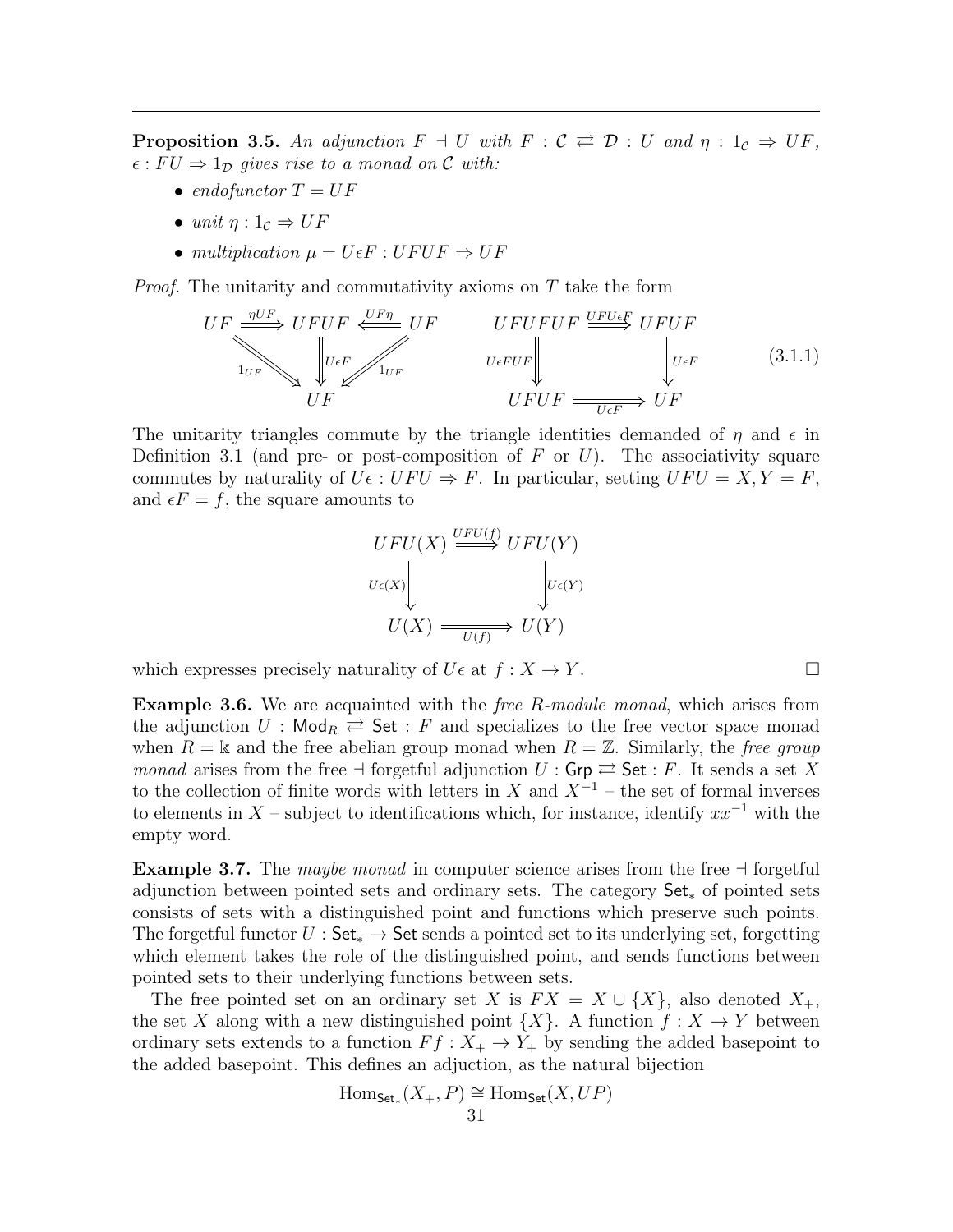is defined by restricting a map of pointed sets  $X_+ \to P$  to a function  $X \to UP$ , i.e. by forgetting the action on the point  $\{X\}$ . Injectivity amounts to the statement that a map of pointed sets out of  $X_+$  is determined by its action on X. The unit  $\eta: 1 \Rightarrow UF$ is given by the inclusion  $X \hookrightarrow X_+$  and the monad's multiplication  $\mu : (X_+)_{+} \to X_+$ acts as the identity on X and sends both added points to the single added point in  $X_{+}$ . By Proposition [3.5](#page-31-0) - or direct means - the following diagrams commute, confirming monadicity of the maybe monad.

$$
X_{+} \xrightarrow{\eta_{X_{+}}} (X_{+})_{+} \xleftarrow{\langle \eta_{X} \rangle_{+}} X_{+} \qquad ((X_{+})_{+})_{+} \xrightarrow{\langle \mu_{X} \rangle_{+}} (X_{+})_{+}
$$
\n
$$
\downarrow_{X_{+}} \qquad \downarrow_{X_{+}} \qquad \downarrow_{X_{+}} \qquad \downarrow_{X_{+}} \qquad (3.1.2)
$$
\n
$$
X_{+} \qquad \qquad (X_{+})_{+} \xrightarrow{\mu_{X}} X_{+}
$$

### <span id="page-32-0"></span>3.2. From monads to adjunctions

We have seen in Proposition [3.5](#page-31-0) that any adjunction is the source of a monad on its left adjoint's domain. It is natural to wonder whether one can travel in the opposite direction, constructing an adjunction which witnesses a given monad. Remarkably, this indeed the case, a fact which makes use of the Kleisli and Eilenberg-Moore categories [\[10\]](#page-44-4).

<span id="page-32-1"></span>**Proposition 3.8.** Let T be a monad on C with unit  $\eta$  and multiplication  $\mu$ . There is an adjunction  $F^T: \mathcal{C} \rightleftarrows \mathcal{C}^T: U^T$  between  $\mathcal{C}$  and the Eilenberg-Moore category of T which witnesses  $T$  as its induced monad.

*Proof.* Recall that  $\mathcal{C}^T$  consists of algebras over T equipped with morphisms between algebras which respect their evaluation maps, i.e.

$$
TA \xrightarrow{Tf} TB
$$
  
\n
$$
a \downarrow \qquad \qquad \downarrow b
$$
  
\n
$$
A \xrightarrow{f} B
$$

Then there is a forgetful functor  $\mathcal{C}^T \to \mathcal{C}$  which we take to be  $U^T$ . In the other direction,  $F^T: \mathcal{C} \to \mathcal{C}^T$  sends an object A to its free algebra TA with evaluation map  $\mu_A: T^2A \to TA$ . Note that morphisms in C map to morphisms of T-algebras in  $\mathcal{C}^T$  by naturality of  $\mu$ .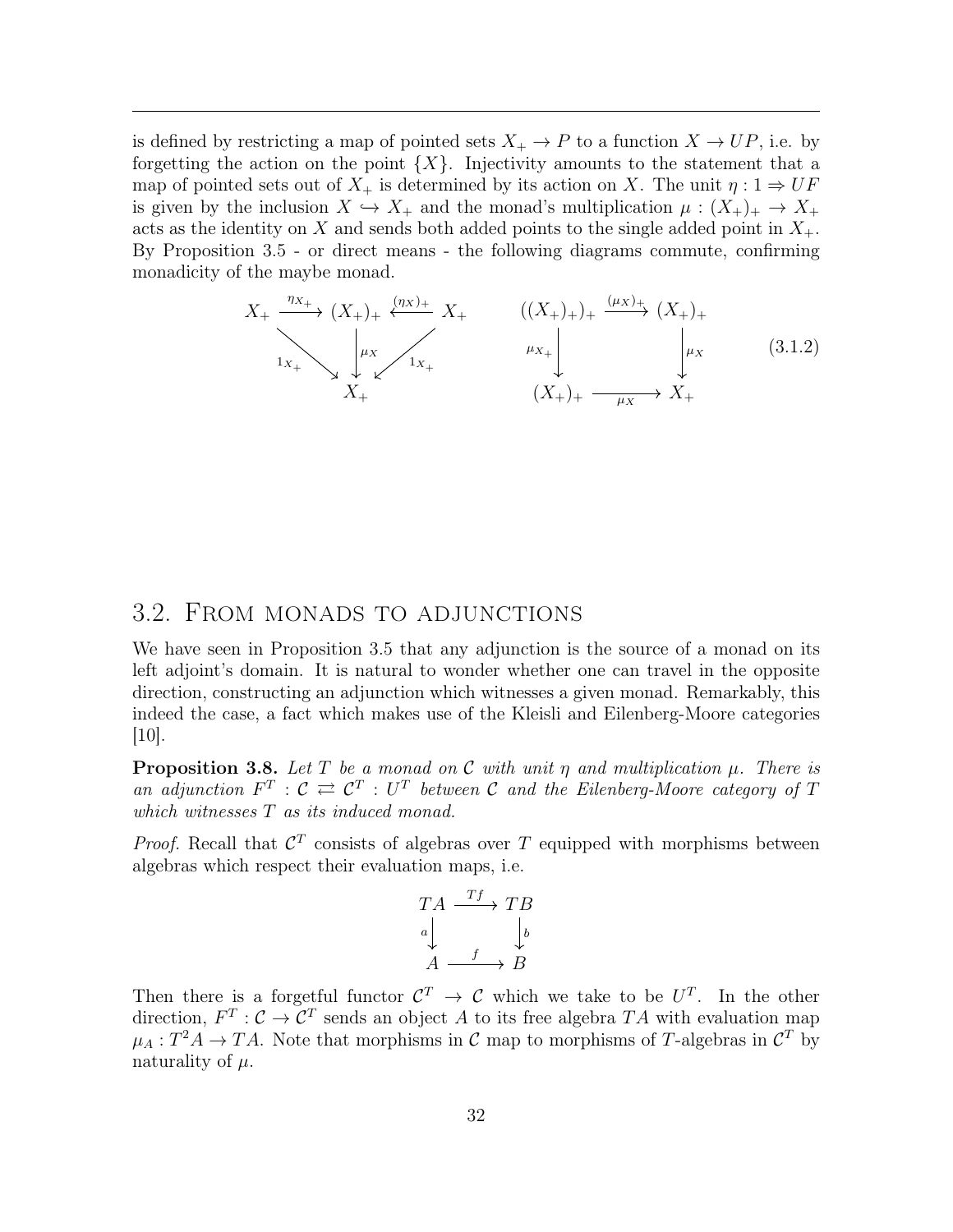To see that  $F^T$  is left adjoint to  $U^T$ , we appeal to Definition [3.1.](#page-28-2) Since  $U^T F^T = T$ , we may take the monadic unit  $\eta: 1_{\mathcal{C}} \Rightarrow T$  to be the unit of the adjunction. The counit  $\epsilon: F^T U^T \Rightarrow 1_{\mathcal{C}^T}$  is defined at an algebra of  $\mathcal{C}^T$  using its evaluation map. In particular, the component  $\epsilon_{(A,a)}$  of the counit at the algebra  $(A, a)$  is precisely  $a : (TA, \mu_A) \rightarrow$  $(A, a)$ . That this be a morphism of T-algebras is identically the content of axiom  $(2.1.4)$  demanded of T-algebras.



Since  $U^T \epsilon F^T(A) = U^T \epsilon_{(F^T A, \mu_A)} = U^T \mu_A = \mu_A$ , the monad induced by  $F^T \doteq U^T$  is precisely  $(T, \eta, \mu)$ . It remains only to show  $F<sup>T</sup>$  is indeed left adjoint to  $U<sup>T</sup>$  with  $\eta$  and  $\epsilon$  as above.

<span id="page-33-0"></span>
$$
F^T \xrightarrow{\underline{F^T \eta}} F^T U^T F^T \qquad \qquad U^T \xrightarrow{\underline{\eta U^T}} U^T F^T U^T
$$
\n
$$
\downarrow_{\Gamma} \qquad \qquad \downarrow_{\Gamma} \qquad \qquad \downarrow_{\Gamma} \qquad \qquad \downarrow_{\Gamma} \qquad \qquad (3.2.1)
$$
\n
$$
F \qquad \qquad \downarrow_{\Gamma} \qquad \qquad U^T
$$

Composing the left diagram of [\(3.2.1\)](#page-33-0) with  $U^T$ , and recalling  $U^T F^T = T$ , yields



which commutes by unitarity of  $\eta$ . Since  $U^T$  is faithful, the original diagram commutes. The right diagram of [\(3.2.1\)](#page-33-0) can likewise be reduced to a unitarity condition on  $\eta$ demanded by  $T$ .

Note that the adjunction of Proposition [3.8](#page-32-1) is simply a free  $\exists$  forgetful adjunction between  $\mathcal{C}$ , endowed with the monad T, and the category of T-algebras. An analogous result furthermore holds for the Kleisli category  $C_T$  associated to T, defined for the moment as C with T-shifted morphisms, i.e.  $\text{Hom}_{\mathcal{C}_T}(A, B) = \text{Hom}_{\mathcal{C}}(A, TB)$ . We will see shortly, however, that this definition coincides with that of the Kleisli category as the full subcategory of  $\mathcal{C}^T$  consisting of free algebras.

<span id="page-33-1"></span>**Proposition 3.9.** Let  $(T, \eta, \mu)$  be a monad on C. There is an adjunction  $F_T : C \rightleftarrows C_T$ :  $U_T$  between C and the Kleisli category of T which witnesses T as its induced monad.

*Proof.* Define  $F_T$  to act as the identity on objects and send  $f : A \rightarrow B$  in C to the Kleisli morphism  $F_T f : A \rightarrow B$  with

$$
F_T f = A \xrightarrow{f} B \xrightarrow{\eta_B} T B
$$
  
33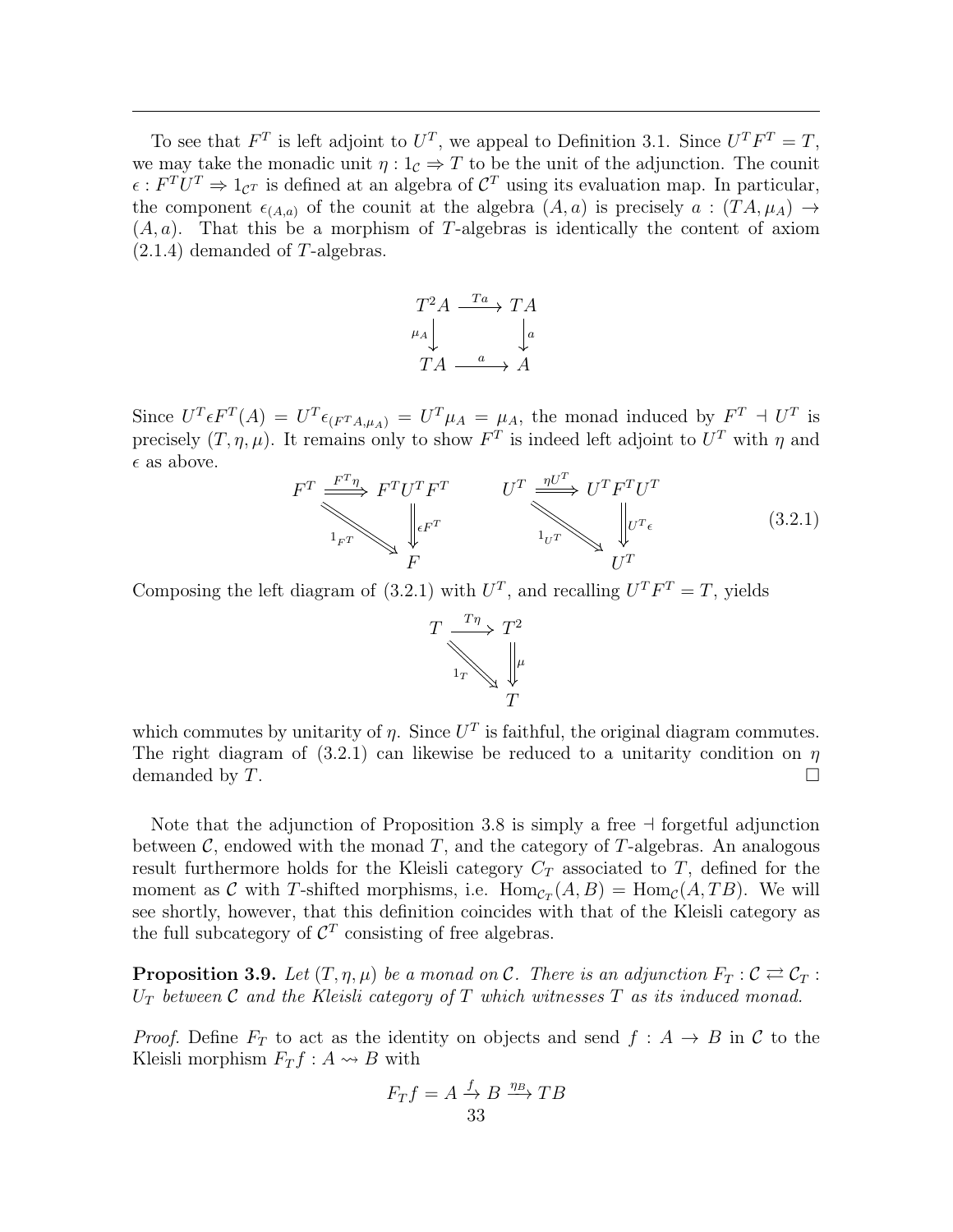We saw in Definition [2.13](#page-26-0) that  $\eta_A : A \rightarrow A$  is the identity on A in  $\mathcal{C}_T$ , so  $F_T$  preserves identities. To see that it respects composition, let  $q : A \rightarrow B$  and  $f : B \rightarrow C$ .

$$
F_T(f) \circ_k F_T(g) = (\eta_C \circ f) \circ_k (\eta_B \circ g)
$$
  
=  $\mu_C \circ T(\eta_C \circ f) \circ (\eta_B \circ g)$   
=  $\mu_C \circ T\eta_C \circ Tf \circ \eta_B \circ g$   
=  $\mu_C \circ T\eta_C \circ \eta_C \circ f \circ g$  (naturally of  $\eta$ )  
=  $\eta_c \circ f \circ g$  (unitarity of  $\eta$ )  
=  $F_T(f \circ g)$ 

Now set  $U_T$  to act as T on objects and to carry  $A \rightarrow B$ , represented by  $f : A \rightarrow TB$  in  $\mathcal{C}$ , to

$$
U_T f = TA \xrightarrow{Tf} T^2 B \xrightarrow{\mu_B} TB
$$

Then  $U_T$  carries  $\eta_A : A \leadsto A$  to  $\mu_A \circ T\eta_A = 1_{TA}$ . Let  $B \leadsto TC$  be represented by  $g : B \to TC$  in C and f as above.

$$
U_T(g \circ_k f) = U_T(\mu_C \circ Tg \circ f)
$$
  
=  $\mu_C \circ T(\mu_C \circ Tg \circ f)$   
=  $\mu_C \circ T\mu_C \circ T^2g \circ Tf$   
=  $\mu_C \circ \mu_{TC} \circ T^2g \circ Tf$  (associativity of  $\mu$ )  
=  $\mu_C \circ Tg \circ \mu_B \circ Tf$  (naturality of  $\mu$ )  
=  $U_T(g) \circ U_T(f)$ 

That  $F_T$  be left adjoint to  $U_T$  is an immediate consequence of the definition of hom-sets in the Kleisli category. In particular,

$$
Hom_{\mathcal{C}_T}(F_T A, B) = Hom_{\mathcal{C}_T}(A, B) \cong Hom_{\mathcal{C}}(A, TB) = Hom_{\mathcal{C}}(A, U_T B)
$$

The proof is completed by observing that  $U_T F_T = T$ .

Remark 3.10. Propositions [3.8](#page-32-1) and [3.9](#page-33-1) justify a view of monads as byproducts of adjunctions. Indeed some adopt such a view, characterizing the monad as the 'trace' of an adjunction or the 'shadow' cast by an adjunction on its left adjoint's domain [\[10,](#page-44-4) [11\]](#page-44-11). This seems somewhat like the characterization of limits as terminal objects – recall that limits are terminal objects in the category of cones over a diagram and a terminal object is a limit over the empty diagram. That is to say, it is a correct but somewhat unnatural presentation. Just as it often feels stilted to describe a limit by defining a suitably convoluted category and observing its terminal object, it is difficult to imagine the discovery of most monads of interest by way of examining adjunctions.

Given two solutions to the problem of witnessing an adjunction which induces a given monad, by Eilenberg-Moore and by Kleisli, it is natural to wonder in what manner, if any, the solutions are related. As is often the case, resolution of this question demands consideration of the greater landscape – it is to the world of adjunctions inducing a given monad to which we now turn.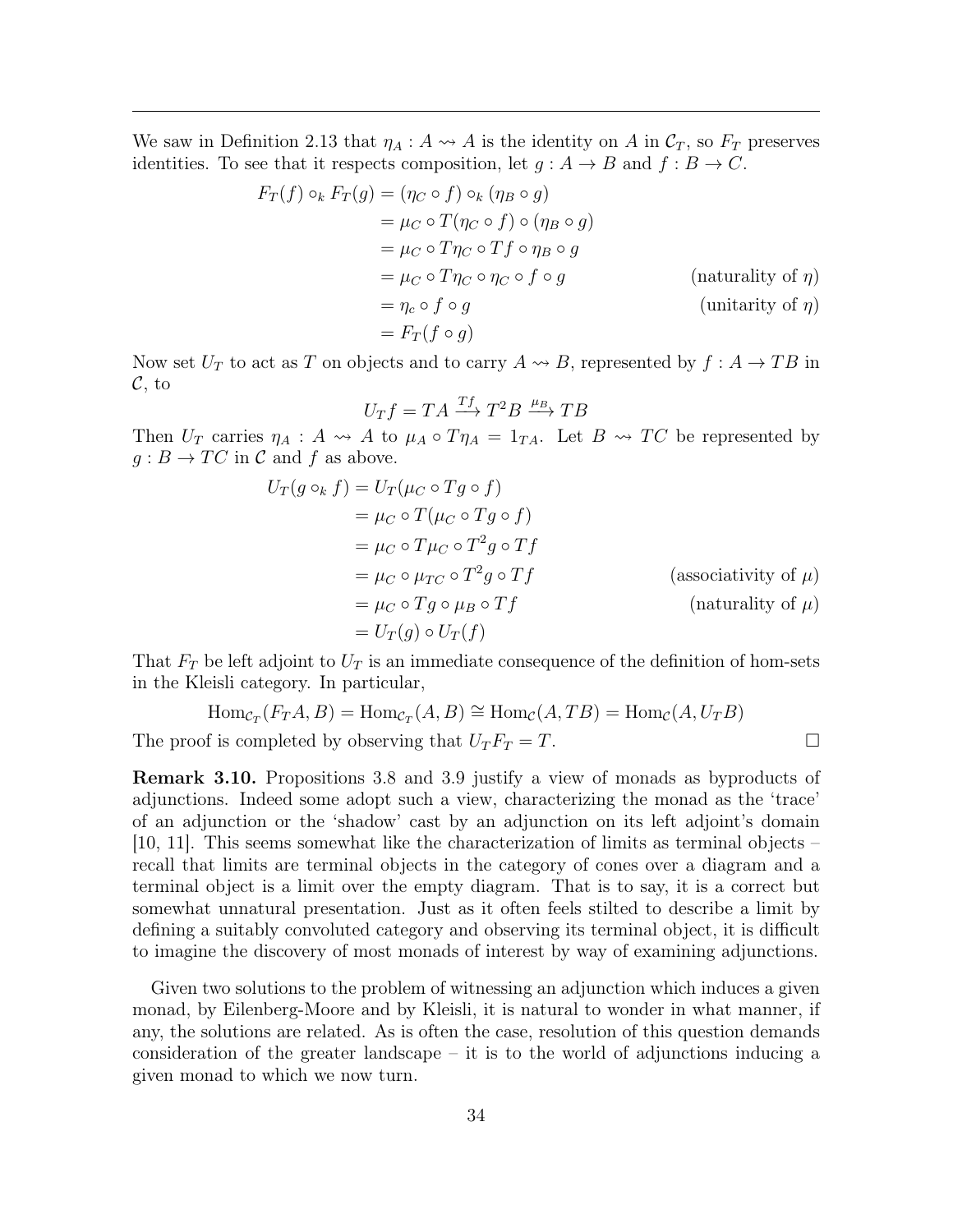**Definition 3.11.** For  $(T, \eta, \mu)$  a monad on C, the category Adj<sub>T</sub> of adjunctions over T has adjunctions  $F \dashv U$  inducing  $(T, \eta, \mu)$  as objects, i.e.

$$
\mathcal{C} \xrightarrow[\substack{F \ \bot \ \mathcal{D}}]{F} \mathcal{D}
$$

A morphism between adjunctions is a functor between the domains of the right adjoints which commutes with the right and left adjoints, i.e.



with  $KF = F'$  and  $U'K = U$ .

Note that all adjunctions in  $\text{Adj}_{T}$  share units – recall that the unit of an adjunction and the monad it induces coincide – whereas counits may differ. Simple consequences whose proofs we omit are that:

- (i) morphisms of adjunctions commute with counits, i.e.  $K\epsilon = \epsilon' K$ , and
- (ii) morphisms of adjunctions respect transpositions, i.e. the transpose of a morphism  $f : c \to Ud = U'Kd$  in  $\mathcal{D}'$  is the image under K of its transpose in  $\mathcal{D}$ .

We are equipped to characterize the Kleisli and Elienberg-Moore categories as extremal objects in  $\text{Adj}_T$ .

<span id="page-35-0"></span>**Proposition 3.12.** Fix a monad  $(T, \eta, \mu)$  on C. The Kleisli category  $\mathcal{C}_T$  of T is initial in Adj<sub>T</sub> and the Eilenberg-Moore category  $C<sup>T</sup>$  is terminal. Diagrammatically, for any adjunction  $F \dashv U$  inducing T, there exist unique  $J : C_T \to \mathcal{D}$  and  $K : \mathcal{D} \to \mathcal{C}^T$  such that the following commutes.



*Proof.* We observe that J and K are uniquely (and functorially) defined by the above constraints. Since  $JF_T = F$  and  $F_T$  acts as the identity on objects, J must coincide with F on objects. And since J commutes with transposes,  $Jf$  is obligated to be the transpose of f under  $F \dashv U$ .

As  $U<sup>T</sup> K d = U d$ , and  $U<sup>T</sup>$  is the identity on objects,  $K d = U d$  equipped with an evaluation map as a T-algebra. By the proof of Proposition [3.8,](#page-32-1) the evaluation map a of an algebra  $(A, a)$  is precisely the component of the counit of  $F<sup>T</sup> \dashv U<sup>T</sup>$  at  $(A, a)$ . Thus a is the map  $(TA, \mu_A) \to (A, a)$  which is the transpose of  $1_A = 1_{U^T(A, a)}$ . Since K commutes with transposes, we must then define  $Kd = (Ud, U\epsilon_d)$ . On morphisms, K acts simply as U, again a consequence of  $U^T K = U$ .

We leave functoriality of  $J$  and  $K$  as an exercise.  $\Box$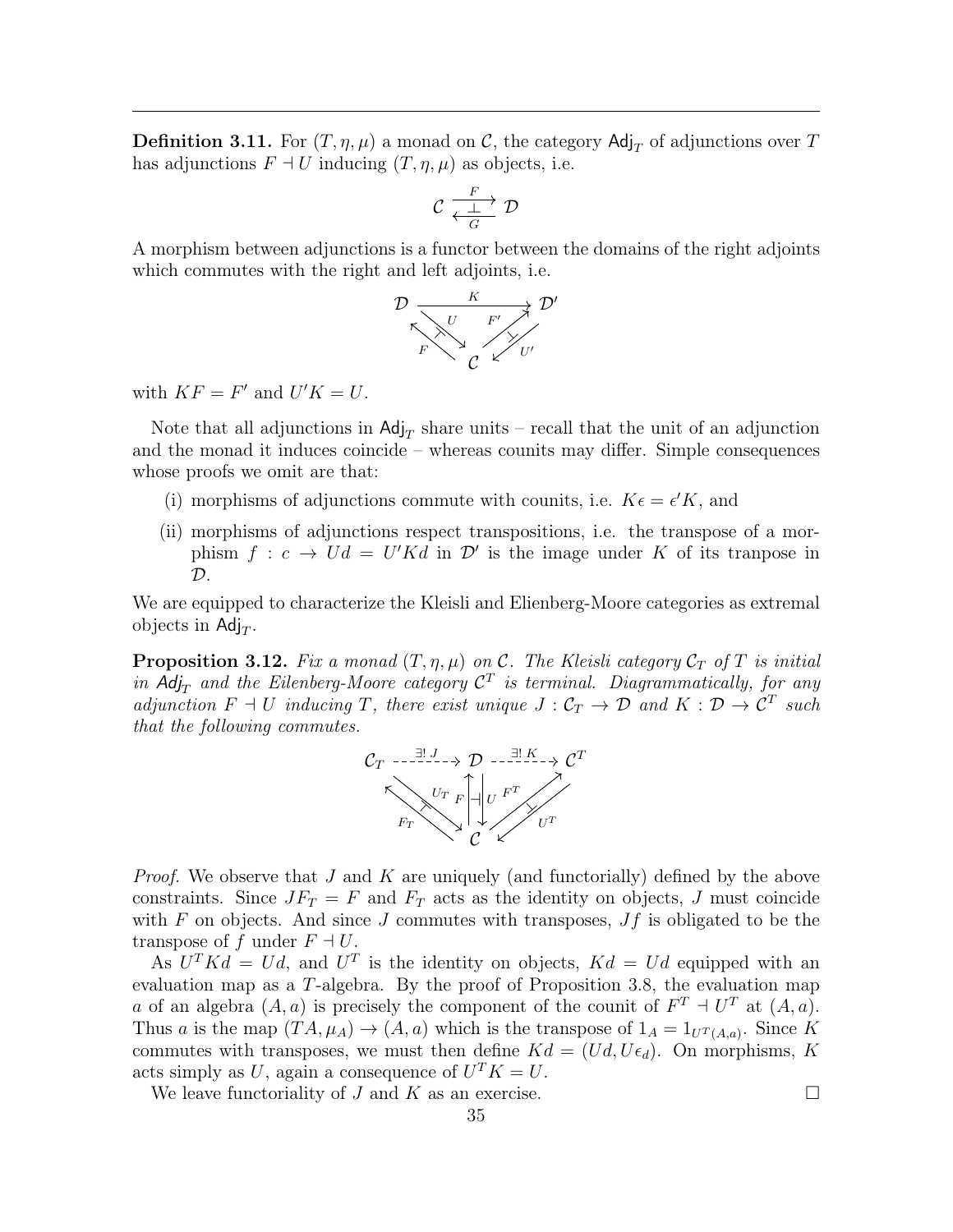Then, by the above, there exists a canonical functor from the Kleisli category of a monad to the Eilenberg-Moore category which commutes with their respective free and forgetful functors. Notably, it succeeds in identifying the working Definition [2.12](#page-25-1) of the Kleisli category with  $2.13 - C$  $2.13 - C$  with T-shifted morphisms is equivalent to the full subcategory of  $\mathcal{C}^T$  whose objects are the free T-algebras.

Corollary 3.13. The canonical functor  $K : \mathcal{C}_T \to \mathcal{C}^T$  in Adj<sub>T</sub> is fully faithful with image consisting of free T-algebras.

*Proof.* By the proof of Proposition [3.12,](#page-35-0)  $Kc = (Tc, \mu_C)$ . In particular,  $Tc = U_Tc$  and  $\mu_c = U_T \epsilon_c^{C_T}$  for  $\epsilon^{C_T}$  the counit of the Kleisli adjunction. To see that K is fully faithful, recall that its action on hom-sets

$$
\text{Hom}_{\mathcal{C}_T}(c, c') \longrightarrow \text{Hom}_{\mathcal{C}^T}(Kc, Kc') = \mathcal{C}^T((Tc, \mu_c), (Tc', \mu_{c'}))
$$

commutes with the isomorphisms which identify both sets with  $\text{Hom}_{\mathcal{C}}(c, T c')$ .  $\Box$ 

Having developed the basic machinery of monads, we look to bring life to the subject by way of categorical probability, a modern world in which probability monads take center stage. It is in these spirits that we turn to Chapter [4.](#page-37-0)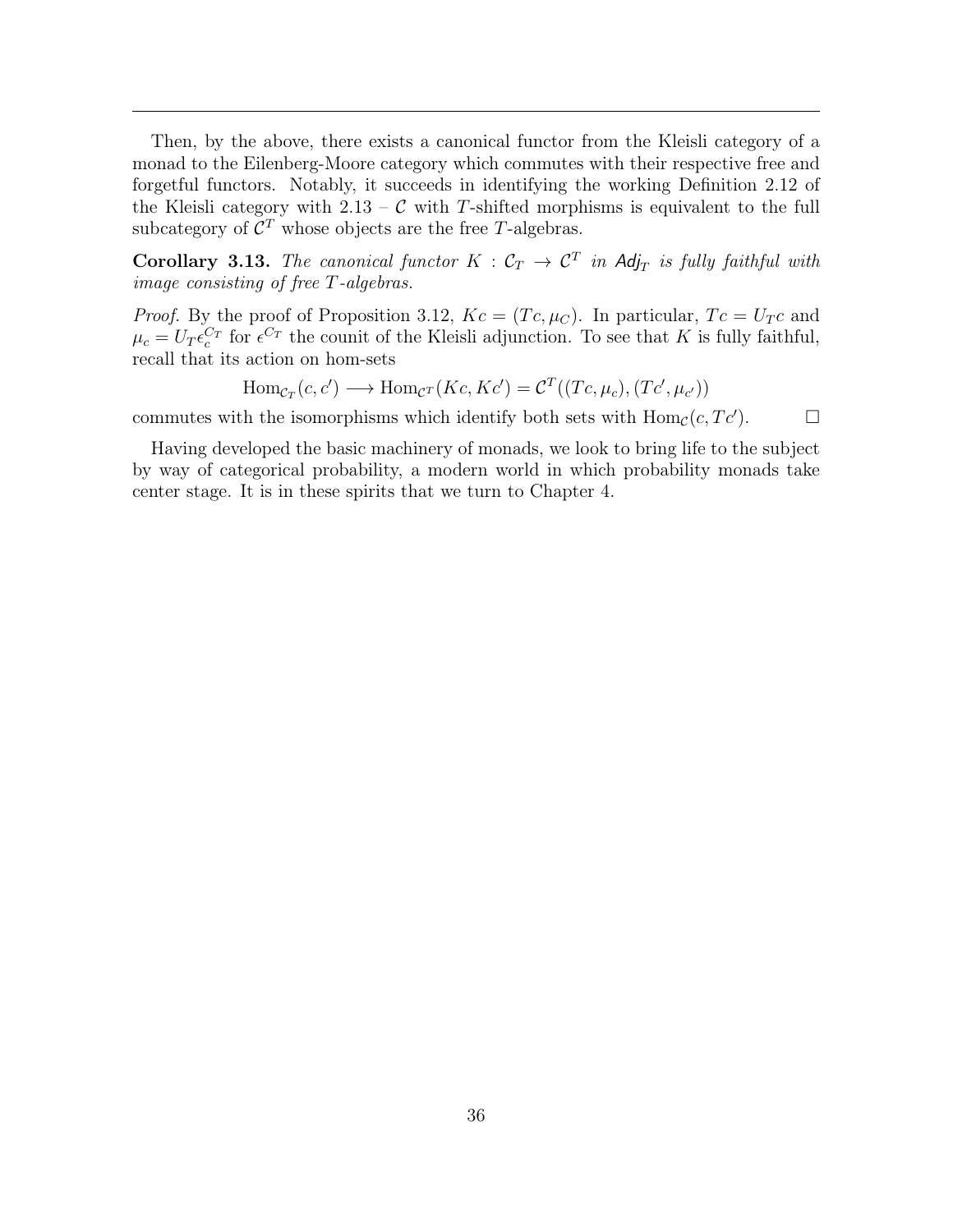# <span id="page-37-0"></span>4. Probability Monads

Categorical probability has emerged as the effort to apply categorical techniques to the study of probability, measure theory more generally, and mathematical statistics [\[9\]](#page-44-1). In the introduction, we considered the silhouette of a probability monad, that central tool of categorical probability which assigns to a space  $X$  a collection of probability measures over  $X$ .

Despite having become literate in the theory of monads in the time since, the picture cannot be made much crisper – there is no formal definition for a probability monad. Nevertheless, our background in monads merits a second pass at the framework:

- A probability monad T assigns to  $X \in \mathcal{C}$  a collection TX of probability measures over X. In those settings in which elements of  $\mathcal C$  carry structure beyond that of a set – say a topology or a metric –  $TX$  must thus be endowed with such structure as well.
- T acts on morphisms, so that a map  $f: X \to Y$  extend to a map  $Tf: TX \to Y$  $TY$ , most often via the pushforward of measures.
- $\mu: T^2 \Rightarrow T$  serves to reduce measures over measures to mere measures, usually via averaging. An archetypal example is the compression of [\(0.0.2\)](#page-3-2) to [\(0.0.3\)](#page-4-0), in which a random choice of a fair coin and a double-sided heads coin was seen to amount to a single coin with  $3/4$  weight on heads. Formally,  $\mu$  customarily takes the form of integration.
- $\eta : 1 \Rightarrow T$  extracts a probability measure over a space X from each of its elements x. The natural choice is the Dirac measure at  $x$ , which outputs 1 if a measurable set contains  $x$  and 0 otherwise.

The profile may bring to mind a familiar figure, that of the discrete distribution monad  $\mathcal D$  on Set. Indeed it should;  $\mathcal D$  is an elemental probability monad which has served as an object of our study in slight disguise.

- In [4.1](#page-37-1) we revisit the discrete distribution monad, casting it in a new light and making use of tools from Chapters [2](#page-21-0) and [3.](#page-28-0)
- In [4.2](#page-40-0) we turn to the Giry monad, examine its Kleisli category, and briefly introduce the Kantorovich monad.

### <span id="page-37-1"></span>4.1. An old friend

Recall the discrete distribution monad  $\mathcal D$  on Set, defined in [1.17](#page-17-0) so as to assign to X the set of finitely supported functions  $f: X \to [0,1]$  with  $\sum f(x) = 1$ . DX now admits interpretation as a collection of probability measures on  $X$  endowed with the discrete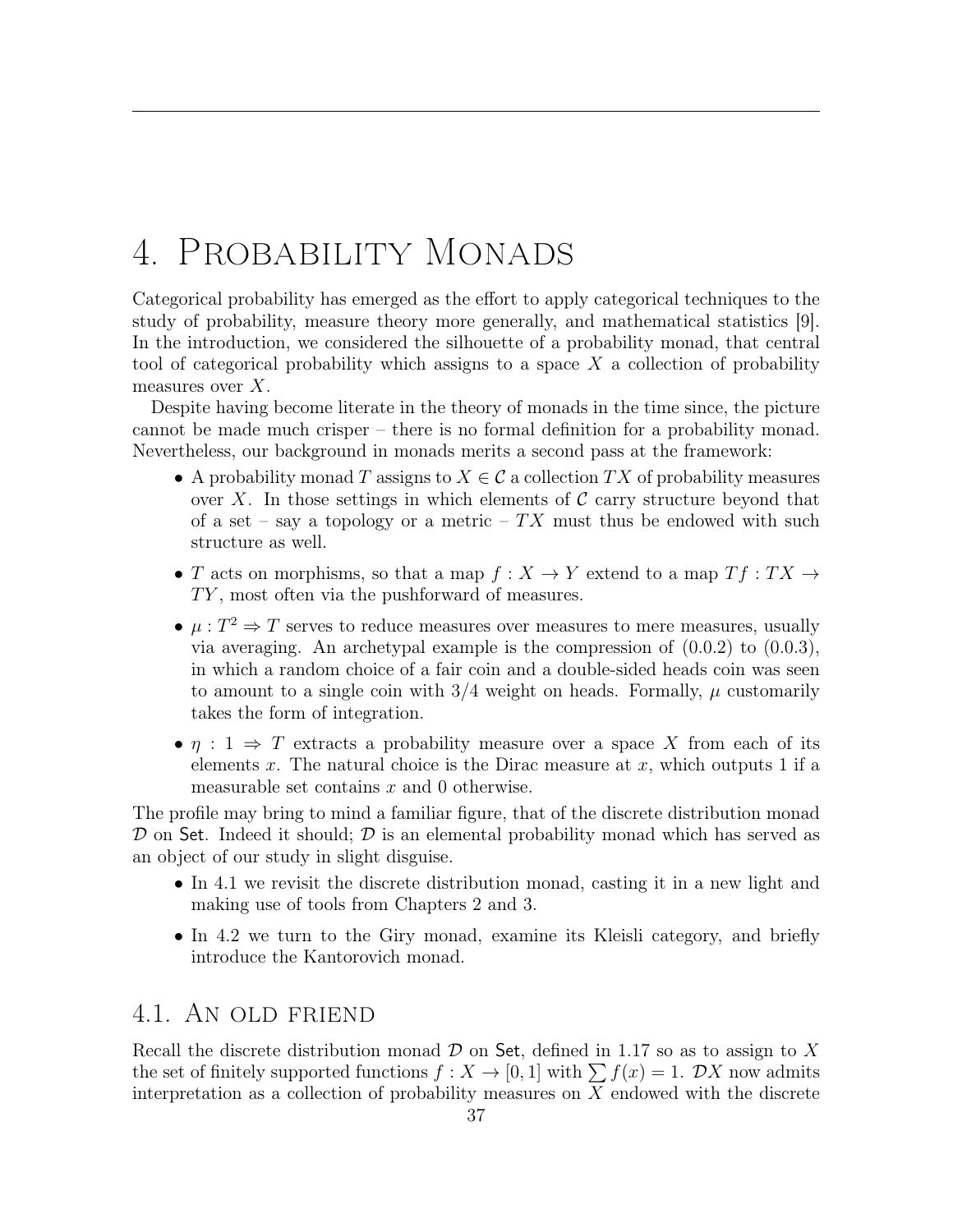σ-algebra, so that all its subsets be measurable. Formally, f ∈ DX gives rise to the probability measure  $P_f$  on X with  $P_f(S) = \sum f(s)$  for all  $S \subseteq X$ , the sum taken over the elements of S which lie in the support of  $f^2$ .

On morphisms D was defined so that for  $g: X \to Y$  and  $f \in \mathcal{D}X$ , one have  $(\mathcal{D}g)f = f \circ g^{-1}.$ 

$$
X \xrightarrow{g} Y
$$
  
\n
$$
f \downarrow \swarrow f \circ g^{-1}
$$
  
\n
$$
[0,1]
$$

Strictly speaking, f is – as in the definition of  $P_f$  – being extended to act on subsets of X via intersection with supp(f) followed by pointwise sum. Intuitively, each  $x \in X$ sends its weight, defined as  $f(x)$ , to its image under g, so that the weight on a point  $y \in Y$  come out to  $f \circ g^{-1}(y)$ . This is an instance of the pushforward of measures mentioned previously.

That D preserves identities amounts to  $f \circ 1_X^{-1} = f$ ; that it commute with composition is a consequence of the fact that the pre-image of a composition  $g \circ h$  may be taken all at once or in two steps (by pre-imaging under h and then under q). Diagrammatically, the dashed arrows below commute.



 $\mu : \mathcal{D}^2 \Rightarrow \mathcal{D}$  is defined to average a probability distribution over probability distributions, as in the fair and two-headed coins. Formally, for  $Q \in \mathcal{D}^2 X$  a probability measure over  $\mathcal{D}X$  equipped with the discrete  $\sigma$ -algebra, one has:

$$
\mu(Q)(S) = \sum_{P \in \text{supp}(Q)} Q(P) \cdot P(S)
$$

Here supp( $Q$ ) refers to those finitely many distributions in  $\mathcal{D}X$  to which  $Q$  assigns nonzero probability. In words,  $\mu(Q_X)$  is defined – as a probability measure on  $X$  – to assign to  $S \subseteq X$  a weight according to the following rule: a distribution P in  $\mathcal{D}X$  assigns a weight of  $P(S)$  to S, and is itself scaled by  $Q(P)$  so as so ultimately contribute a weight of  $Q(P) \cdot P(S)$  to S. Note the similarity to the process of multiplying through edge weights in [\(0.0.2\)](#page-3-2), an instance of  $\mu$  being applied to an element of  $\mathcal{D}^2$  ({heads, tails}).

The Dirac measure defines the unit  $\eta: 1_{\mathsf{Set}} \Rightarrow \mathcal{D}$ , with  $x \in X$  mapped to  $\delta_x$  and, for  $S \subseteq X$ :

| $\delta_x(S) = \begin{cases} 1 & x \in S \\ 0 & x \notin S \end{cases}$ |  |
|-------------------------------------------------------------------------|--|
|                                                                         |  |

<span id="page-38-0"></span>Restricting the sum is necessary in the event that S be uncountably infinite. If S is countable, then finiteness of the support of  $f$  assures convergence of the sum; alternatively, monotone converge suffices, as the sum is bounded by 1.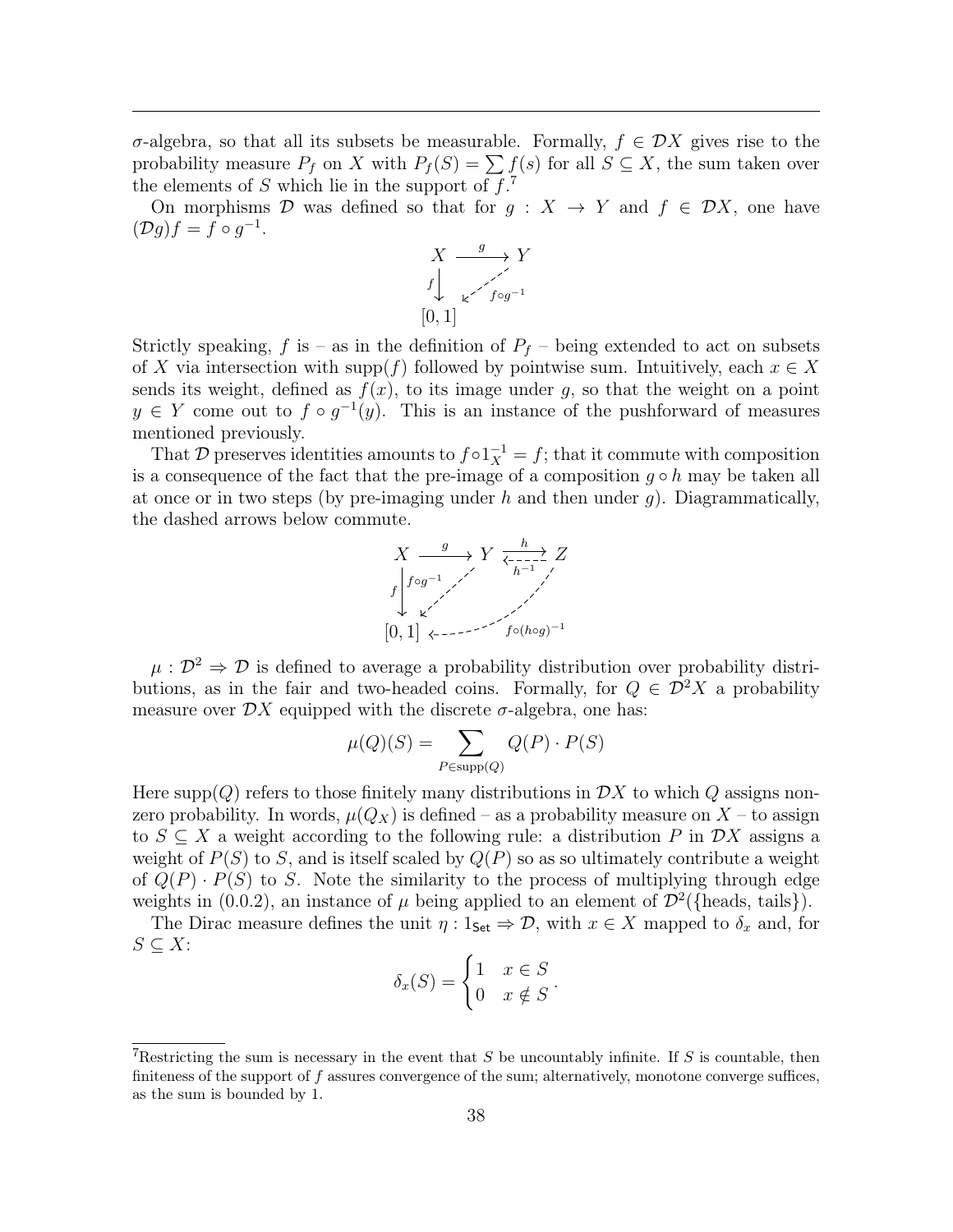Naturality of  $\eta$  amounts to  $\delta_x \circ f^{-1} = \delta_{f(x)}$ .

$$
\begin{array}{ccc}\nX & \xrightarrow{f} & Y \\
\eta & \downarrow & \\
\mathcal{D}X & \xrightarrow{\mathcal{D}f} & \mathcal{D}Y\n\end{array}\n\quad \begin{array}{ccc}\n\text{and} & x & \longmapsto & f(x) \\
\downarrow & & \downarrow & \\
\mathcal{D}X & \xrightarrow{\mathcal{D}f} & \mathcal{D}Y\n\end{array}
$$

In words, a set's pre-image under f contains x exactly when the set contains  $f(x)$ <sup>[8](#page-39-0)</sup> Unitarity of  $\eta$  corresponds to the fact that a distribution  $P \in \Pi(X)$  can be made an element of  $\Pi^2(X)$  by two means, each of which average back to P under  $\mu$ .

- Via  $\mathcal{D}\eta$ : apply  $\eta$  to each element  $x \in X$ , and assign a weight of  $P(x)$  to the resulting distribution  $\delta_x$ .
- Via  $\eta \mathcal{D}$ : Apply  $\eta$  to P itself, resulting in the element of  $\Pi^2(X)$  which places full weight on  $P$ .

Formally, for  $x \in X$ ,

$$
\mu(\mathcal{D}\eta P)(x) = (\mathcal{D}\eta P)(\delta_x) \cdot \delta_x(x) = P(x) \cdot 1
$$

and

$$
\mu(\eta \mathcal{D}P)(x) = (\eta \mathcal{D}P)(P) \cdot P(x) = 1 \cdot P(x).
$$

In the case  $\Omega = \{heads, tails\}$ , one has:

$$
\mathcal{D}\Omega \xrightarrow{\eta \mathcal{D}} \mathcal{D}^2 \Omega \qquad \xrightarrow{\frac{1}{2} \text{heads} + \frac{1}{2} \text{tails}} \qquad \qquad \mathcal{D}^2 \Omega \xrightarrow{\mu} \mathcal{D}^2 \Omega \xrightarrow{\mu} \mathcal{D} \Omega \qquad \qquad \downarrow \qquad \qquad \downarrow
$$
\n
$$
\mathcal{D}^2 \Omega \xrightarrow{\mu} \mathcal{D} \Omega \qquad \qquad \downarrow \qquad \qquad \frac{1}{2} \delta_{\text{heads}} + \frac{1}{2} \delta_{\text{tails}} \xrightarrow{\mu} \frac{1}{2} \text{heads} + \frac{1}{2} \text{tails}
$$

Lastly, associativity of  $\mu$  amounts to the fact that an element of  $\mathcal{D}^3(X)$  – a distribution over distributions over distributions – can be averaged beginning with the outermost two dinner distributions or the innermost distributions. Averaging the resulting element of  $\mathcal{D}^2(X)$  yields the same distribution over  $\Omega$  in either case.

Our vocabulary has expanded since our last pass at  $\mathcal{D}$ . In particular, we may inquire as to the structure of the Kleisli category  $\text{Set}_{\mathcal{D}}$  associated to  $\mathcal{D}$ . It is the category in which:

- Objects are sets  $X$
- Morphisms  $X \rightsquigarrow Y$  are functions  $X \rightarrow \mathcal{D}Y$  assigning to each element of X a distribution over Y
- The identity  $X \leadsto X$  assigns the Dirac measure  $\delta_x$  to each  $x \in X$
- Composition of  $f: X \rightsquigarrow Y$  and  $g: Y \rightsquigarrow Z$  is given by

$$
g\circ_k f = \mu \circ \mathcal{D}g \circ f.
$$

<span id="page-39-0"></span><sup>&</sup>lt;sup>8</sup>This heuristic made use of a correspondence between the Dirac measure  $\delta_x$  and the characteristic function  $\chi_x$ , a sometimes useful trick.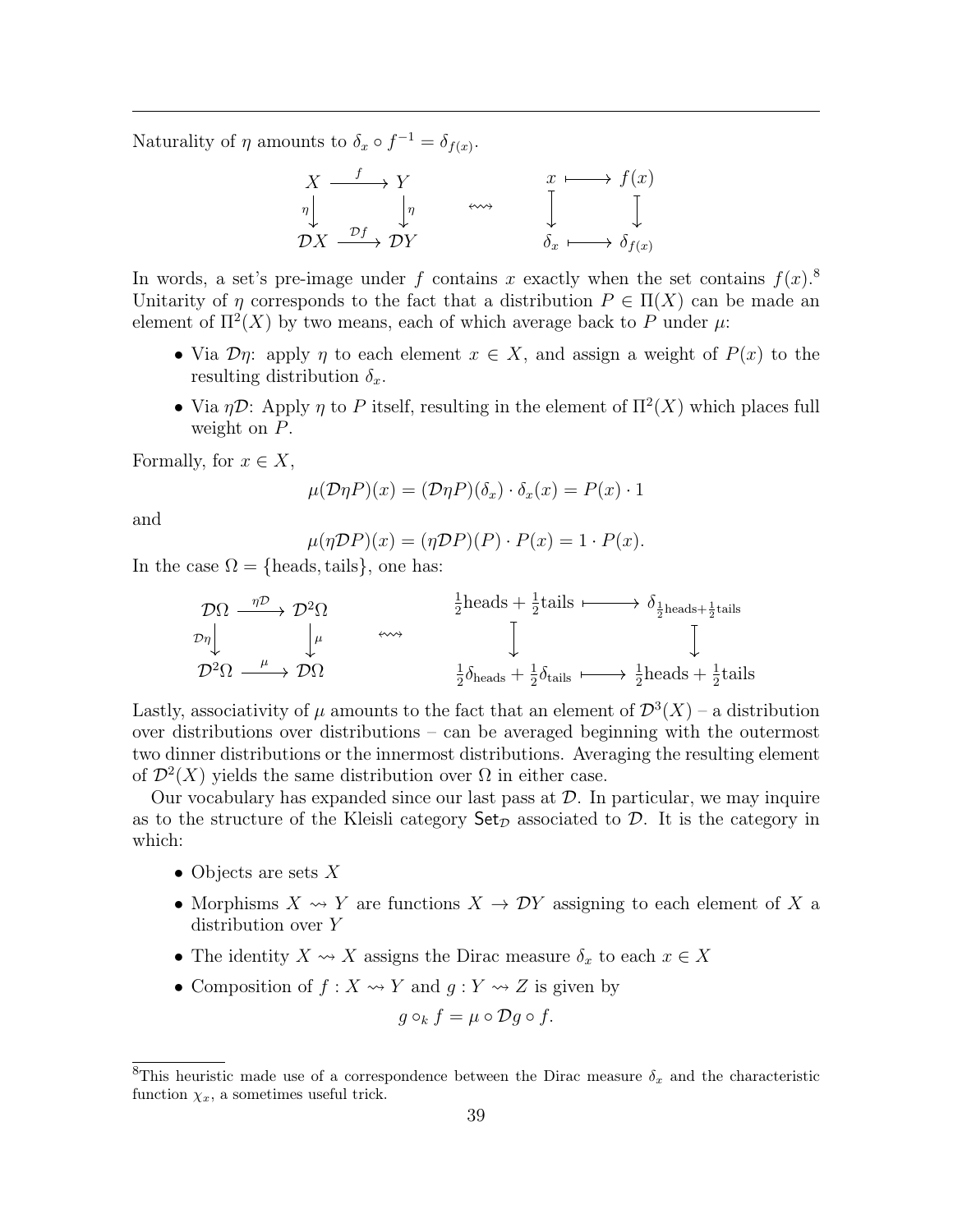Intuitively, morphisms in  $\mathsf{Set}_{\mathcal{D}}$  play the role of transition probabilities. The output of  $x \in X$  under a map  $X \rightsquigarrow Y$  records the random law describing where one 'lands' in Y after leaving x. Kleisli composition then acts as usual composition of transition probabilities. For  $X \rightsquigarrow Y \rightsquigarrow Z$ , the composition  $X \rightsquigarrow Z$  records the probability of landing in  $z \in Z$  when beginning in  $x \in X$  – given by the sum across  $y \in Y$  of the probability of landing in y after x times the probability of landing in z after y.

We saw in [2.11,](#page-25-2) meanwhile, that the Eilenberg-Moore category  $\mathsf{Set}^{\mathcal{D}}$  is isomorphic to the category of convex sets and affine functions. Though this may appear to lack the natural probabilistic interpretation of the Kleisli category and its stochastic maps, it is in fact the first sign of a profound relationship in categorical probability. That is, the algebras of probability monads tend to look convex, and convex spaces are those which - roughly speaking - admit weighted sums of their elements with coefficients which sum to 1, as witnessed in the proof of Proposition [2.5.](#page-24-1)

The conclusion is that the algebras of probability monads tend to be those spaces which permit a notion of expected value, arguably the most important operation in probability. It suggests that expectation is the ultimate well-behaved rule for evaluating a distribution over a space into an element of the space, an affirming and far-reaching result. As we proceed in the study of probability monads, we should be watchful for this relationship, one of the key discoveries of categorical probability.

### <span id="page-40-0"></span>4.2. The Giry and Kantorovich monads

The probability monad of greatest historical importance is unambiguously that of the Giry monad, introduced by Giry in 1982 as a pair of related monads [\[3\]](#page-44-3). We focus on the monad defined on Mes, the category of measurable spaces, rather than the monad on Pol, the category of Polish spaces. In each case, the monads act nearly identically, and the monad on Mes is arguably more fundamental, while capturing the essential idea.

As a brief reminder, the category Mes is inhabited by measurable spaces  $(\Omega, \mathcal{F}_{\Omega}),$ i.e. a pair of a set  $\Omega$  and an associated  $\sigma$ -algebra  $\mathcal{F}_{\Omega}$ . We opt to suppress a measurable space's  $\sigma$ -algebra, so that  $\Omega$  denote the set underlying a measurable space, its σ-algebra understood to be  $\mathcal{F}_{\Omega}$ . An element of  $\mathcal{F}_{\Omega}$  is referred to as a measurable set, and the morphisms in Mes are functions which reflect measurable sets. More explicitly, a measurable function  $f: \Omega \to \Omega'$  is a function such that  $f^{-1}(B') \in \mathcal{F}_{\Omega}$  for all  $B' \in \mathcal{F}_{\Omega'}$ .

**Definition 4.1.** The *Giry monad*  $(\Pi, \eta, \mu)$  on Mes is defined as follows:

• On objects,  $\Pi$  assigns to  $\Omega$  the set  $\Pi(\Omega)$  of all probability measures on  $\Omega$ . It is equipped with the coarsest  $\sigma$ -algebra such that the following evaluation maps are measurable for all  $B \in \mathcal{F}_{\Omega}$ 

$$
\Pi(\Omega) \longrightarrow [0, 1]
$$

$$
P \longmapsto P(B)
$$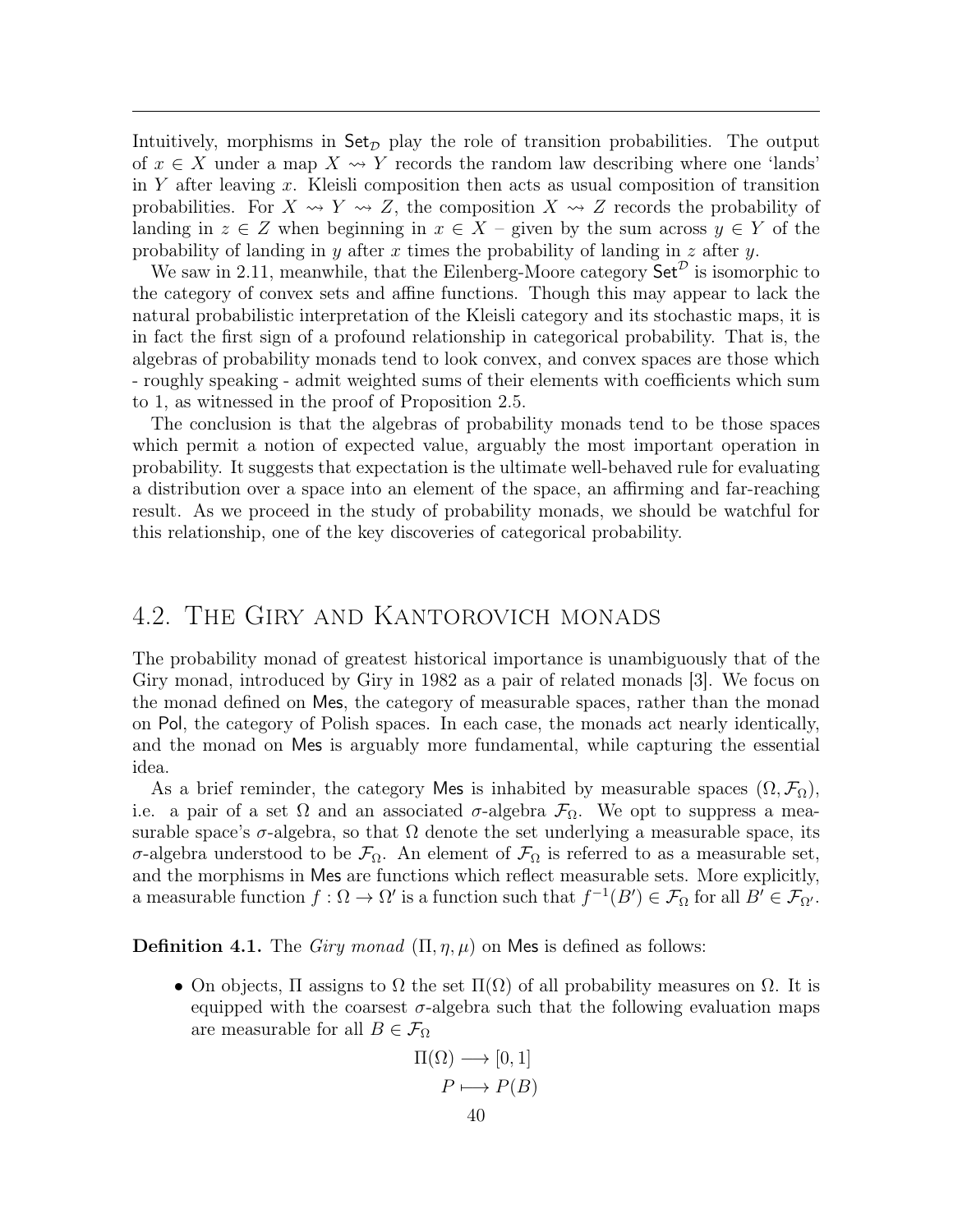• On morphisms,  $\Pi$  acts to pushforward measures, i.e. for  $f : \Omega \to \Omega'$ , one has  $\Pi(f) : \Pi(\Omega) \longrightarrow \Pi(\Omega')$ 

$$
P \longmapsto P \circ f^{-1}
$$

Note that  $P(f^{-1}(B))$  is defined for  $B \in \mathcal{F}_{\Omega'}$  precisely because  $f^{-1}(B) \in \mathcal{F}_{\Omega}$ , by measurability of  $f.^9$  $f.^9$ 

- The unit  $\eta: 1_{\text{Mes}} \Rightarrow \Pi$  assigns to  $\omega \in \Omega$  the Dirac measure  $\delta_{\omega}$
- The multiplication  $\mu : \Pi^2 \Rightarrow \Pi$  acts by integration; for  $Q \in \Pi^2(\Omega)$  and  $B \in \mathcal{F}_{\Omega}$ ,  $\mu(Q)$  assigns measure to B by

$$
\mu(Q)(B) = \int_{P \in \Pi(X)} P(B) \mathrm{d}Q
$$

The integral is defined because evaluation maps are measurable out of  $\Pi(\Omega)$ .

This is likely a case in which a disciplined examination of the details of Π's monadicity is not worth the trouble, especially after two passes at the discrete distribution monad. Naturality and associativity of  $\mu$  are the only non-trivial arguments, and follow without much difficulty from the following lemma [\[3\]](#page-44-3).

**Lemma 4.2.** The following hold for  $f : \Omega \to \Omega'$ ,  $P \in \Pi(\Omega)$ ,  $Q \in \Pi^2(\Omega)$ , and bounded  $\theta':\Omega'\to\mathbb{R}.$ 

$$
(i) \int \theta' d\Pi(f)(P) = \int \theta' \circ f dP
$$

(ii)  $\xi'_{\theta} : \Pi(\Omega') \to \mathbb{R}$  defined by  $\xi_{\theta}(P) = \int \theta' dP$  is measurable

$$
(iii) \int \theta \, d\mu(Q) = \int \xi_{\theta} \, dQ
$$

*Proof.* When  $\theta$  is a characteristic function  $\chi_B$ , the result holds by definition. By linearity of integration, it thus holds for simple functions (i.e. R-linear combinations of characteristic functions). By monotone convergence, it finally holds for arbitrary  $\theta$ , which can be witnessed as the limit of a monotone sequence of simple functions.  $\Box$ 

Thus, the discrete distribution monad admits an extreme generalization to the Giry monad, which places no restrictions whatsoever on the probability measures in  $\Pi(\Omega)$ . It is somewhat remarkable that such an assignment indeed forms a monad. What of the Kleisli and Eilenberg-Moore categories associated to Π? As with the discrete distribution monad, the Kleisli category of  $\Pi$  has transition probabilities as morphisms, this time without restriction on  $\sigma$ -algebra or support. In particular, a transition probability from  $\Omega$  to  $\Omega'$  is defined formally as a function  $t : \Omega \times \mathcal{F}_{\Omega'} \to [0,1]$  such that:

(i)  $t(\omega, -)$  is a probability measure on  $\Omega'$  for all  $\omega \in \Omega$ 

<span id="page-41-0"></span><sup>9</sup> In our mind, this is the raison d'être for the definition of measurable function: one would like for a morphism between measurable spaces to extend to a transfer of measures (either from domain to codomain or vice versa). The natural options are pushforward or pullback - the pullback is hopeless, because direct images almost never commute with disjoint unions. In order for the pushforward to work, the map on underlying sets must have reflected measurable subsets, and one arrives at the definition.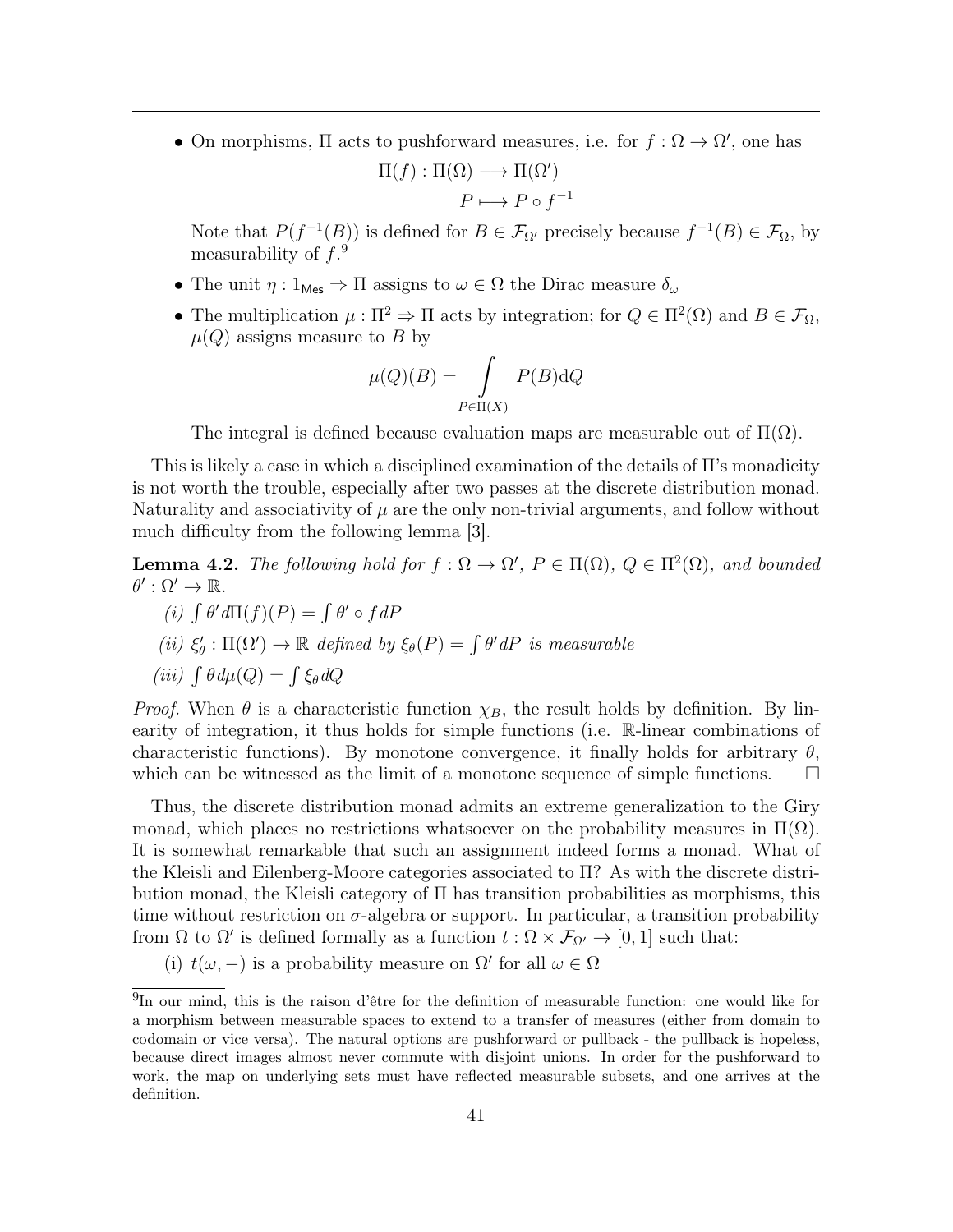(ii)  $t(-, B')$  is measurable for all  $B' \in \mathcal{F}_{\Omega'}$ 

where  $t(\omega, B')$  is interpreted as recording the probability that one will land in B', having departed from  $\omega$ . A morphism  $f : \Omega \leadsto \Omega'$  in Mes<sub>II</sub> determines a transition probability from  $\Omega$  to  $\Omega'$  by defining  $t_f(\omega, B') := f(\omega)(B')$ . Then

- (i)  $t_f(\omega, -) = f(x)(-)$  is a probability measure on  $\Omega'$  precisely because  $f : \Omega \leadsto \Omega'$ corresponds to a morphism  $\Omega \to \Pi(\Omega')$
- (ii)  $t_f(-, B') = f(-)(B')$  is measurable because it is the composition of f with the function  $\Pi(\Omega') \to [0, 1]$  which evaluates a measure at B'; f is measurable by assumption and the evaluation map by design of the  $\sigma$ -algebra on  $\Pi(\Omega')$

In fact, the Kleisli morphisms of  $\text{Mes}_{\Pi}$  attain all transition probabilities in this manner, and the compositions in each setting coincide. An immediate consequence of associativity of composition in Kleisli categories is thus that composition of transition probabilities associates, a result which would otherwise be non-trivial [\[3\]](#page-44-3).

The Eilenberg-Moore category  $\mathsf{Mes}^{\Pi}$ , however, is more difficult to study, as it involves the task of classifying the Giry monad's algebras. A recent paper claimed to have demonstrated an equivalence between  $\mathsf{Mes}^{\Pi}$  and the category of convex measurable spaces but has since been proven incorrect [\[12,](#page-44-12) [1\]](#page-44-13). As of yet, such a result escapes categorical probabilists. Nevertheless, the Giry monad has been the subject of active mathematical research and, furthermore, found application in such areas as theoretical machine learning and functional programming [\[13\]](#page-44-14).

The Kantorovich monad belongs to the younger generation of probability monads and, though less approachable than the Giry monad, offers an example of a probability monad on a category endowed with more structure than Mes [\[9\]](#page-44-1). In particular, the Kantorovich monad acts on CMet, the category of complete metric spaces and short, or 1-Lipschitz, maps.

Definition 4.3. The Kantorovich monad P on CMet is as follows:

• For  $X \in \mathsf{CMet}$ ,  $PX$  is a subset of probability measures on X made a complete metric space under the *Wasserstein* or *earth mover's* distance, i.e.

$$
d_{PX}(p,q) := \inf_{r \in \Gamma(p,q)} \int_{X \times X} d_X(x,y) dr(x,y)
$$

where  $\Gamma(p,q)$  denotes probability measures on  $X \times X$  with marginals p and q

- On morphisms,  $P$  acts via the pushforward
- The Dirac embedding serves as the unit  $\eta$ , and taking the expected distribution of a distribution over distributions serves as the multiplication  $\mu$ , as in the Giry monad.

For the sake of simplicity, we suppress the conditions imposed on the measures in  $PX$ ; roughly speaking, the measures are required to be well-behaved with respect to the metric on X and to have expected values with respect to Lipschitz functions. The restriction to short maps in CMet, meanwhile, ensures that the measures of  $PX$  have finite distance between one another.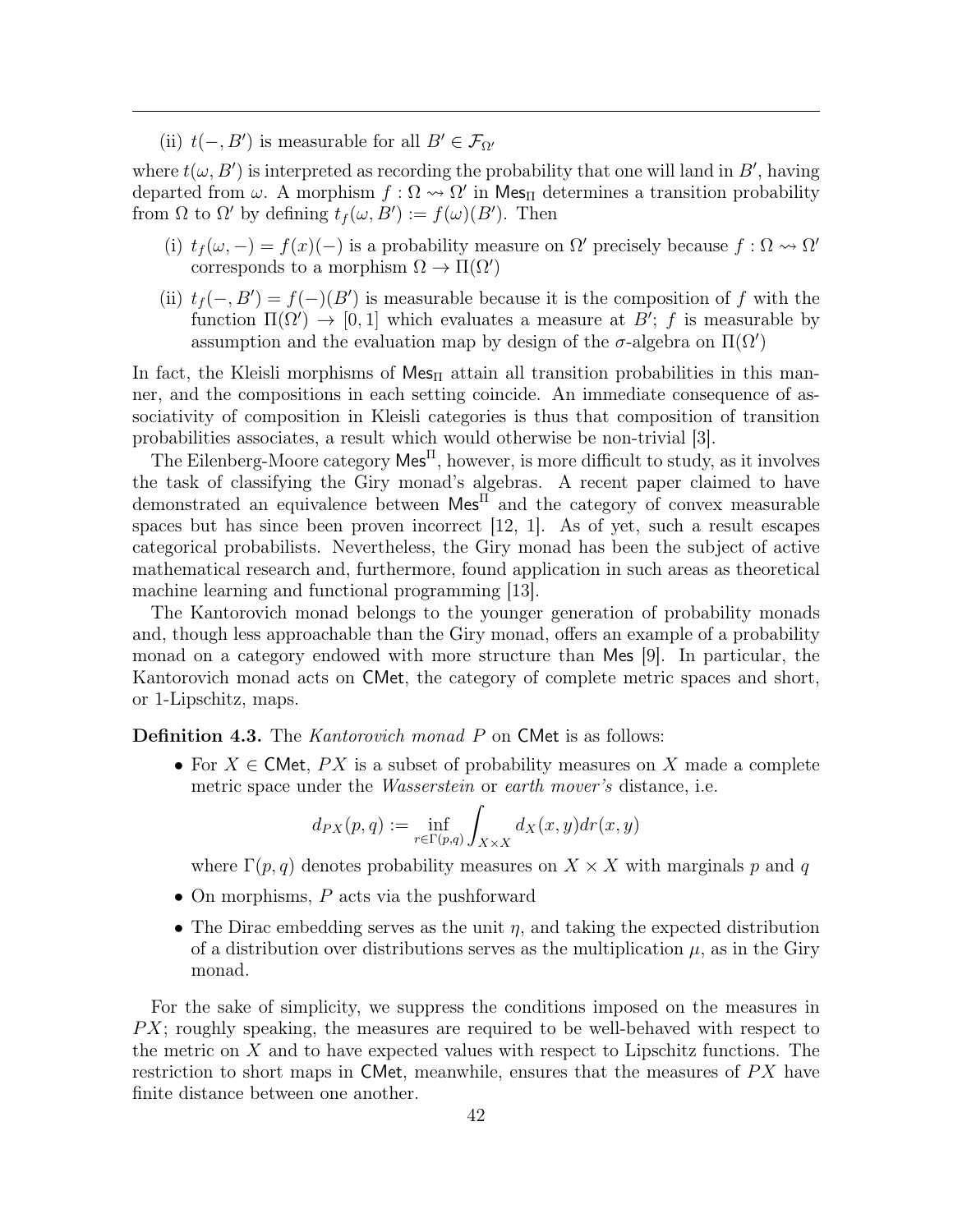Consider now the Wasserstein or earth mover's distance, used to endow  $PX$  with the structure of a metric space. For  $p, q \in PX$ , their distance carries the interpretation of the work needed to move the mass of one distribution to that of the other. In the integrand,  $dr(x, y)$  can be seen to measure the amount of mass being interchanged between p and q, and  $d_X(x, y)$  the distance it must travel. Perhaps more intuitively, for p and q thought of as piles of sand over  $X$ , the earth mover's distance records the work needed to exchange the grains constituting each pile, explaining its name.

Critically, the earth mover's distance makes use of the metric on  $X$ , thereby recording information as to its topology when evaluated on measures over  $X$ . Contrast with, for instance, the total variation distance of probability measures

$$
\delta(p, q) = \sup_{B \in \mathcal{F}_X} |p(B) - q(B)|
$$

which disregards the topology on  $X$ . We conclude with two remarks on the Kantorovich monad:

- (i) It admits a purely formal characterization of its multiplication, allowing one to make use of integration without integrating. This presents advantages primarily in infinite-dimensional settings.
- (ii) It enjoys a classification of its algebras as closed convex subsets of Banach spaces. In particular, the relationship between the algebras of a probability monad and expectation is once again witnessed, by way of convexity.